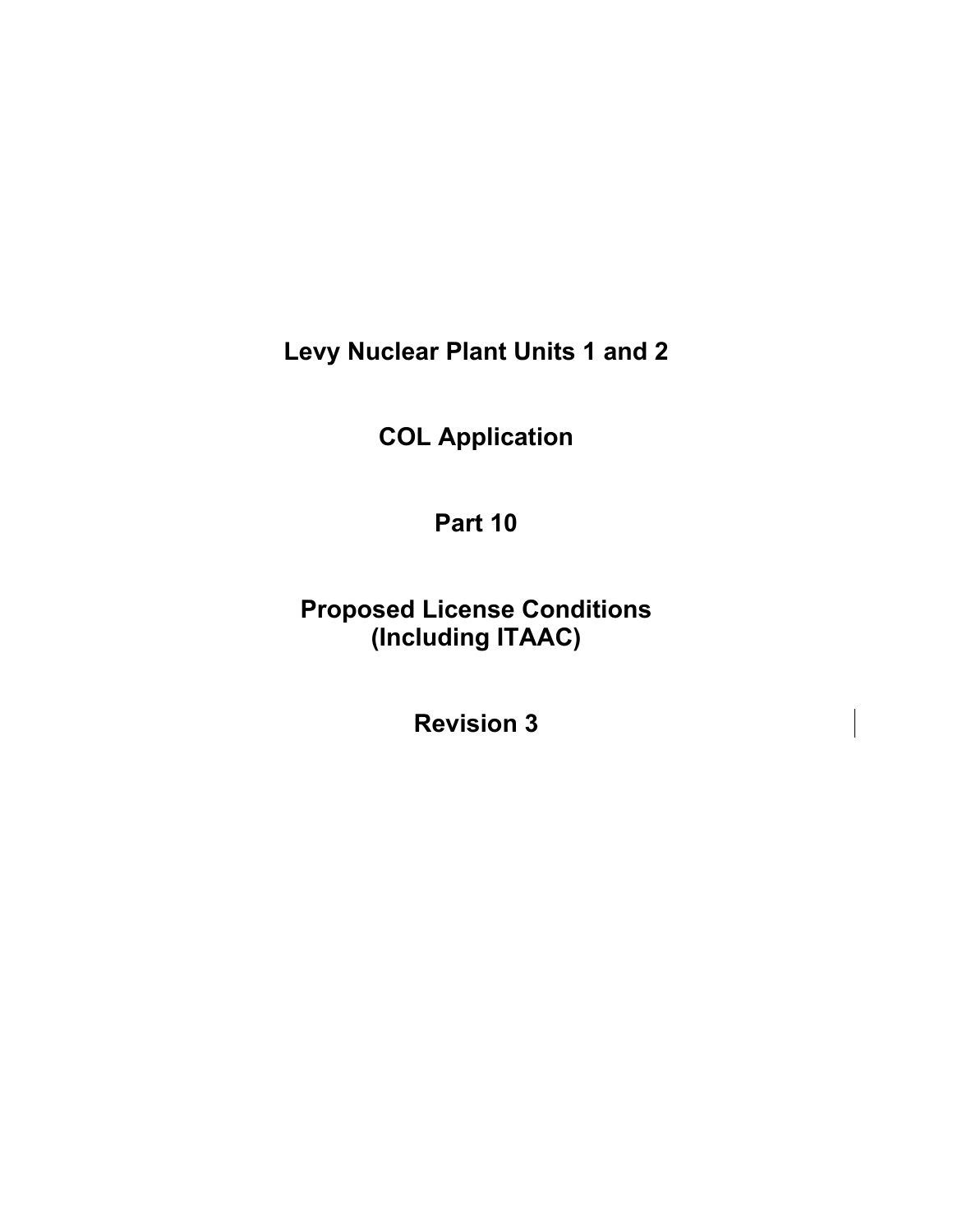# **Levy Nuclear Plant, Units 1 and 2 Proposed License Conditions**

## **1. ITAAC (Inspections, Tests, Analyses, and Acceptance Criteria):**

There are several ITAAC identified in the COLA. Once incorporated into the COL, the regulations identify the requirements that must be met. The incorporation below includes references to the sensitive unclassified non-safeguards information (including proprietary information) and safeguards information, contained in the AP1000 DCD. Such DCD information is included in this combined license application in the same manner as it is included in the AP1000 DCD, i.e., references in the DCD are included as references in the FSAR, and material incorporated by reference into the DCD is incorporated by reference into the FSAR. Appropriate agreements are in place to provide for the licensee's rights to possession (including constructive possession) and use of the withheld sensitive unclassified non-safeguards information (including proprietary information) and safeguards information referenced in the AP1000 DCD for the life of the project.

## **PROPOSED LICENSE CONDITION:**

The ITAAC identified in the tables in Appendix B are hereby incorporated into this Combined License. After the Commission has made the finding required by 10 CFR 52.103(g), the ITAAC do not constitute regulatory requirements; except for specific ITAAC, which are the subject of a Section 103(a) hearing; their expiration will occur upon final Commission action in such proceeding.

## **2. COL HOLDER ITEMS:**

There are several COL information items that can not be resolved prior to issuance of the Combined License. The referenced AP1000 design certification has already justified why each COL Holder item (as identified in the AP1000 DCD Tier 2 Table 1.8-2) can not be resolved before the COL is issued, provides sufficient information on these items to support the NRC licensing decision, and identifies an appropriate implementation milestone. Each COL information item that cannot be resolved completely before the COL is issued is also identified as a COL Holder item in the COLA FSAR Table 1.8-202. Therefore, in accordance with the guidance in Regulatory Guide 1.206, Section C.III.4.3, the following License Condition is proposed to address these COL Holder items. Holder items (per DCD Table 1.8-2) that are addressed by the COLA are not included in the proposed condition. These include COL information item numbers 3.11-1, 9.5-6, 10.1-1, and 13.6-5.

## **PROPOSED LICENSE CONDITION:**

Each COL Holder item identified below shall be completed by the identified implementation milestone through completion of the action therein identified.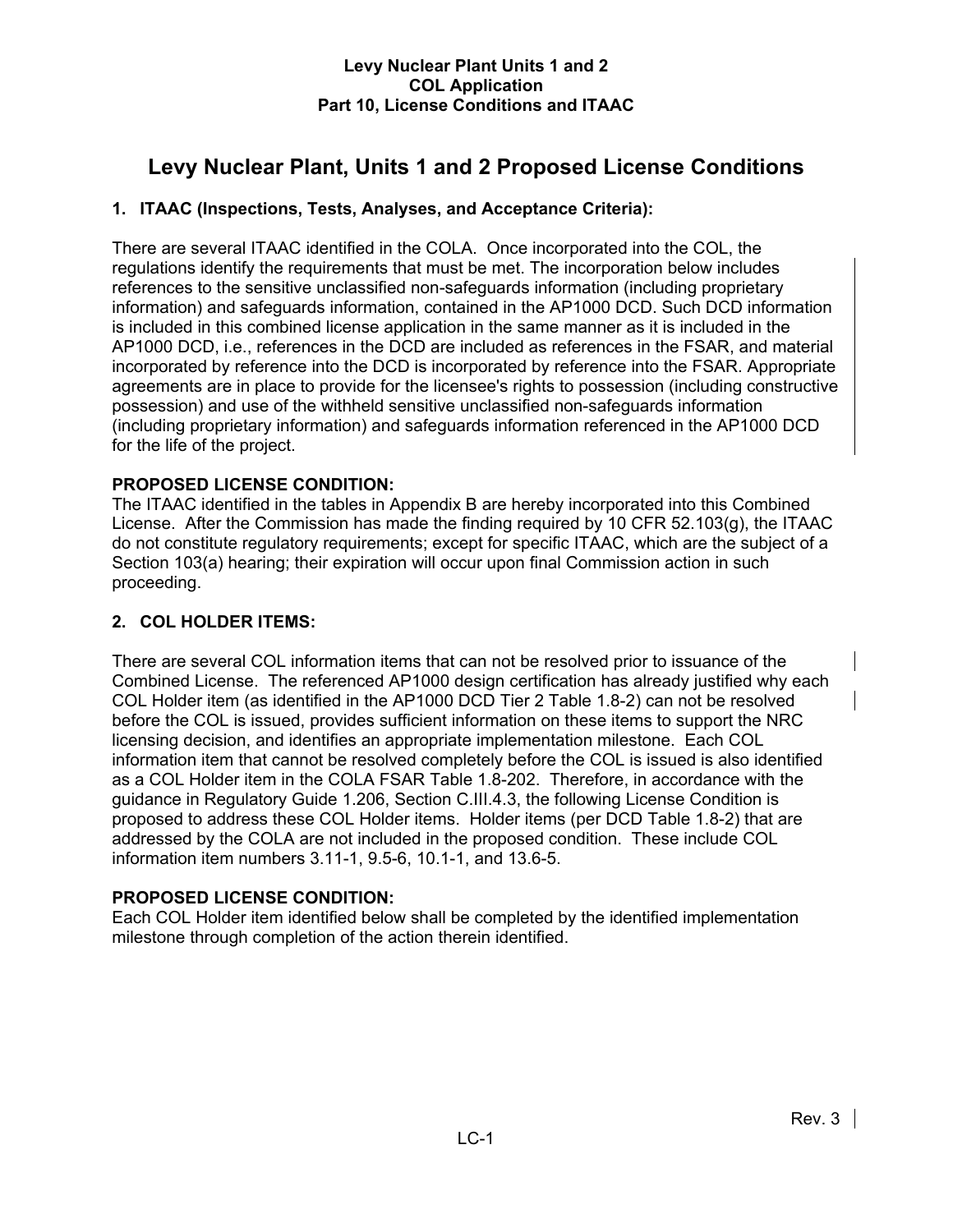| SUMMARY OF COMBINED LICENSE INFORMATION HOLDER ITEMS                                                                                                                                                                                                                                                                                                                                                                                                                                                                                                                                                                                                                                                                                                                                                                                                                                                                                                                                                                                                                                                                                                                                                                                                                                                                                         |                                                                                                                                                       |                                                                     |                                 |  |  |  |
|----------------------------------------------------------------------------------------------------------------------------------------------------------------------------------------------------------------------------------------------------------------------------------------------------------------------------------------------------------------------------------------------------------------------------------------------------------------------------------------------------------------------------------------------------------------------------------------------------------------------------------------------------------------------------------------------------------------------------------------------------------------------------------------------------------------------------------------------------------------------------------------------------------------------------------------------------------------------------------------------------------------------------------------------------------------------------------------------------------------------------------------------------------------------------------------------------------------------------------------------------------------------------------------------------------------------------------------------|-------------------------------------------------------------------------------------------------------------------------------------------------------|---------------------------------------------------------------------|---------------------------------|--|--|--|
| <b>COL</b><br>Item<br>No.                                                                                                                                                                                                                                                                                                                                                                                                                                                                                                                                                                                                                                                                                                                                                                                                                                                                                                                                                                                                                                                                                                                                                                                                                                                                                                                    | <b>Subject</b>                                                                                                                                        | <b>From</b><br><b>DCD</b><br>Tier <sub>2</sub><br><b>Subsection</b> | <b>Implementation Milestone</b> |  |  |  |
| $3.6 - 1$                                                                                                                                                                                                                                                                                                                                                                                                                                                                                                                                                                                                                                                                                                                                                                                                                                                                                                                                                                                                                                                                                                                                                                                                                                                                                                                                    | Prior to installation of the piping<br>As-Designed Pipe Rupture Hazards<br>3.6.4.1<br>and connected components in<br>Analysis<br>their final location |                                                                     |                                 |  |  |  |
| After a Combined License is issued, the following activity will be completed by the COL holder.<br>An as-designed pipe rupture hazard evaluation will be available for NRC review. The completed<br>as-designed pipe rupture hazards evaluation will be in accordance with the criteria outlined in<br>DCD Subsections 3.6.1.3.2 and 3.6.2.5. Systems, structures, and components identified to be<br>essential targets and appropriate mitigation features (Reference is DCD Table 3.6-3) will be<br>confirmed as part of the evaluation, and updated information will be provided as appropriate. A<br>pipe rupture hazards analysis is part of the piping design. The evaluation will be performed for<br>high and moderate energy piping to confirm the protection of systems, structures, and<br>components (SSCs), which are required to be functional during and following a design basis<br>event. The locations of the postulated ruptures and essential targets will be established and<br>required pipe whip restraints and jet shield designs will be included. The evaluation will address<br>environmental and flooding effects of cracks in high and moderate energy piping. The as-<br>designed pipe rupture hazards evaluation is prepared on a generic basis to address COL<br>applications referencing the AP1000 design. |                                                                                                                                                       |                                                                     |                                 |  |  |  |
| $3.7 - 3$                                                                                                                                                                                                                                                                                                                                                                                                                                                                                                                                                                                                                                                                                                                                                                                                                                                                                                                                                                                                                                                                                                                                                                                                                                                                                                                                    | Seismic Interaction Review                                                                                                                            | 3.7.5.3                                                             | Prior to initial fuel load      |  |  |  |
| The seismic interaction review will be updated by the Combined License holder for as-built<br>information. This review is performed in parallel with the seismic margin evaluation. The review<br>is based on as-procured data, as well as the as-constructed condition. The as-built seismic<br>interaction review is not provided with the COL application, but is completed prior to fuel load.                                                                                                                                                                                                                                                                                                                                                                                                                                                                                                                                                                                                                                                                                                                                                                                                                                                                                                                                           |                                                                                                                                                       |                                                                     |                                 |  |  |  |
| $3.7 - 4$                                                                                                                                                                                                                                                                                                                                                                                                                                                                                                                                                                                                                                                                                                                                                                                                                                                                                                                                                                                                                                                                                                                                                                                                                                                                                                                                    | <b>Reconciliation of Seismic Analyses</b><br>of Nuclear Island Structures                                                                             | 3.7.5.4                                                             | Prior to initial fuel load      |  |  |  |
| The Combined License holder will reconcile the seismic analyses described in subsection 3.7.2<br>for detail design changes, such as those due to as-procured or as-built changes in component<br>mass, center of gravity, and support configuration based on as-procured equipment information.<br>Deviations are acceptable based on an evaluation consistent with the methods and procedure<br>of Section 3.7 provided the amplitude of the seismic floor response spectra, including the effect<br>due to these deviations, does not exceed the design basis floor response spectra by more than<br>10 percent. The Combined License holder will complete this reconciliation prior to fuel load.                                                                                                                                                                                                                                                                                                                                                                                                                                                                                                                                                                                                                                         |                                                                                                                                                       |                                                                     |                                 |  |  |  |
| Prior to installation of the piping<br>3.9.8.7<br>$3.9 - 7$<br><b>As-Designed Piping Analysis</b><br>and connected components in<br>their final location                                                                                                                                                                                                                                                                                                                                                                                                                                                                                                                                                                                                                                                                                                                                                                                                                                                                                                                                                                                                                                                                                                                                                                                     |                                                                                                                                                       |                                                                     |                                 |  |  |  |
|                                                                                                                                                                                                                                                                                                                                                                                                                                                                                                                                                                                                                                                                                                                                                                                                                                                                                                                                                                                                                                                                                                                                                                                                                                                                                                                                              | After a Combined License is issued, the following activity will be completed by the COL holder:                                                       |                                                                     |                                 |  |  |  |
| The as-designed piping analysis is provided for the piping lines chosen to demonstrate all<br>aspects of the piping design. A design report referencing the as-designed piping calculation<br>packages, including ASME Section III piping analysis, support evaluations and piping<br>component fatigue analysis for Class 1 piping using the methods and criteria outlined in DCD                                                                                                                                                                                                                                                                                                                                                                                                                                                                                                                                                                                                                                                                                                                                                                                                                                                                                                                                                           |                                                                                                                                                       |                                                                     |                                 |  |  |  |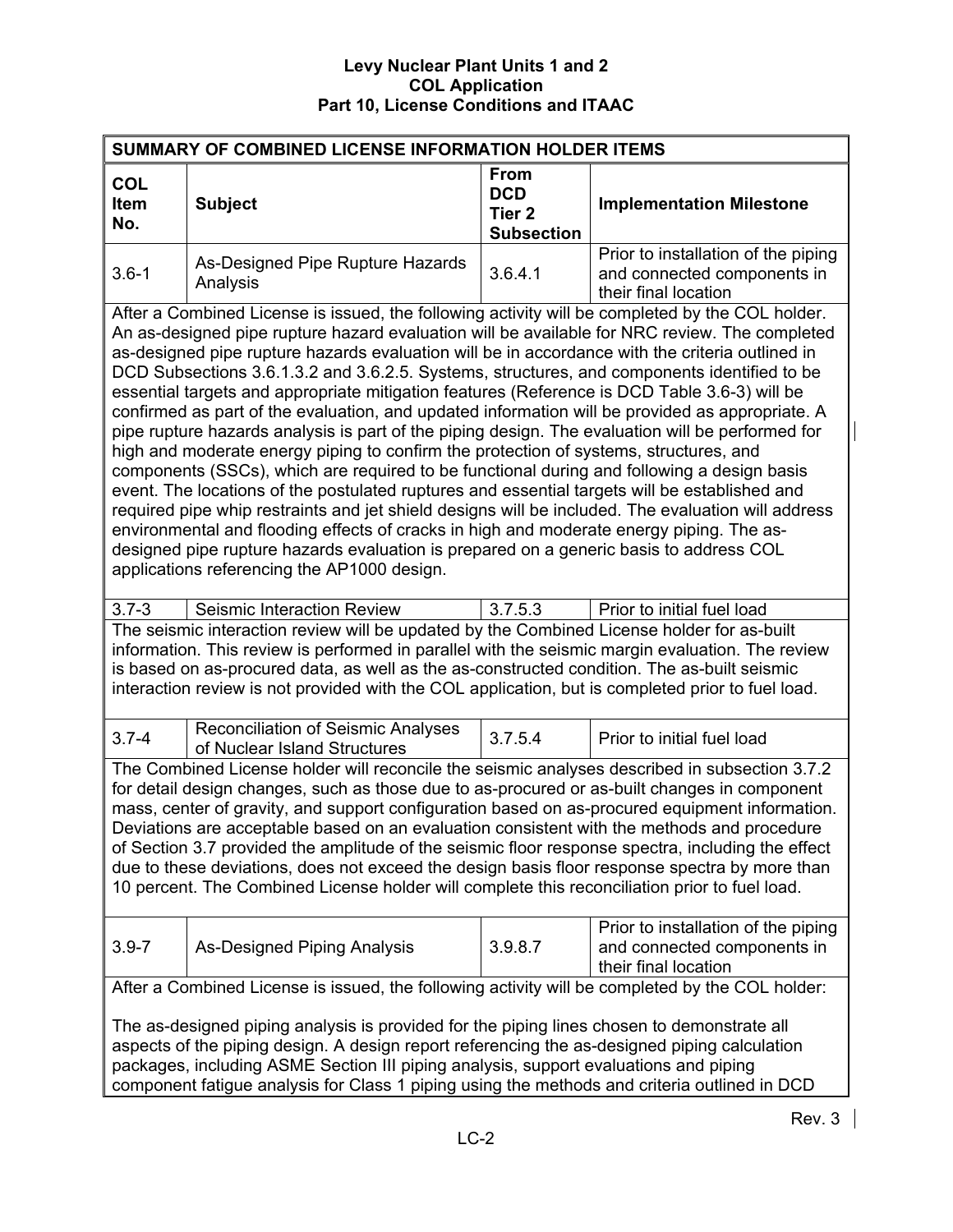| SUMMARY OF COMBINED LICENSE INFORMATION HOLDER ITEMS                                                                                                                                                                                                                                                                                                                                                                                                                                                |                                                                                                                                                                                                                                                                                                                                                                                                                                                                                                                                                                         |                                                                     |                                 |  |
|-----------------------------------------------------------------------------------------------------------------------------------------------------------------------------------------------------------------------------------------------------------------------------------------------------------------------------------------------------------------------------------------------------------------------------------------------------------------------------------------------------|-------------------------------------------------------------------------------------------------------------------------------------------------------------------------------------------------------------------------------------------------------------------------------------------------------------------------------------------------------------------------------------------------------------------------------------------------------------------------------------------------------------------------------------------------------------------------|---------------------------------------------------------------------|---------------------------------|--|
| <b>COL</b><br><b>Item</b><br>No.                                                                                                                                                                                                                                                                                                                                                                                                                                                                    | <b>Subject</b>                                                                                                                                                                                                                                                                                                                                                                                                                                                                                                                                                          | <b>From</b><br><b>DCD</b><br>Tier <sub>2</sub><br><b>Subsection</b> | <b>Implementation Milestone</b> |  |
|                                                                                                                                                                                                                                                                                                                                                                                                                                                                                                     | Table 3.9-19 is made available for NRC review. The availability of the piping design information<br>and design reports for the piping packages is identified to the NRC.                                                                                                                                                                                                                                                                                                                                                                                                |                                                                     |                                 |  |
| $4.4 - 2$                                                                                                                                                                                                                                                                                                                                                                                                                                                                                           | <b>Confirm Assumptions for Safety</b><br><b>Analyses DNBR Limits</b>                                                                                                                                                                                                                                                                                                                                                                                                                                                                                                    | 4.4.7                                                               | Prior to initial fuel load      |  |
|                                                                                                                                                                                                                                                                                                                                                                                                                                                                                                     | Combined License applicants referencing the AP1000 certified design will address changes to<br>the reference design of the fuel, burnable absorber rods, rod cluster control assemblies, or initial<br>core design from that presented in the DCD.                                                                                                                                                                                                                                                                                                                      |                                                                     |                                 |  |
|                                                                                                                                                                                                                                                                                                                                                                                                                                                                                                     | Following selection of the actual plant operating instrumentation and calculation of the<br>instrumentation uncertainties of the operating plant parameters as discussed in subsection<br>7.1.6, Combined License applicants will calculate the design limit DNBR values using the RTDP<br>with these instrumentation uncertainties and confirm that either the design limit DNBR values as<br>described in Section 4.4 remain valid, or that the safety analysis minimum DNBR bounds the<br>new design limit DNBR values plus DNBR penalties, such as rod bow penalty. |                                                                     |                                 |  |
| $5.3 - 1$                                                                                                                                                                                                                                                                                                                                                                                                                                                                                           | Reactor Vessel Pressure -<br><b>Temperature Limit Curves</b>                                                                                                                                                                                                                                                                                                                                                                                                                                                                                                            | 5.3.6.1                                                             | Prior to initial fuel load      |  |
| The COL Holder shall update the P/T limits using the PTLR methodologies approved in the<br>AP1000 DCD using the plant-specific material properties or confirm that the reactor vessel<br>material properties meet the specifications and use the Westinghouse generic PTLR curves.                                                                                                                                                                                                                  |                                                                                                                                                                                                                                                                                                                                                                                                                                                                                                                                                                         |                                                                     |                                 |  |
| $5.3 - 4$                                                                                                                                                                                                                                                                                                                                                                                                                                                                                           | <b>Reactor Vessel Materials Properties</b><br>Verification                                                                                                                                                                                                                                                                                                                                                                                                                                                                                                              | 5.3.6.4.1                                                           | Prior to initial fuel load      |  |
| The Combined License holder will complete prior to fuel load verification of plant-specific belt<br>line material properties consistent with the requirements in subsection 5.3.3.1 and Tables 5.3-1<br>and 5.3-3. The verification will include a pressurized thermal shock evaluation based on as-<br>procured reactor vessel material data and the projected neutron fluence for the plant design<br>objective of 60 years. This evaluation report will be submitted for NRC staff review.       |                                                                                                                                                                                                                                                                                                                                                                                                                                                                                                                                                                         |                                                                     |                                 |  |
| $9.1 - 7$                                                                                                                                                                                                                                                                                                                                                                                                                                                                                           | <b>Coupon Monitoring Program</b>                                                                                                                                                                                                                                                                                                                                                                                                                                                                                                                                        | 9.1.6                                                               | Prior to commercial operation   |  |
| A spent fuel rack Metamic coupon monitoring program will be implemented when the plant is<br>placed into commercial operation. This program will include tests to monitor bubbling, blistering,<br>cracking, or flaking; and a test to monitor for corrosion, such as weight loss measurements<br>and/or visual examination. The program will also include testing to monitor changes in physical<br>properties of the absorber material, including neutron attenuation and thickness measurements. |                                                                                                                                                                                                                                                                                                                                                                                                                                                                                                                                                                         |                                                                     |                                 |  |
| $10.2 - 1$<br>10.2.6<br>Prior to initial fuel load<br>Turbine Maintenance and Inspection                                                                                                                                                                                                                                                                                                                                                                                                            |                                                                                                                                                                                                                                                                                                                                                                                                                                                                                                                                                                         |                                                                     |                                 |  |
| The Combined License holder will submit to the NRC staff for review prior to fuel load, and then<br>implement a turbine maintenance and inspection program. The program will be consistent with<br>the maintenance and inspection program plan activities and inspection intervals identified in<br>subsection 10.2.3.6. The Combined License holder will have available plant-specific turbine<br>rotor test data and calculated toughness curves that support the material property assumptions   |                                                                                                                                                                                                                                                                                                                                                                                                                                                                                                                                                                         |                                                                     |                                 |  |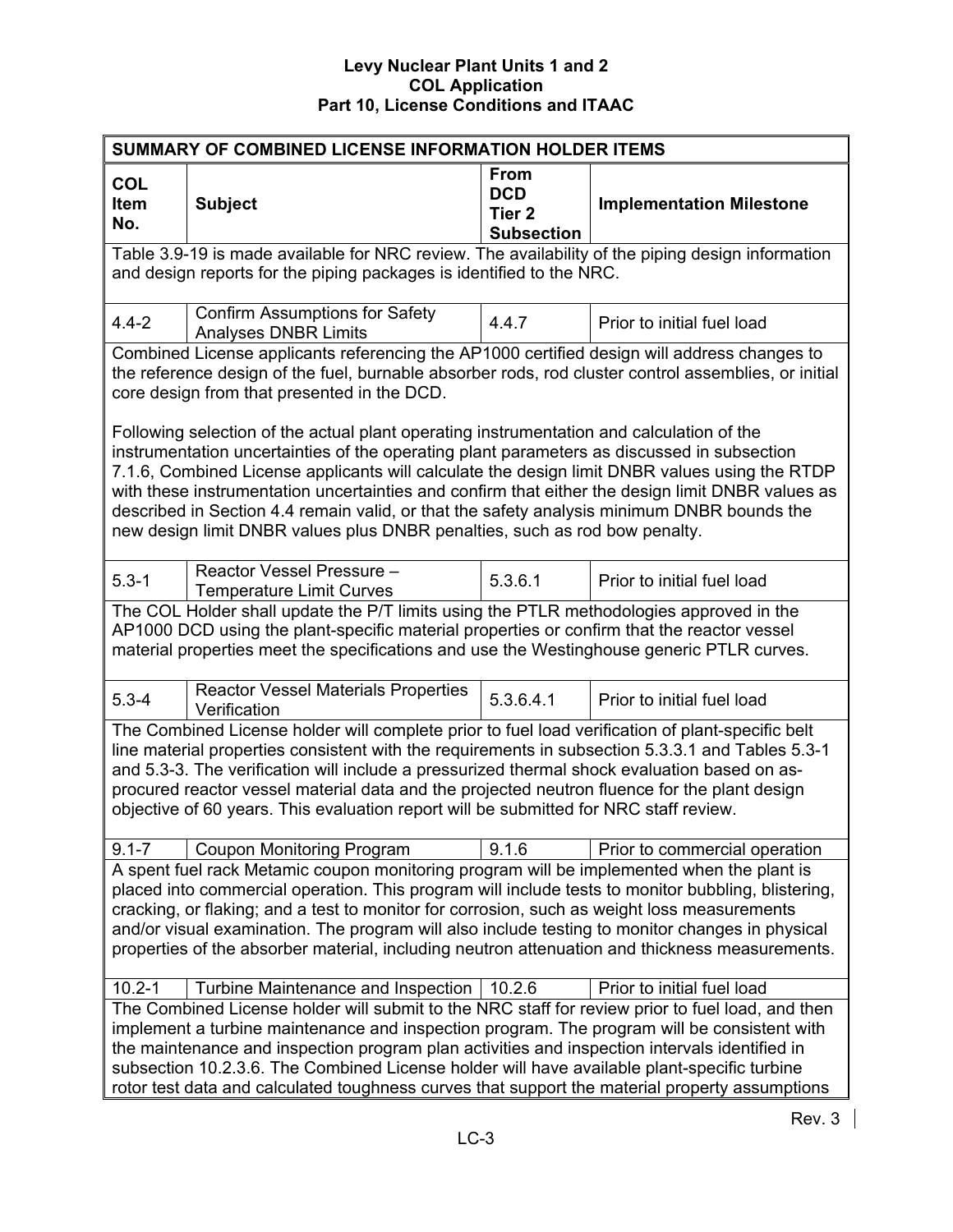| SUMMARY OF COMBINED LICENSE INFORMATION HOLDER ITEMS                                                                                                                                                                                                                                                                                                                                                                                                                                                                                                                                                                                                                                                                    |                                                                                            |                                                                     |                                 |  |
|-------------------------------------------------------------------------------------------------------------------------------------------------------------------------------------------------------------------------------------------------------------------------------------------------------------------------------------------------------------------------------------------------------------------------------------------------------------------------------------------------------------------------------------------------------------------------------------------------------------------------------------------------------------------------------------------------------------------------|--------------------------------------------------------------------------------------------|---------------------------------------------------------------------|---------------------------------|--|
| <b>COL</b><br>Item<br>No.                                                                                                                                                                                                                                                                                                                                                                                                                                                                                                                                                                                                                                                                                               | <b>Subject</b>                                                                             | <b>From</b><br><b>DCD</b><br>Tier <sub>2</sub><br><b>Subsection</b> | <b>Implementation Milestone</b> |  |
|                                                                                                                                                                                                                                                                                                                                                                                                                                                                                                                                                                                                                                                                                                                         | in the turbine rotor analysis after the fabrication of the turbine and prior to fuel load. |                                                                     |                                 |  |
| 13.6-5                                                                                                                                                                                                                                                                                                                                                                                                                                                                                                                                                                                                                                                                                                                  | <b>Cyber Security Program</b>                                                              | 13.6.1                                                              | Prior to initial fuel load      |  |
| initial fuel load.                                                                                                                                                                                                                                                                                                                                                                                                                                                                                                                                                                                                                                                                                                      | The Combined License holder will develop and implement a cyber security program prior to   |                                                                     |                                 |  |
| $14.4 - 2$                                                                                                                                                                                                                                                                                                                                                                                                                                                                                                                                                                                                                                                                                                              | <b>Test Specifics and Procedures</b>                                                       | 14.4.2                                                              | Prior to initial fuel load      |  |
|                                                                                                                                                                                                                                                                                                                                                                                                                                                                                                                                                                                                                                                                                                                         | NOTE-addressed by proposed License Condition #6.                                           |                                                                     |                                 |  |
| $14.4 - 3$                                                                                                                                                                                                                                                                                                                                                                                                                                                                                                                                                                                                                                                                                                              | <b>Conduct of Test Program</b>                                                             | 14.4.3                                                              |                                 |  |
|                                                                                                                                                                                                                                                                                                                                                                                                                                                                                                                                                                                                                                                                                                                         | NOTE - addressed by proposed License Conditions #3 and #6.                                 |                                                                     |                                 |  |
| $14.4 - 4$                                                                                                                                                                                                                                                                                                                                                                                                                                                                                                                                                                                                                                                                                                              | Review and Evaluation of Test<br><b>Results</b>                                            | 14.4.4                                                              |                                 |  |
|                                                                                                                                                                                                                                                                                                                                                                                                                                                                                                                                                                                                                                                                                                                         | NOTE - addressed by proposed License Condition #9.                                         |                                                                     |                                 |  |
| $14.4 - 6$                                                                                                                                                                                                                                                                                                                                                                                                                                                                                                                                                                                                                                                                                                              | First-Plant-Only and Three-Plant-<br><b>Only Tests</b>                                     | 14.4.6                                                              |                                 |  |
|                                                                                                                                                                                                                                                                                                                                                                                                                                                                                                                                                                                                                                                                                                                         | NOTE - addressed by proposed License Conditions #7 and #9.                                 |                                                                     |                                 |  |
| $15.0 - 1$                                                                                                                                                                                                                                                                                                                                                                                                                                                                                                                                                                                                                                                                                                              | Documentation of Plant Calorimetric<br><b>Uncertainty Methodology</b>                      | 15.0.15.1                                                           |                                 |  |
| NOTE - addressed by proposed ITAAC Table 2.5.4-2, item 4.                                                                                                                                                                                                                                                                                                                                                                                                                                                                                                                                                                                                                                                               |                                                                                            |                                                                     |                                 |  |
| 19.59.10-1                                                                                                                                                                                                                                                                                                                                                                                                                                                                                                                                                                                                                                                                                                              | As-Built SSC HCLPF Comparison<br>to Seismic Margin Evaluation                              | 19.59.10.5                                                          | Prior to initial fuel load      |  |
| The Combined License holder referencing the AP1000 certified design will review differences<br>between the as-built plant and the design used as the basis for the AP1000 seismic margins<br>analysis prior to fuel load. A verification walkdown will be performed with the purpose of<br>identifying differences between the as-built plant and the design. Any differences will be<br>evaluated and the seismic margins analysis modified as necessary to account for the<br>plant-specific design, and any design changes or departures from the certified design. Spacial<br>interactions are addressed by COL information item 3.7-3. Details of the process will be<br>developed by the Combined License holder. |                                                                                            |                                                                     |                                 |  |
| The Combined License holder referencing the AP1000 certified design should compare the<br>as-built SSC HCLPFs to those assumed in the AP1000 seismic margin evaluation prior to fuel<br>load. Deviations from the HCLPF values or assumptions in the seismic margin evaluation due to<br>the as-built configuration and final analysis should be evaluated to determine if vulnerabilities<br>have been introduced. The requirements to which the equipment is to be purchased are<br>included in the equipment specifications. Specifically, the equipment specifications include:<br>1. Specific minimum seismic requirements consistent with those used to define the Table                                          |                                                                                            |                                                                     |                                 |  |
|                                                                                                                                                                                                                                                                                                                                                                                                                                                                                                                                                                                                                                                                                                                         |                                                                                            |                                                                     | $D_{01}$ 2                      |  |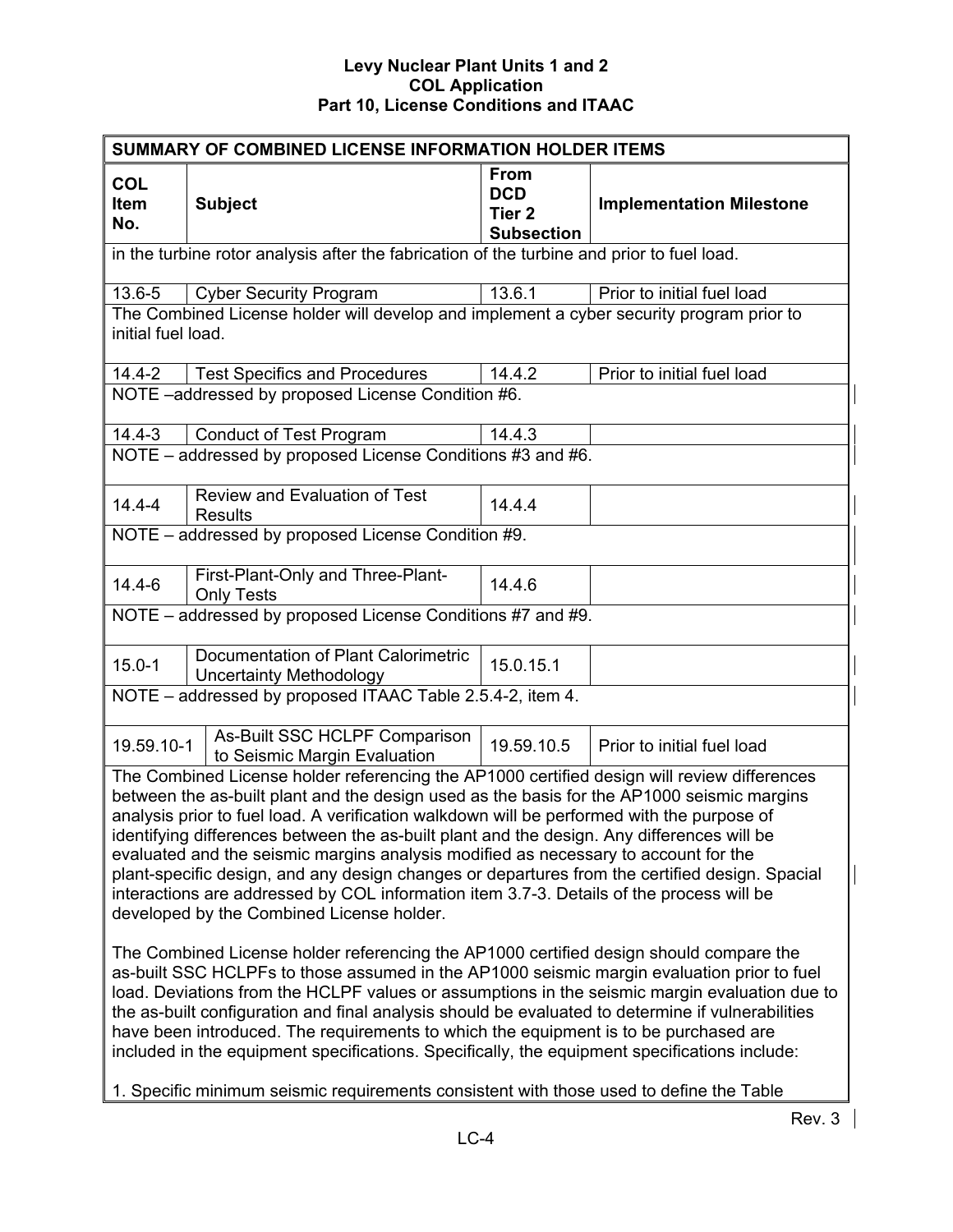| <b>From</b><br><b>COL</b><br><b>DCD</b><br><b>Implementation Milestone</b><br>Item<br><b>Subject</b><br>Tier <sub>2</sub><br>No.<br><b>Subsection</b><br>19.55-1 HCLPF values. This includes the known frequency range used to define the HCLPF by<br>comparing the required response spectrum (RRS) and test response spectrum (TRS). The test<br>response spectra are chosen so as to demonstrate that no more than one percent rate of failure<br>the equipment identified to be applicable in the seismic margin insights of the site-specific PRA.<br>The range of frequency response that is required for the equipment with its structural support is<br>defined.<br>2. Hardware enhancements that were determined in previous test programs and/or analysis<br>programs will be implemented.<br><b>Evaluation of As-Built Plant</b><br>Versus Design in AP1000 PRA<br>19.59.10-2<br>19.59.10.5<br>Prior to initial fuel load<br>and Site-Specific PRA External<br>Events<br>The Combined License holder referencing the AP1000 certified design will review differences<br>between the as-built plant and the design used as the basis for the AP1000 PRA and Table<br>19.59-18 prior to fuel load. The plant-specific PRA-based insight differences will be evaluated<br>and any design changes or departures from the design certification PRA.<br>19.59.10-3<br>Internal Fire and Internal Flood<br>19.59.10.5<br>Prior to initial fuel load<br>Analyses<br>The Combined License holder referencing the AP1000 certified design will review differences<br>between the as-built plant and the design used as the basis for the AP1000 internal fire and<br>internal flood analysis prior to fuel load. Plant-specific internal fire and internal flood analyses<br>will be evaluated and the analyses modified as necessary to account for the plant-specific<br>design and any design changes or departures from the certified design.<br>19.59.10-4<br><b>Implement Severe Accident</b><br>19.59.10.5<br>Prior to startup testing<br><b>Management Guidance</b><br>NOTE - addressed by proposed License Condition #6.<br><b>Equipment Survivability</b><br>19.59.10.5<br>Prior to initial fuel load<br>19.59.10-5<br>The Combined License holder referencing the AP1000 certified design will perform a thermal<br>lag assessment of the as-built equipment listed in Tables 6b and 6c in Attachment A of APP-<br>GW-GLR-069 to provide additional assurance that this equipment can perform its severe<br>accident functions during environmental conditions resulting from hydrogen burns associated | SUMMARY OF COMBINED LICENSE INFORMATION HOLDER ITEMS                                            |  |  |  |  |  |  |
|---------------------------------------------------------------------------------------------------------------------------------------------------------------------------------------------------------------------------------------------------------------------------------------------------------------------------------------------------------------------------------------------------------------------------------------------------------------------------------------------------------------------------------------------------------------------------------------------------------------------------------------------------------------------------------------------------------------------------------------------------------------------------------------------------------------------------------------------------------------------------------------------------------------------------------------------------------------------------------------------------------------------------------------------------------------------------------------------------------------------------------------------------------------------------------------------------------------------------------------------------------------------------------------------------------------------------------------------------------------------------------------------------------------------------------------------------------------------------------------------------------------------------------------------------------------------------------------------------------------------------------------------------------------------------------------------------------------------------------------------------------------------------------------------------------------------------------------------------------------------------------------------------------------------------------------------------------------------------------------------------------------------------------------------------------------------------------------------------------------------------------------------------------------------------------------------------------------------------------------------------------------------------------------------------------------------------------------------------------------------------------------------------------------------------------------------------------------------------------------------------------------------------------------------------------------------------------------------------------------------|-------------------------------------------------------------------------------------------------|--|--|--|--|--|--|
|                                                                                                                                                                                                                                                                                                                                                                                                                                                                                                                                                                                                                                                                                                                                                                                                                                                                                                                                                                                                                                                                                                                                                                                                                                                                                                                                                                                                                                                                                                                                                                                                                                                                                                                                                                                                                                                                                                                                                                                                                                                                                                                                                                                                                                                                                                                                                                                                                                                                                                                                                                                                                     |                                                                                                 |  |  |  |  |  |  |
|                                                                                                                                                                                                                                                                                                                                                                                                                                                                                                                                                                                                                                                                                                                                                                                                                                                                                                                                                                                                                                                                                                                                                                                                                                                                                                                                                                                                                                                                                                                                                                                                                                                                                                                                                                                                                                                                                                                                                                                                                                                                                                                                                                                                                                                                                                                                                                                                                                                                                                                                                                                                                     | is expected when the equipment is subjected to the applicable seismic margin ground motion for  |  |  |  |  |  |  |
|                                                                                                                                                                                                                                                                                                                                                                                                                                                                                                                                                                                                                                                                                                                                                                                                                                                                                                                                                                                                                                                                                                                                                                                                                                                                                                                                                                                                                                                                                                                                                                                                                                                                                                                                                                                                                                                                                                                                                                                                                                                                                                                                                                                                                                                                                                                                                                                                                                                                                                                                                                                                                     |                                                                                                 |  |  |  |  |  |  |
|                                                                                                                                                                                                                                                                                                                                                                                                                                                                                                                                                                                                                                                                                                                                                                                                                                                                                                                                                                                                                                                                                                                                                                                                                                                                                                                                                                                                                                                                                                                                                                                                                                                                                                                                                                                                                                                                                                                                                                                                                                                                                                                                                                                                                                                                                                                                                                                                                                                                                                                                                                                                                     |                                                                                                 |  |  |  |  |  |  |
|                                                                                                                                                                                                                                                                                                                                                                                                                                                                                                                                                                                                                                                                                                                                                                                                                                                                                                                                                                                                                                                                                                                                                                                                                                                                                                                                                                                                                                                                                                                                                                                                                                                                                                                                                                                                                                                                                                                                                                                                                                                                                                                                                                                                                                                                                                                                                                                                                                                                                                                                                                                                                     | and the plant-specific PRA model modified as necessary to account for the plant-specific design |  |  |  |  |  |  |
|                                                                                                                                                                                                                                                                                                                                                                                                                                                                                                                                                                                                                                                                                                                                                                                                                                                                                                                                                                                                                                                                                                                                                                                                                                                                                                                                                                                                                                                                                                                                                                                                                                                                                                                                                                                                                                                                                                                                                                                                                                                                                                                                                                                                                                                                                                                                                                                                                                                                                                                                                                                                                     |                                                                                                 |  |  |  |  |  |  |
|                                                                                                                                                                                                                                                                                                                                                                                                                                                                                                                                                                                                                                                                                                                                                                                                                                                                                                                                                                                                                                                                                                                                                                                                                                                                                                                                                                                                                                                                                                                                                                                                                                                                                                                                                                                                                                                                                                                                                                                                                                                                                                                                                                                                                                                                                                                                                                                                                                                                                                                                                                                                                     |                                                                                                 |  |  |  |  |  |  |
|                                                                                                                                                                                                                                                                                                                                                                                                                                                                                                                                                                                                                                                                                                                                                                                                                                                                                                                                                                                                                                                                                                                                                                                                                                                                                                                                                                                                                                                                                                                                                                                                                                                                                                                                                                                                                                                                                                                                                                                                                                                                                                                                                                                                                                                                                                                                                                                                                                                                                                                                                                                                                     |                                                                                                 |  |  |  |  |  |  |
|                                                                                                                                                                                                                                                                                                                                                                                                                                                                                                                                                                                                                                                                                                                                                                                                                                                                                                                                                                                                                                                                                                                                                                                                                                                                                                                                                                                                                                                                                                                                                                                                                                                                                                                                                                                                                                                                                                                                                                                                                                                                                                                                                                                                                                                                                                                                                                                                                                                                                                                                                                                                                     |                                                                                                 |  |  |  |  |  |  |
| with severe accidents. This assessment is performed prior to fuel load and is required only for<br>equipment used for severe accident mitigation that has not been tested at severe accident<br>conditions. The Combined License holder will assess the ability of the as-built equipment to<br>perform during severe accident hydrogen burns using the Environment Enveloping method or<br>the Test Based Thermal Analysis method discussed in EPRI NP-4354.                                                                                                                                                                                                                                                                                                                                                                                                                                                                                                                                                                                                                                                                                                                                                                                                                                                                                                                                                                                                                                                                                                                                                                                                                                                                                                                                                                                                                                                                                                                                                                                                                                                                                                                                                                                                                                                                                                                                                                                                                                                                                                                                                       |                                                                                                 |  |  |  |  |  |  |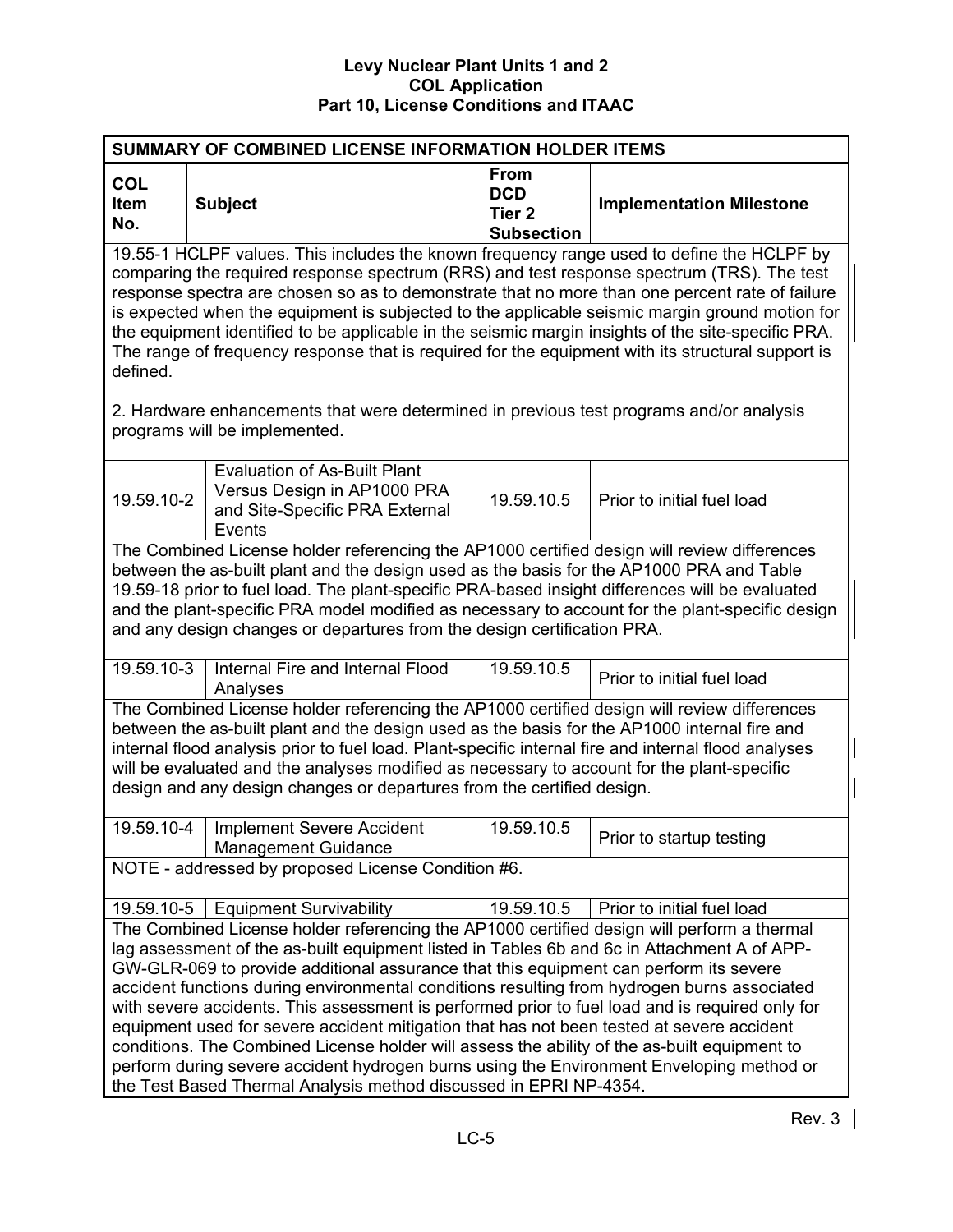## **3. OPERATIONAL PROGRAM IMPLEMENTATION:**

The provisions of the regulations address implementation milestones for some operational programs. The NRC will use license conditions to ensure implementation for those operational programs whose implementation is not addressed in the regulations. FSAR Subsection 13.4, Table 13.4-201, identifies several programs required by regulations that must be implemented by a milestone to be identified in a license condition.

## **PROPOSED LICENSE CONDITION:**

The licensee shall implement the programs or portions of programs identified below on or before the associated milestones identified below.

A. Construction Initiation – The licensee shall implement each operational program identified below prior to initiating construction of nuclear safety or security related structures, systems, or components.

None Identified.

- B. 18 Months Prior to Fuel Load The licensee shall implement each operational program identified below at least 18 months prior to scheduled date of initial fuel load. B.1 – Reactor Operator Training
- C. Receipt of Materials The licensee shall implement each operational program identified below prior to initial receipt of byproduct, source, or special nuclear materials on-site (excluding Exempt Quantities as described in 10 CFR 30.18).
	- C.1 Radiation Protection (applicable portions)
	- C.2 Fire Protection Program (applicable portions)
	- C.3 Non Licensed Plant Staff Training Program (applicable portions)
	- C.4 Deleted
	- C.5 Deleted
	- C.6 Deleted
	- C.7 SNM Material Control and Accounting Program
- D. Fuel Receipt The licensee shall implement each operational program identified below prior to initial receipt of fuel on-site.
	- D.1 Fire Protection (applicable portions)
	- D.2 Radiation Protection (applicable portions)
	- D.3 Special Nuclear Material Physical Protection Program
	- D.4 Deleted
	- D.5 Deleted
- E. Construction Testing The licensee shall implement each operational program identified below prior to initial construction testing.
	- E.1 Initial Test Program Construction Testing
- F. Preoperational Testing The licensee shall implement each operational program identified below prior to initial preoperational testing.
	- F.1 Initial Test Program Preoperational Testing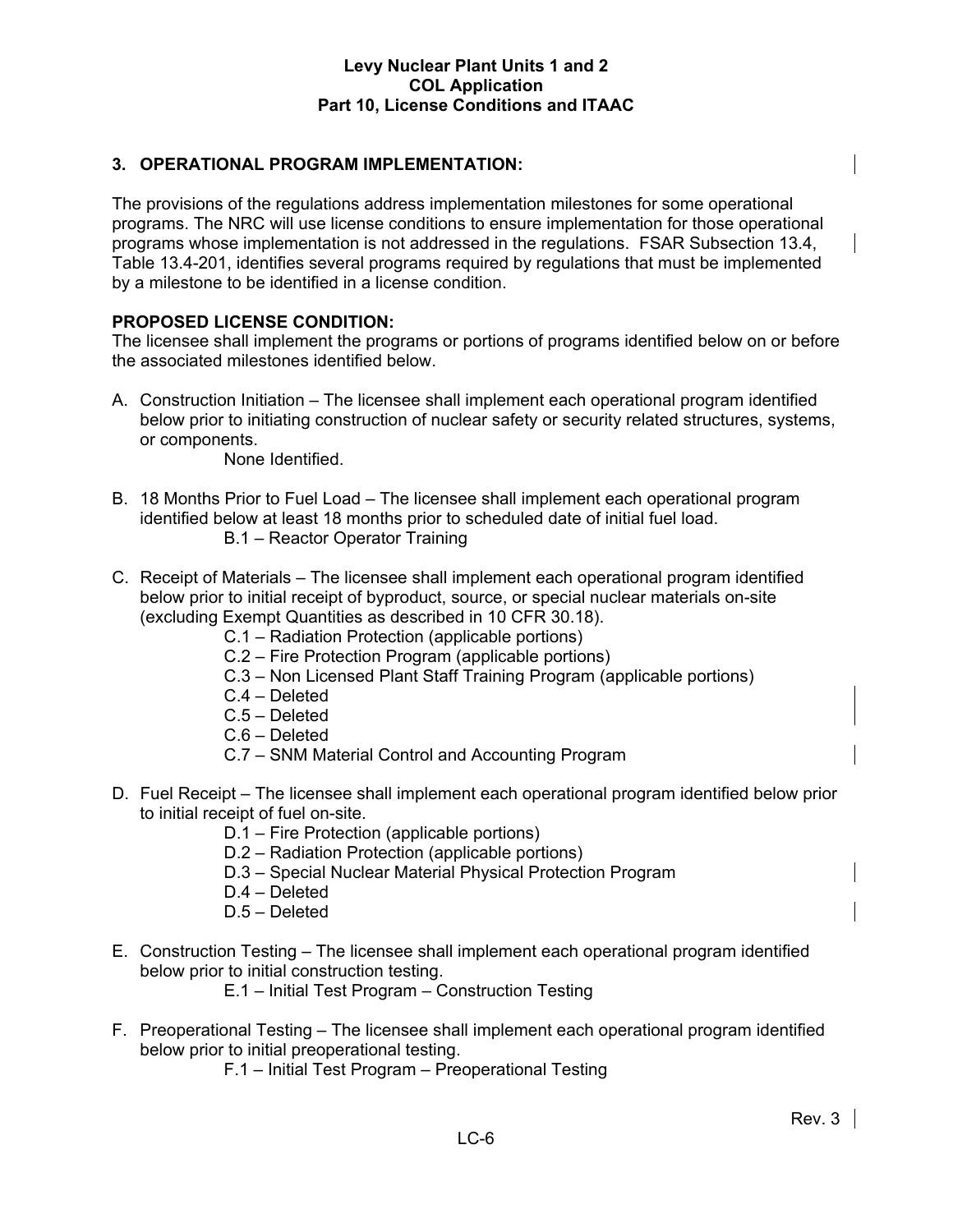- G. Fuel Loading The licensee shall implement each operational program identified below prior to initial fuel load.
	- G.1 Environmental Qualification
	- G.2 Pre-Service Testing
	- G.3 Process and Effluent Monitoring and Sampling
	- G.4 Radiation Protection (applicable portions)
	- G.5 Motor-Operated Valve Testing
	- G.6 Fire Protection
	- G.7 Deleted
	- G.8 Containment Leakage Rate Testing
	- G.9 Physical Security
	- G.10 Cyber Security
- H. Startup Testing The licensee shall implement each operational program identified below prior to initial startup testing.
	- H.1 Initial Test Program Startup Testing
- I. MODE 4 Not used.
- J. Initial Criticality The licensee shall implement each operational program identified below prior to initial criticality.
	- J.1 Reactor Vessel Material Surveillance
- K. Waste Shipment The licensee shall implement each operational program identified below prior to initial radioactive waste shipment.
	- K.1 Radiation Protection

### **4. POST-COL TESTING:**

COLA FSAR Subsection 3.8.5.11 specifies certain post COL testing that must be completed 180-days prior to construction.

#### **PROPOSED LICENSE CONDITION:**

The licensee will complete 180-days prior to construction, the 90-day test report for the Strength Verification and Constructability Testing in accordance with the criteria outlined in FSAR Subsection 3.8.5.11.3 and make it available to the NRC.

#### **5. SECURITY PROGRAM:**

## **A. SECURITY PROGRAM IMPLEMENTATION:**

An implementation license condition approved in the SRM regarding SECY-05-0197 applies to the Security Program.

## **PROPOSED LICENSE CONDITION:**

The licensee shall maintain in effect the provisions of the physical security plan, security personnel training and qualification plan, safeguards contingency plan, and cyber security plan, and all amendments made pursuant to the authority of 10 CFR 50.90, 50.54(p), 52.97,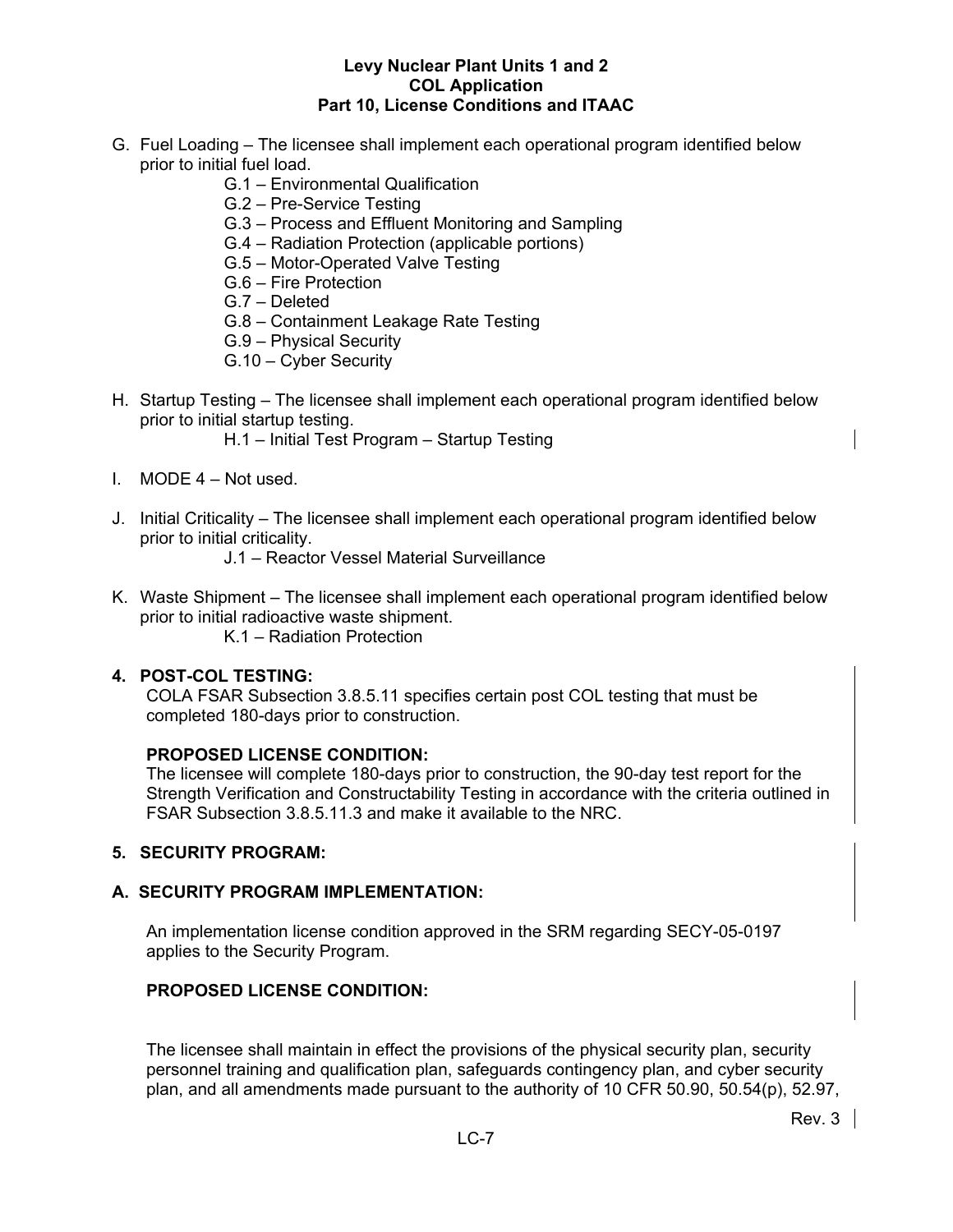and Section VIII of Appendix D to Part 52 when nuclear fuel is onsite (protected area), and continuing until all nuclear fuel is permanently removed from the site.

## **B. SPECIAL NUCLEAR MATERIAL PHYSICAL PROTECTION:**

A license condition is proposed to address when the boundary for physical protection of new fuel as SNM is required to be extended from the controlled access area (CAA) in accordance with the requirements of 10 CFR 73.67 to the operational protected area (PA) in accordance with 10 CFR 73.55.

## **PROPOSED LICENSE CONDITION:**

The licensee shall receive and store new fuel as SNM in a controlled access area (CAA) in accordance with the requirements of 10 CFR 73.67, until such time as an operational protected area (PA) that satisfies the requirements of 10 CFR 73.55(e)(8) is established. If new fuel is already stored in a CAA that is within the boundary of the proposed PA, then upon declaration of an operational PA, the remaining requirements of 10 CFR 73.55 shall be implemented. The PA shall be established and declared operational prior to initial fuel load.

## **6. OPERATIONAL PROGRAM READINESS:**

The NRC inspection of operational programs will be the subject of the following license condition in accordance with SECY-05-0197.

## **PROPOSED LICENSE CONDITION:**

The licensee shall submit to the appropriate Director of the NRC, a schedule, no later than 12 months after issuance of the COL, that supports planning for and conduct of NRC inspections of operational programs listed in the operational program FSAR Table 13.4-201. The schedule shall be updated every 6 months until 12 months before scheduled fuel loading, and every month thereafter until either the operational programs in the FSAR table have been fully implemented, or the plant has been placed in commercial service, whichever comes first. This schedule shall also address:

a. the emergency planning implementation procedures to the NRC consistent with 10 CFR Part 50, Appendix E, Section V.

b. the implementation of site specific Severe Accident Management Guidance.

c. the reactor vessel pressurized thermal shock evaluation at least 18 months prior to initial fuel load.

d. the approved preoperational and startup test procedures (including the site-specific startup administration manual (procedure) prior to initiating the plant initial test program) in accordance with FSAR Subsection 14.2.3.

e. the flow accelerated corrosion (FAC) program implementation, including the construction phase activities.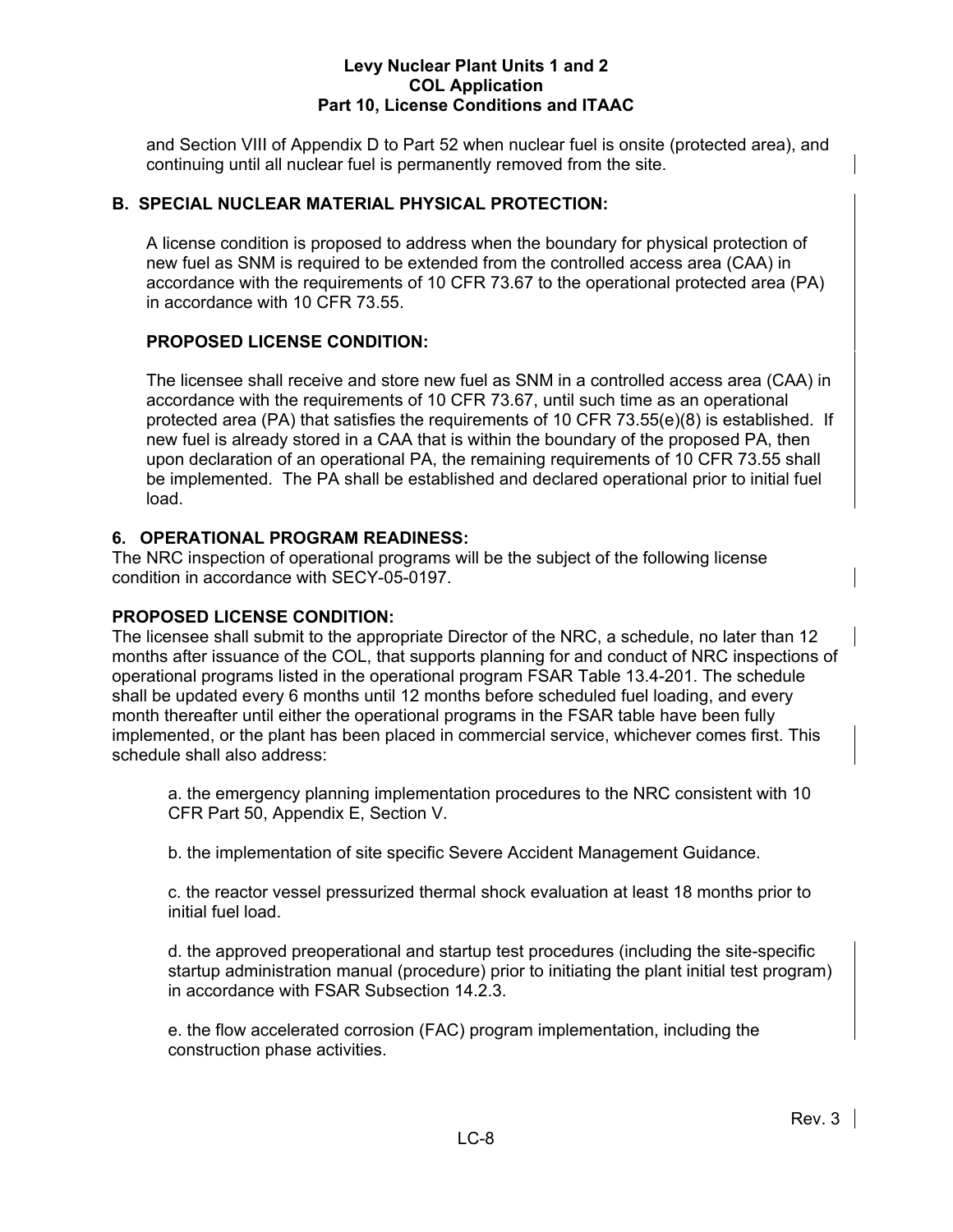f. full implementation of the operational and programmatic elements of responding to an event associated with a loss of large areas of the plant due to explosions or fire, prior to initial fuel load.

g. the spent fuel rack Metamic coupon monitoring program implementation.

h. the implementation of construction and inspection procedures for steel concrete composite (SC) construction activities for seismic Category I nuclear island modules (including shield building SC modules) before and after concrete placement, and inspection of such construction before and after concrete placement.

i. the availability of documented instrumentation uncertainties to calculate a power calorimetric uncertainty, prior to initial fuel load.

j. the availability of administrative controls to implement maintenance and contingency activities related to the power calorimetric uncertainty instrumentation, prior to initial fuel load.

## **7. FIRST-PLANT-ONLY AND FIRST-THREE-PLANT-ONLY TESTING:**

Certain design features of the AP1000 plant will be subjected to special tests to establish unique phenomenological performance parameters of the AP1000 design. Because of the standardization of the AP1000 design, these special tests (designated as first-plant-only tests and first-three-plant-only tests) are not required on subsequent plants. Once these tests are completed by the first plant (or first three plants) and appropriate documentation identified, the subsequent plants need only reference the applicable documentation to show that the first plant (or first three plants) completed the required testing. Accordingly, the following license condition is proposed:

## First-Plant-Only and First-Three-Plant-Only Testing

A licensee shall provide written identification of the applicable references for documentation for the completion of the testing to the Director of the Office of New Reactors (or equivalent NRC management) within thirty (30) calendar days of the licensee confirmation of acceptable test results..

Subsequent plant licensees crediting completion of testing by the first-plant or by the firstthree-plants shall provide a report referencing the applicable documentation identified by the first (or first three) plant(s) confirming the testing to the Director of the Office of New Reactors (or equivalent NRC management). This report shall be provided to NRC either prior to initiation of pre-operational testing, or within sixty (60) days of the identification of the documentation for the completion of the testing by the first plant (or third plant, as appropriate), whichever is later.

## **8. STARTUP TESTING:**

COLA FSAR Section 14.2 specifies certain startup tests that must be completed after fuel load. Operating licenses typically have included the following condition related to startup testing.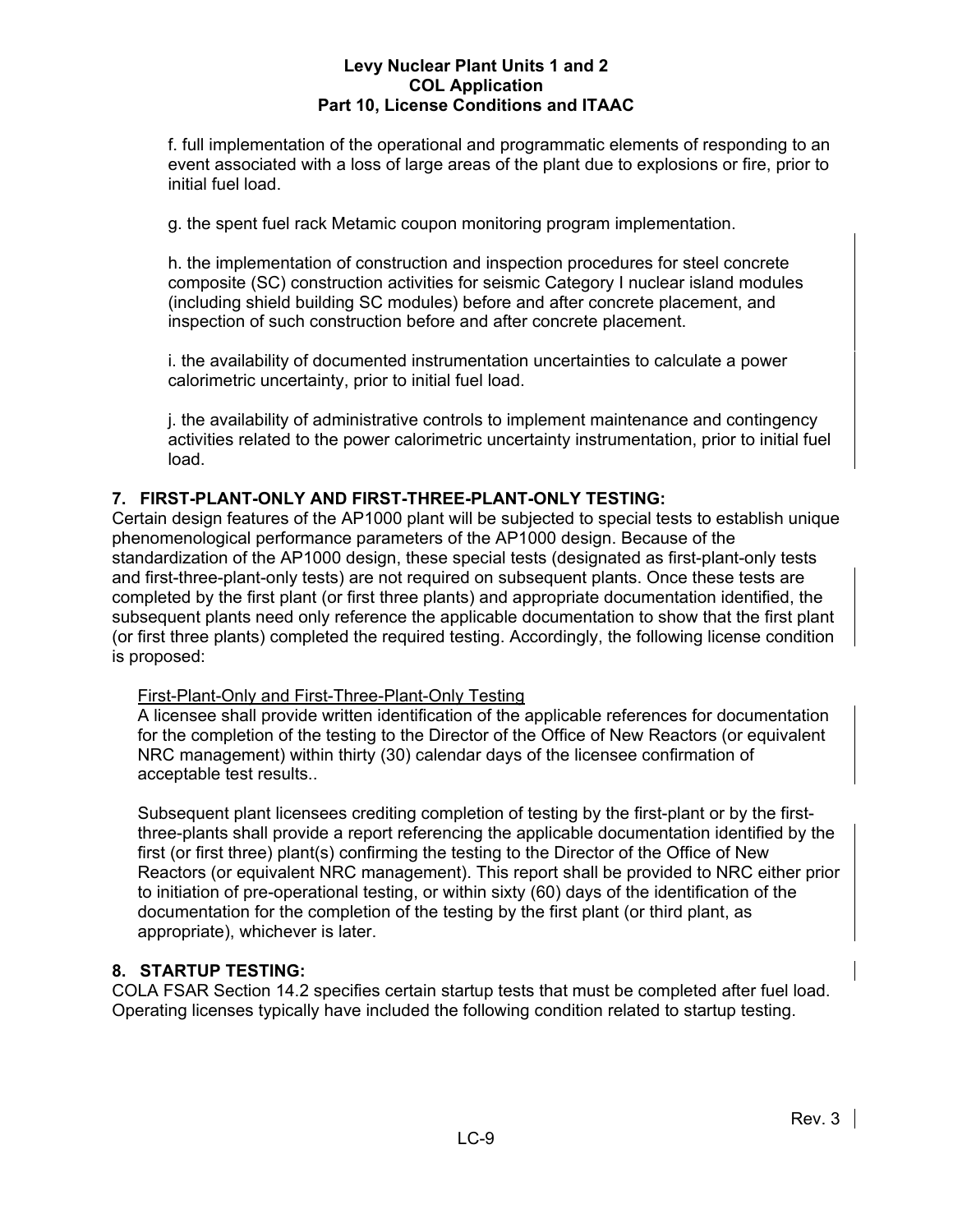## **PROPOSED LICENSE CONDITION:**

Any changes to the Initial Startup Test Program described in Chapter 14 of the FSAR made in accordance with the provisions of 10 CFR 50.59 or Section VIII of Appendix D to 10 CFR Part 52 shall be reported in accordance with 50.59(d) within one month of such change.

## **9. STARTUP PROGRAM TEST RESULTS:**

Certain milestones within the startup testing phase of the initial test program (i.e., pre-critical testing, criticality testing, and low-power [<5% RTP] testing) are controlled through license conditions to ensure that relevant test results are reviewed, evaluated, and approved by the designated licensee management before proceeding with the power ascension test phase. Accordingly, the following license conditions are proposed:

#### Pre-operational Testing

Following completion of pre-operational testing, the licensee shall review and evaluate individual test results. Test exceptions or results which do not meet acceptance criteria are identified to the affected and responsible organizations, and corrective actions and retests, as required, are performed.

#### Pre-critical and Criticality Testing

- 1. Following completion of pre-critical and criticality testing, the licensee shall review and evaluate individual test results. Test exceptions or results which do not meet acceptance criteria are identified to the affected and responsible organizations, and corrective actions and retests, as required, are performed.
- 2. The licensee shall provide written notification to the Director of the Office of New Reactors (or equivalent NRC management) within fourteen (14) calendar days of completion of the pre-critical and criticality testing.

#### Low-Power (<5% RTP) Testing

- 1. Following completion of low-power (<5% RTP) testing, the licensee shall review and evaluate individual test results. Test exceptions or results which do not meet acceptance criteria are identified to the affected and responsible organizations, and corrective actions and retests, as required, are performed.
- 2. The licensee shall provide written notification to the Director of the Office of New Reactors (or equivalent NRC management) within fourteen (14) calendar days of completion of the low-power testing.

#### At-Power (5%–100% RTP) Testing

- 1. Following completion of at-power testing (at or above 5% RTP up to and including testing at 100% RTP), the licensee shall review and evaluate individual test results. Test exceptions or results which do not meet acceptance criteria are identified to the affected and responsible organizations, and corrective actions and retests, as required, are performed.
- 2. The licensee shall provide written notification to the Director of the Office of New Reactors (or equivalent NRC management) within fourteen (14) calendar days of completion of the atpower testing.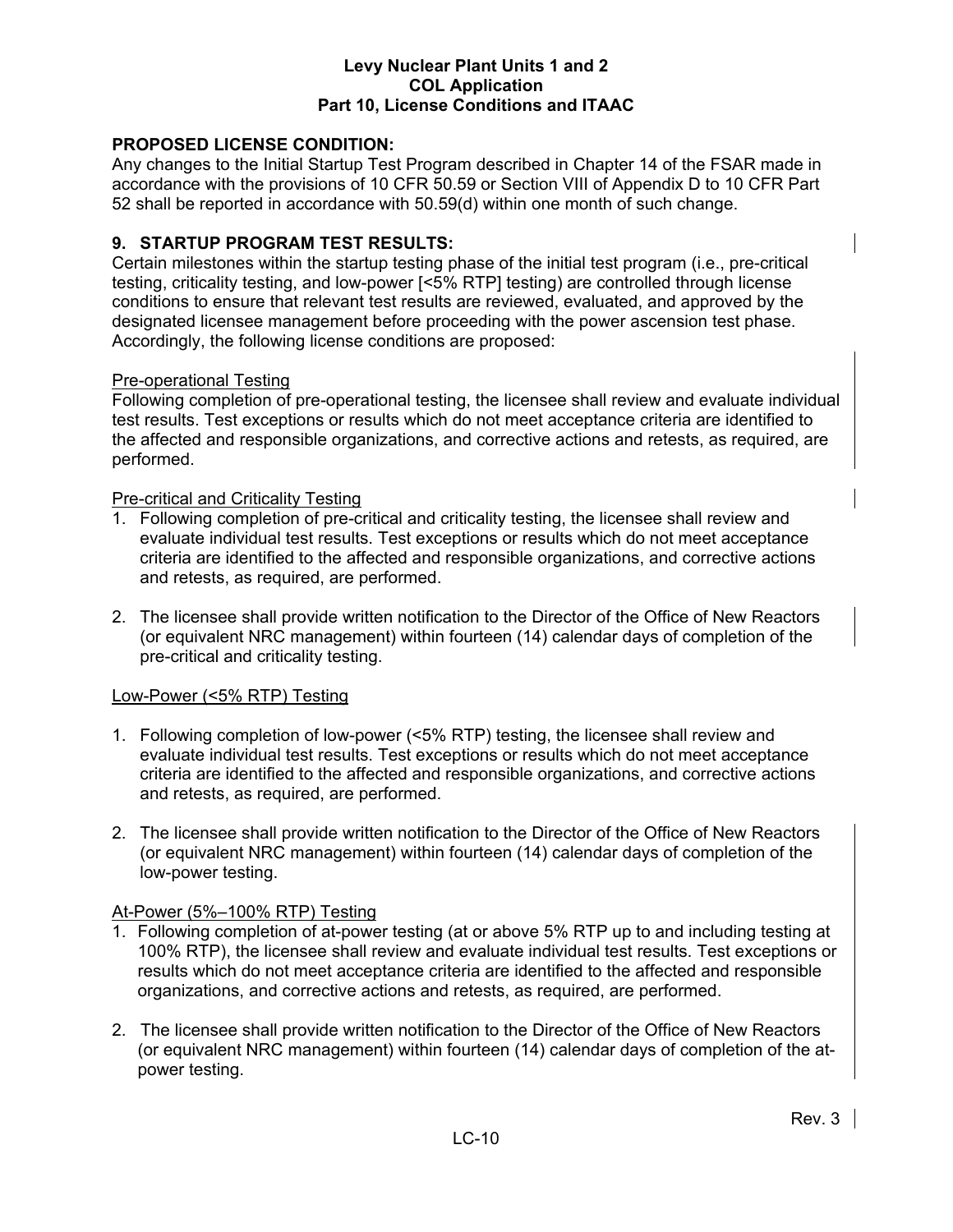## **10. ENVIRONMENTAL PROTECTION PLAN:**

Operating licenses typically have included the following condition related to environmental protection.

## **PROPOSED LICENSE CONDITION:**

The issuance of this COL, subject to the Environmental Protection Plan and the conditions for the protection of the environment set forth herein, is in accordance with the National Environmental Policy Act of 1969, as amended, and with applicable sections of 10 CFR Part 51, "Environmental Protection Regulations for Domestic Licensing and Related Regulatory Functions," as referenced by Subpart C of 10 CFR Part 52, "Early Site Permits; Standard Design Certifications; and Combined Licenses for Nuclear Power Plants," and all applicable requirements therein have been satisfied.

## **11. EMERGENCY PLANNING ACTIONS:**

The COL Application does not contain final versions of some implementation aspects of emergency planning such as EALs and Letters of Agreement because the information will not be developed until it is necessary to implement those aspects of the plan. Thus, COL applicants are proposing the following license condition.

## **PROPOSED LICENSE CONDITION:**

- A. Progress Energy-Florida shall submit a fully developed set of site-specific Emergency Action Levels (EALs) for Levy Units 1 [Unit 2] to the NRC in accordance with NEI 07-01 revision 0, with no deviations. These fully developed EALs shall be submitted to the NRC for confirmation at least 180 days prior to initial fuel load.
- B. Prior to the full-participation exercise to be conducted in accordance with the requirements of Appendix E to 10 CFR Part 50, PEF will have available for NRC inspection Letters of Agreement with entities listed on Appendix 3 of the LNP COLA Part 5, Emergency Plan. These Letters of Agreement will detail each entity's specific emergency planning responsibilities and certify the entity's concurrence with their responsibilities.
- C. Prior to the full-participation exercise to be conducted in accordance with the requirements of Appendix E to 10 CFR Part 50, PEF will have available for NRC inspection the Letters of Agreement established with the following entities:
	- a. Florida Division of Emergency Management
	- b. Citrus County, Florida Emergency Management Agency
	- c. Levy County, Florida Emergency Management Agency
	- d. Marion County, Florida Emergency Management Agency

These Letters of Agreement will certify each agency's concurrence with the emergency action levels described in LNP Units 1 and 2 COLA Part 5 Emergency Plan.

D. Prior to the full-participation exercise to be conducted in accordance with the requirements of Appendix E to 10 CFR Part 50, PEF will demonstrate the integrated capability and functionality of the Emergency Operations Facility for simultaneous-dual activation of the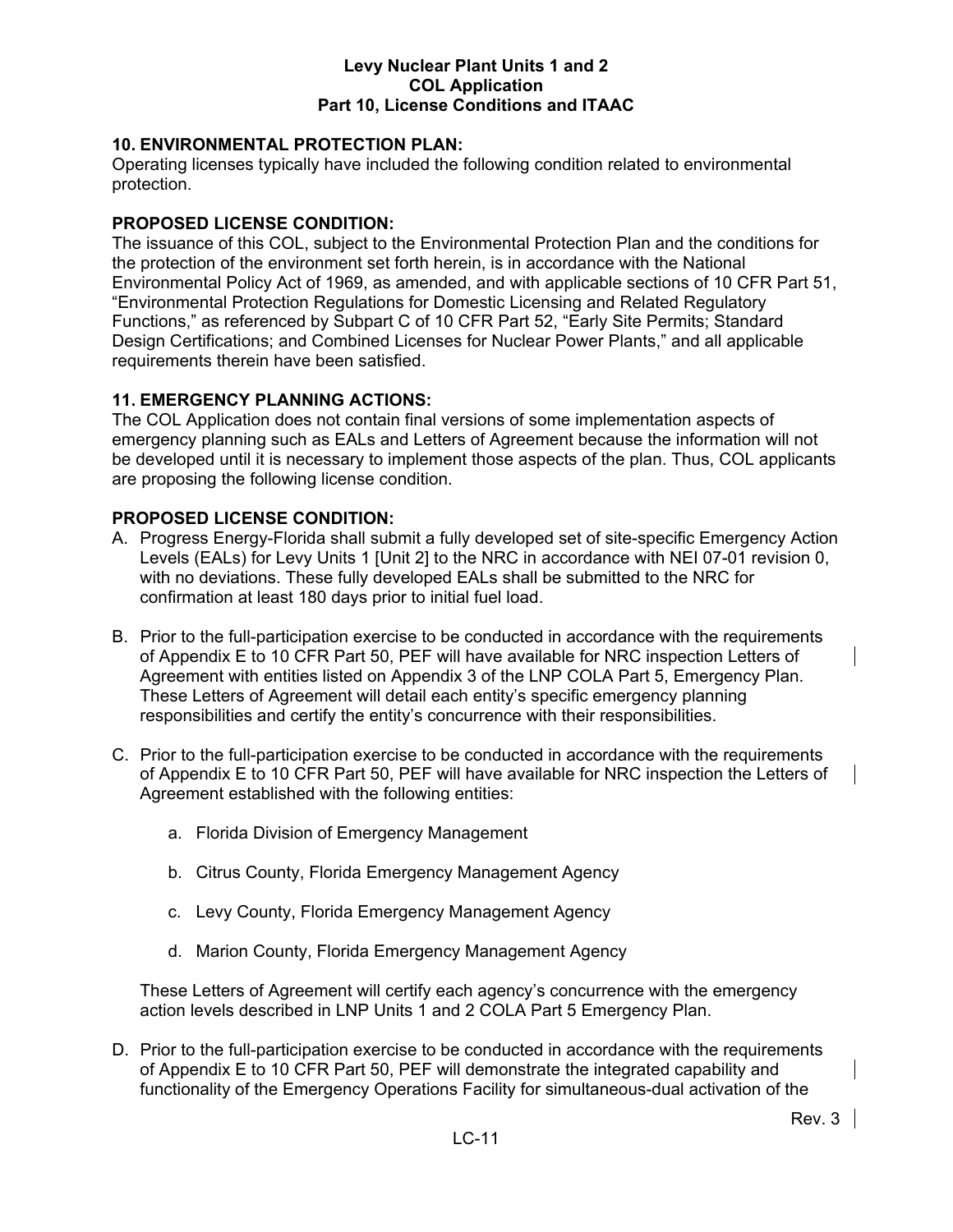Facility by the LNP and Crystal River Unit 3 Emergency Response Organizations for a simulated emergency condition. Integrated communication and data capability and functionality will include the LNP and Crystal River Technical Support Center, NRC siteteams, NRC Incident Response Centers, and other Federal, State, and local coordination centers as appropriate.

E. PEF will distribute initial LNP public information publications, developed in coordination with CR3 and consistent with the LNP Emergency Plan, to the public within 180 days prior to fuel load at LNP.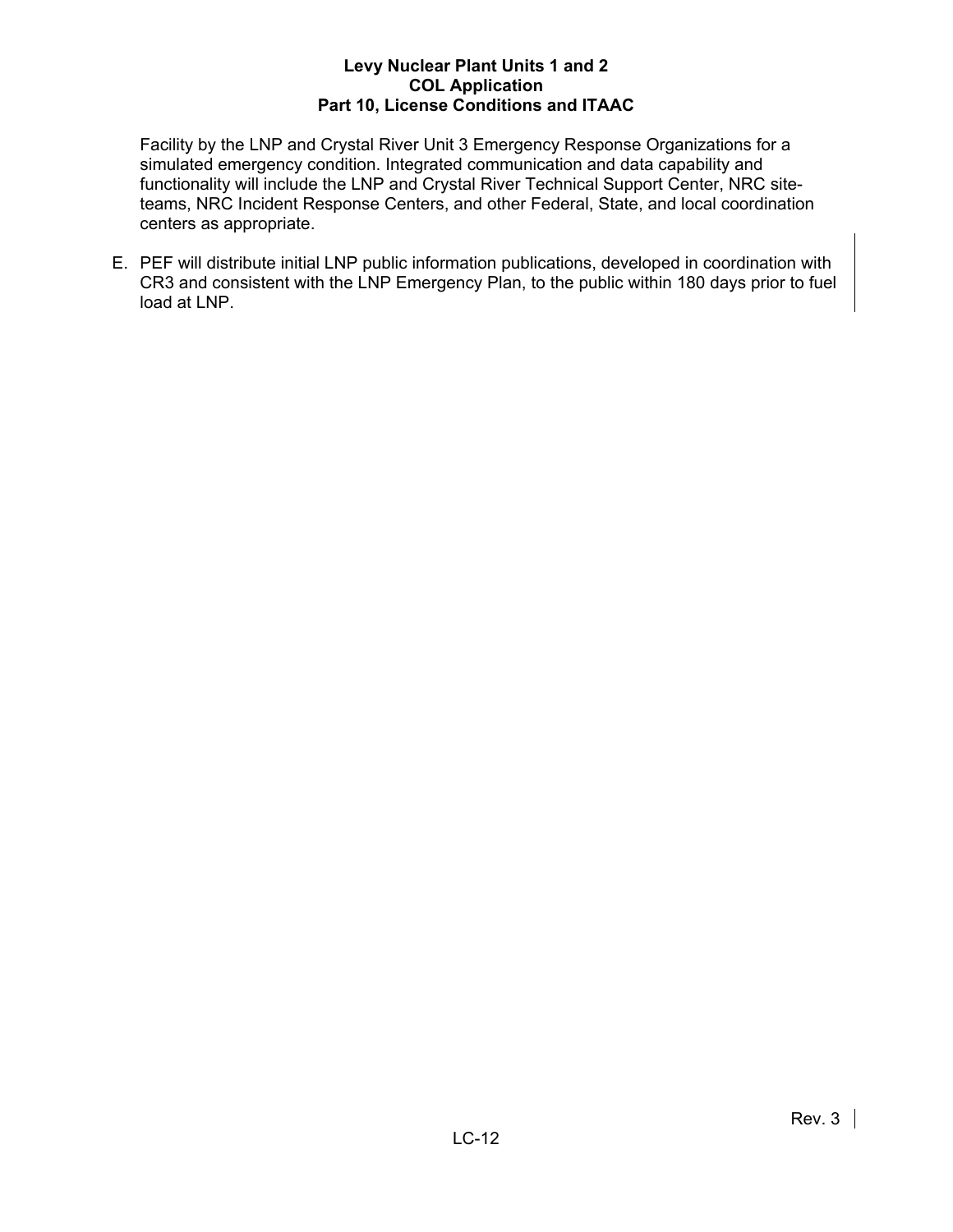## **Appendix A: Environmental Protection Plan (Nonradiological)**

## **1.0 Objectives of the Environmental Protection Plan**

The purpose of the Environmental Protection Plan (EPP) is to provide for protection of nonradiological environmental resources during construction and operation of the nuclear facility. The principal objectives of the EPP are as follows:

- (1) Verify that the facility is operated in an environmentally acceptable manner, as established by the Final Environmental Impact Statement (FEIS) and other NRC environmental impact assessments.
- (2) Coordinate NRC requirements and maintain consistency with other Federal, State and local requirements for environmental protection.
- (3) Keep NRC informed of the environmental effects of facility construction and operation and of actions taken to control those effects.

Environmental concerns identified in the FEIS, which relate to water quality matters, are regulated by way of the licensee's NPDES permit.

#### **2.0 Environmental Protection Issues**

In the FEIS dated [month year], the staff considered the environmental impacts associated with the construction and operation of the Levy Nuclear Plant, Units 1 and 2 (LNP 1 and 2). Certain environmental issues were identified which required study or license conditions to resolve environmental concerns and to assure adequate protection of the environment.

2.1 Aquatic Issues

No specific nonradiological aquatic impact issues were identified by NRC staff in the FEIS.

2.2 Terrestrial Issues

No specific nonradiological terrestrial impact issues were identified by NRC staff in the FEIS.

#### **3.0 Consistency Requirements**

3.1 Plant Design, Construction, and Operation Activities

The licensee may make changes in station design or operation or perform tests or experiments affecting the environment provided such activities do not involve an unreviewed environmental question and do not involve a change in the EPP\*. Changes in station design or operation or performance of tests or experiments which do not affect the environment are not subject to the requirements of this EPP. Activities governed by Section 3.3 are not subject to the requirements of this section.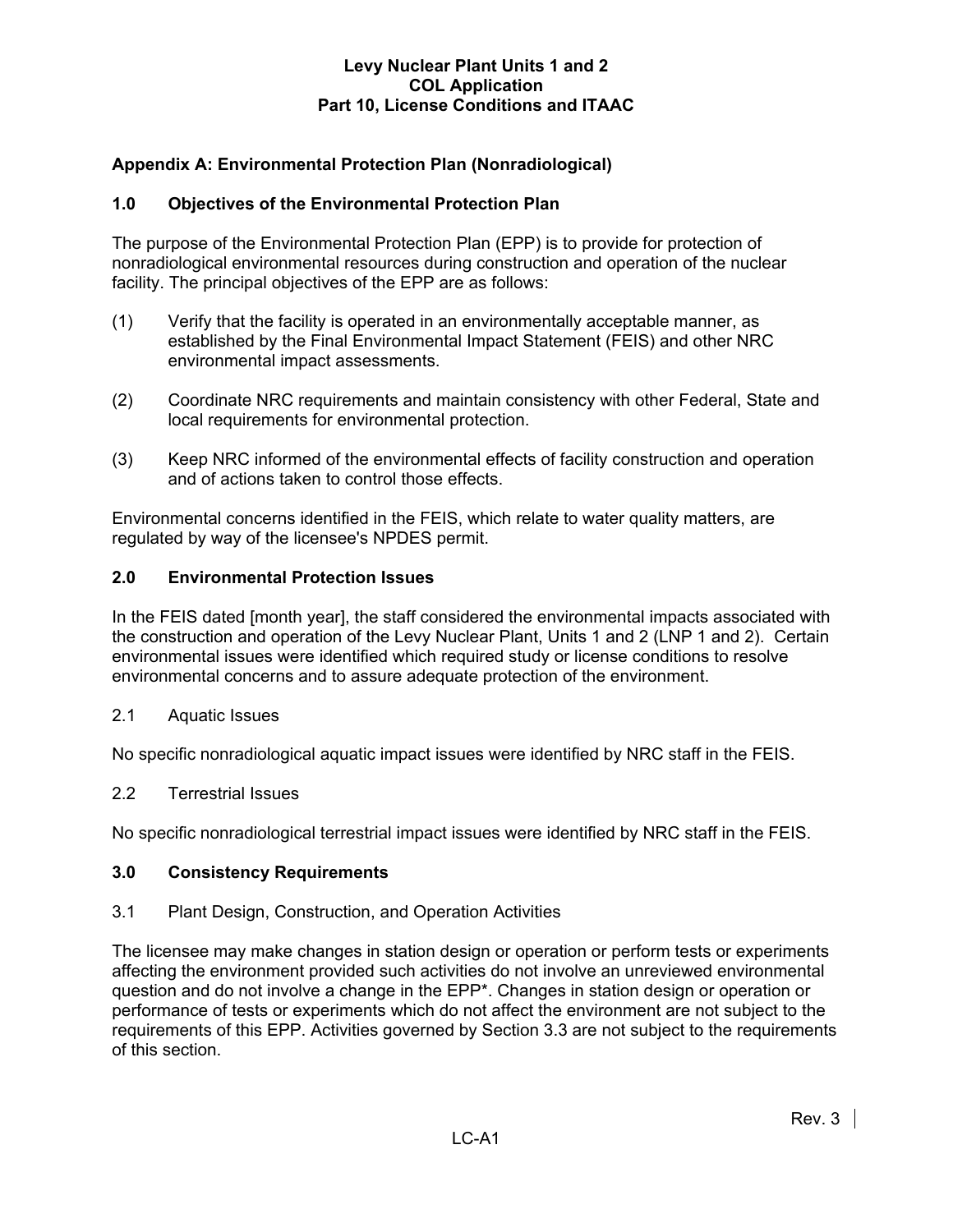Before engaging in additional construction or operational activities, which may significantly affect the environment, the licensee shall prepare and record an environmental evaluation of such activity. Activities are excluded from this requirement if all measurable nonradiological environmental effects are confined to the on-site-areas previously disturbed during site preparation and plant construction. When the evaluation indicates that such activity involves an unreviewed environmental question, the licensee shall provide a written evaluation of such activity and obtain prior NRC approval. When such activity involves a change in the EPP, such activity and change to the EPP may be implemented only in accordance with an appropriate license amendment as set forth in Section 5.3 of this EPP.

A proposed change, test, or experiment shall be deemed to involve an unreviewed environmental question if it concerns: (1) a matter which may result in a significant increase in any adverse environmental impact previously evaluated in the FEIS, environmental impact appraisals, or in any decisions of the Atomic Safety and Licensing Board; or (2) a significant change in effluents or power level; or (3) a matter, not previously reviewed and evaluated in the documents specified in (1) of this Subsection, which may have a significant adverse environmental impact.

The licensee shall maintain records of changes in facility design or operation and of tests and experiments carried out pursuant to this Subsection. These records shall include written evaluations which provide bases for the determination that the change, test, or experiment does not involve an unreviewed environmental question or constitute a decrease in the effectiveness of this EPP to meet the objectives specified in Section 1.0. The licensee shall include as part of the Annual Environmental Operating Report (per Subsection 5.4.1 of this EPP) brief descriptions, analyses, interpretations, and evaluations of such changes, tests, and experiments.

\* This provision does not relieve the licensee of the requirements of 10 CFR 50.59.

3.2 Reporting Related to the NPDES Permit and State Certification

Changes to, or renewals of, the NPDES Permits or the State certification shall be reported to the NRC within 30 days following the date the change or renewal is approved. If a permit or certification, in part or in its entirety, is appealed and stayed, the NRC shall be notified within 30 days following the date the stay is granted.

The licensee shall notify the NRC of changes to the effective NPDES Permit proposed by the licensee by providing NRC with a copy of the proposed change at the same time it is submitted to the permitting agency. The licensee shall provide the NRC a copy of the application for renewal of the NPDES Permit at the same time the application is submitted to the permitting agency.

3.3 Changes Required for Compliance with Other Environmental Regulations

Changes in plant design or operation and performance of tests or experiments which are required to achieve compliance with other Federal, State, and local environmental regulations are not subject to the requirements of Section 3.1 of this EPP.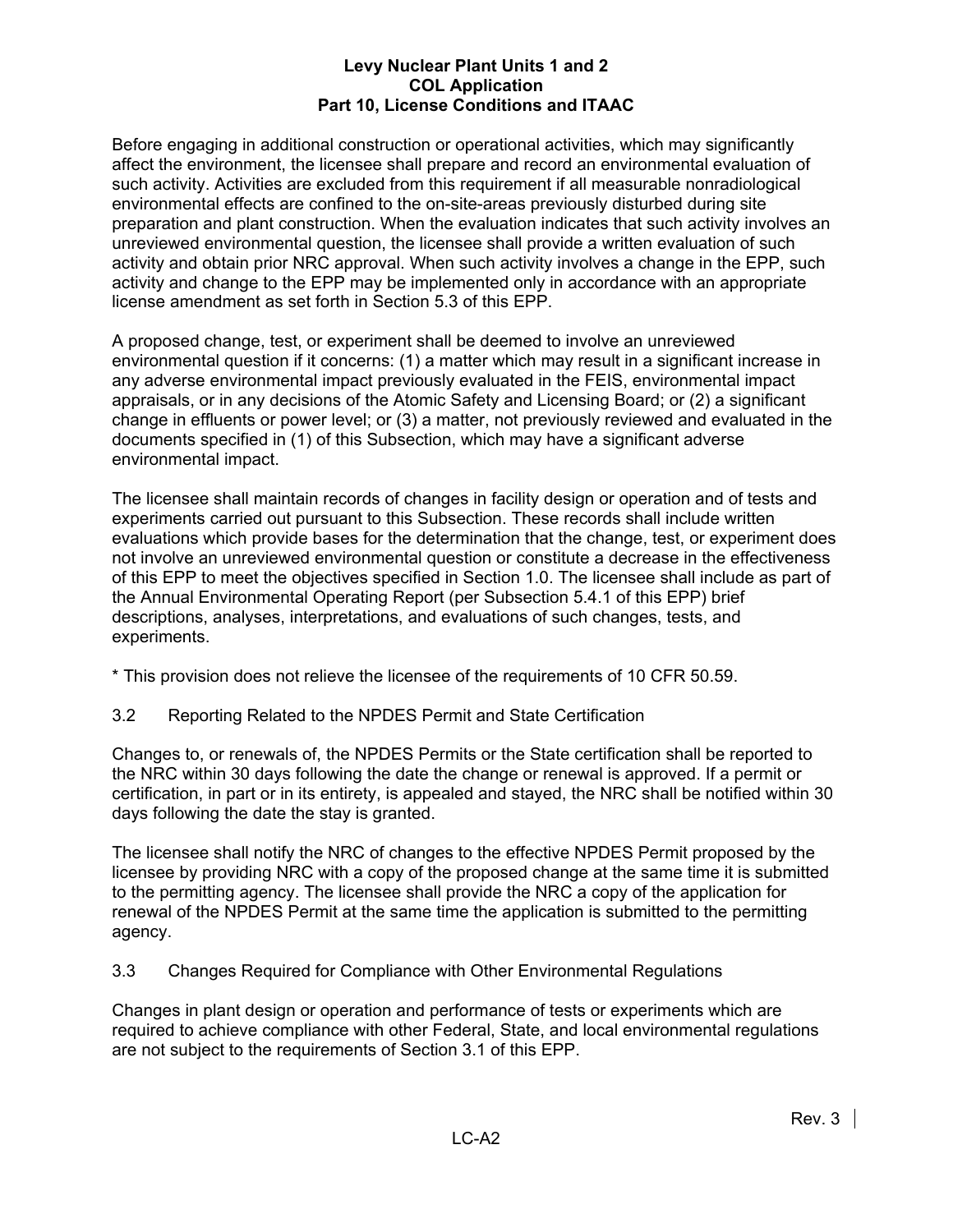## **4.0 Environmental Conditions**

## 4.1 Unusual or Important Environmental Events

The licensee shall evaluate and report to the NRC Operations Center within 24 hours (followed by a written report in accordance with Section 5.4 of this EPP) any occurrence of an unusual or important event that indicates or could result in significant environmental impact causally related to the construction activities or plant operation. The following are examples of unusual or important environmental events: on-site plant or animal disease outbreaks, mortality or unusual occurrence of any species protected by the Endangered Species Act of 1973, unusual fish kills, unusual increase in nuisance organisms or conditions, and unanticipated or emergency discharge of waste water or chemical substances.

Routine monitoring programs are not required to implement this condition.

## 4.2 Environmental Monitoring

## 4.2.1 Aquatic Monitoring

No specific nonradiological aquatic monitoring requirements were identified by NRC staff in the FEIS.

#### 4.2.2 Terrestrial Monitoring

No specific nonradiological terrestrial monitoring requirements were identified by NRC staff in the FEIS.

#### **5.0 Administrative Procedures**

#### 5.1 Review and Audit

The licensee shall provide for review and audit of compliance with the EPP. The audits shall be conducted independently; they may not be conducted by the individual or groups responsible for performing the specific activity. A description of the organizational structure utilized to achieve the independent review and audit function and results of the audit activities shall be maintained and made available for inspection.

#### 5.2 Records Retention

The licensee shall make and retain records associated with this EPP in a manner convenient for review and inspection and shall make them available to the NRC on request.

The licensee shall retain records of construction and operation activities determined to potentially affect the continued protection of the environment for the life of the station. The licensee shall retain all other records relating to this EPP for five years or, where applicable, in accordance with the requirements of other agencies.

## 5.3 Changes in the Environmental Protection Plan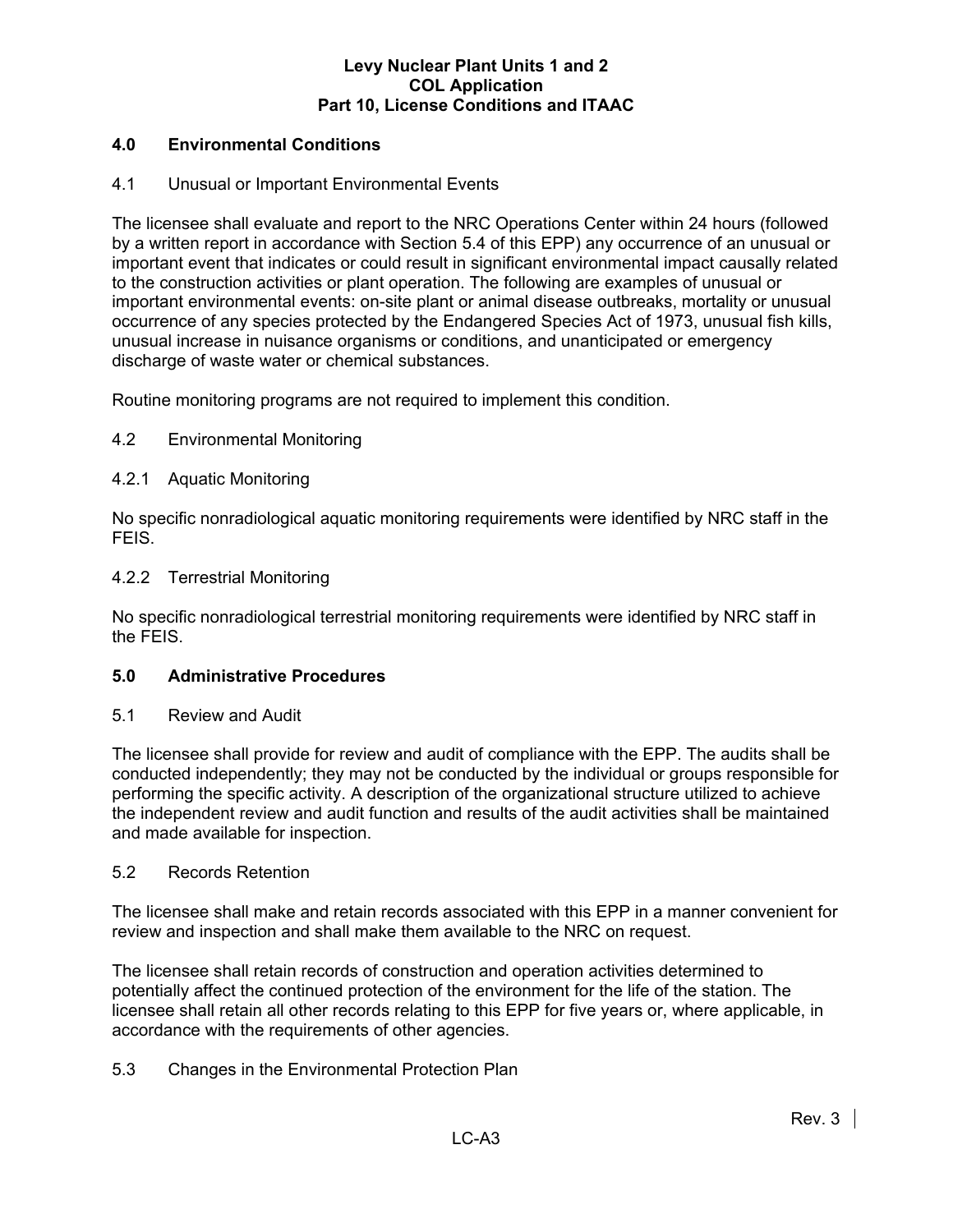Requests for changes in the EPP shall include an assessment of the environmental impact of the proposed change and a supporting justification. Implementation of such changes in the EPP shall not commence prior to NRC approval of the proposed changes in the form of a permit amendment incorporating the appropriate revision to the EPP.

## 5.4 Reporting Requirements

## 5.4.1 Routine Reports

An Annual Nonradiological Environmental Report describing implementation of this EPP for the previous year shall be submitted to the NRC prior to June 1 of each year. The initial report shall be submitted prior to June 1 of the year following issuance of the operating license.

The report shall include summaries and analyses of the results of the environmental protection activities required by Section 4.2 of this EPP for the report period, including a comparison with related preoperational studies, operational controls (as appropriate), and previous nonradiological environmental monitoring reports, and an assessment of the observed impacts of the plant operation on the environment. If harmful effects or evidence of trends toward irreversible damage to the environment are observed, the licensee shall provide a detailed analysis of the data and a proposed course of mitigating action.

The Annual Nonradiological Environmental Report shall also include:

- (1) A list of EPP noncompliances and the corrective actions taken to remedy them.
- (2) A list of changes in station design or operation, tests, and experiments made in accordance with Section 3.1 of this EPP, which involved a potentially significant unreviewed environmental question.
- (3) A list of nonroutine reports submitted in accordance with Subsection 5.4.2 of this EPP.

In the event that some results are not available by the report due date, the report shall be submitted noting and explaining the missing results. The missing results shall be submitted as soon as possible in a supplementary report.

## 5.4.2 Nonroutine Reports

The licensee shall submit a written report to the NRC within 30 days of occurrence of any event described in Section 4.1 of this plan. The report should:

- (1) Describe, analyze, and evaluate the event, including the extent and magnitude of the impact, and site preparation and preliminary construction activities underway at the time of the event,
- (2) Describe the likely cause of the event.
- (3) Indicate the action taken to correct the reported event.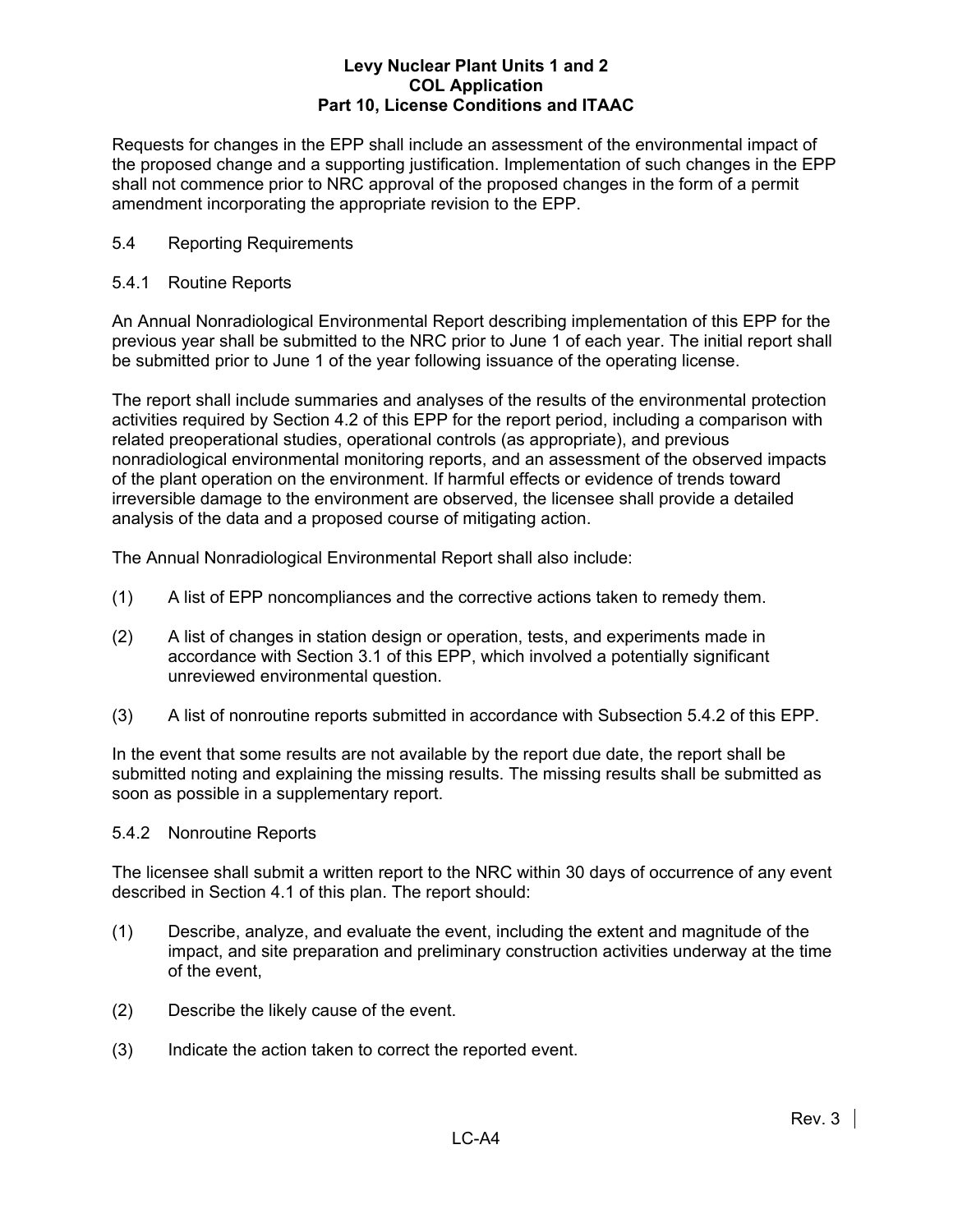- (4) Indicate the corrective action taken to preclude repetition of the event and to prevent similar occurrences involving similar site preparation and preliminary construction activities.
- (5) Indicate the agencies notified and their preliminary responses.

For events reportable under this subsection that also require reports to other Federal, State or local agencies, the licensee shall report in accordance with those reporting requirements in lieu of the requirements of this subsection. The licensee shall provide the NRC with a copy of such report at the same time it submits it to the other agency.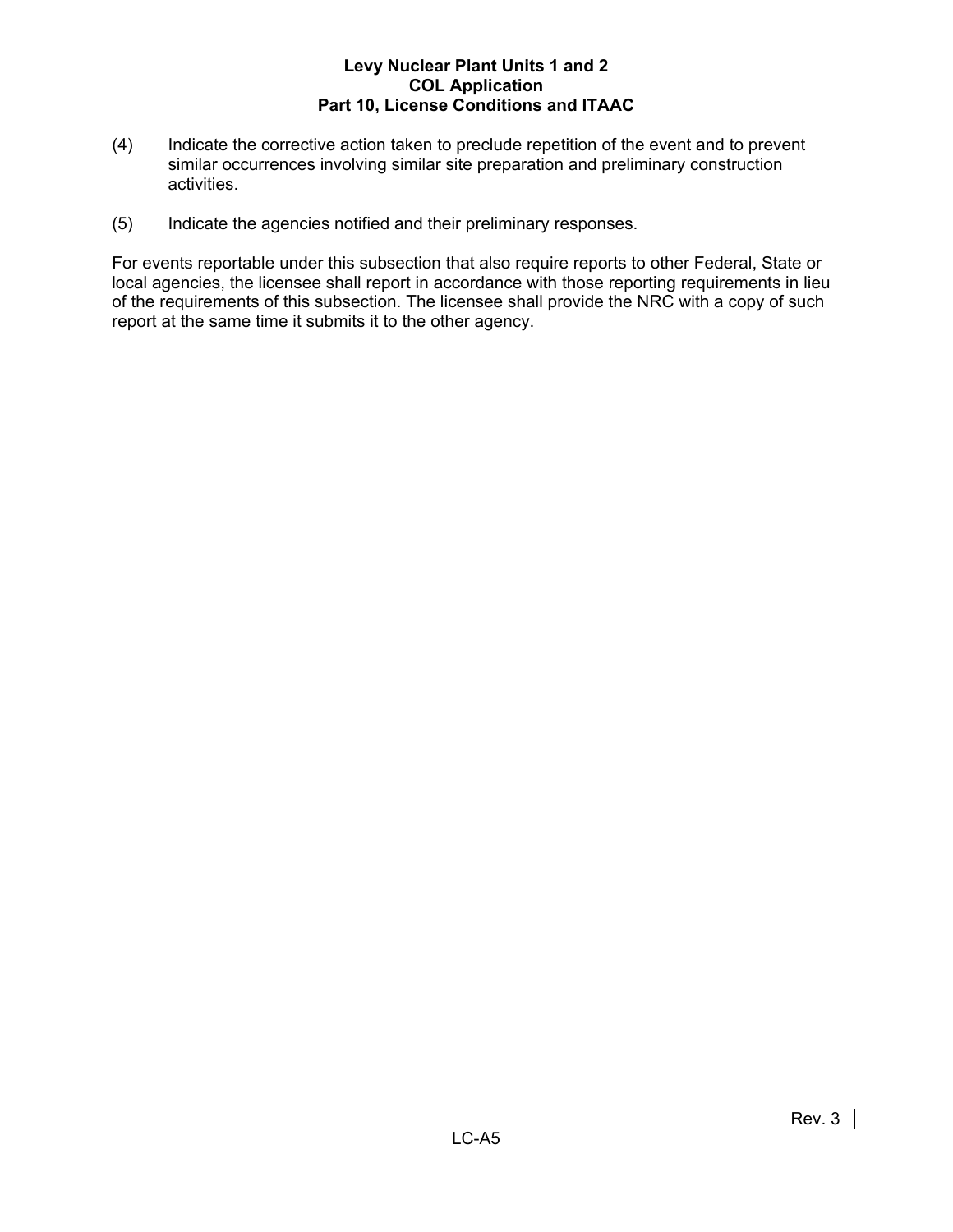## **Appendix B. Inspections, Tests, Analyses and Acceptance Criteria**

AP1000 DCD Tier 1 ITAAC

The Tier 1 information (including the ITAAC) of the referenced DCD is incorporated by reference with the following departures and/or supplements.

Physical Security ITAAC

The physical security ITAAC that are in the scope of the Westinghouse AP1000 standard design are included in the referenced DCD Tier 1 Subsection 2.6.9 as incorporated by reference above. Site-specific physical security ITAAC that are outside the scope of the Westinghouse AP1000 standard design in DCD Tier 1 Subsection 2.6.9 are provided in the attached Table 2.6.9-2. Include these ITAAC after the DCD Tier 1 Table 2.6.9-1 ITAAC.

#### Plant Specific ITAAC

Add the following information to the information provided in the referenced DCD Tier 1 following Section 2.3.29:

#### 2.3.30 Storm Drain System

No entry for this system.

#### 2.3.31 Raw Water System

No entry for this system.

#### 2.3.32 Yard Fire Water System

No entry for this system.

Add the following information to the information provided in the referenced DCD Tier 1 Section 2.5.4, as a new item 4 under the Design Description section:

4. The plant operating instrumentation installed for feedwater flow measurement is one that has been specifically approved by the NRC; the power calorimetric uncertainty calculation includes uncertainties for the associated instrumentation based on an NRC approved methodology; and the calculated calorimetric values are bounded by the uncertainty value assumed for the initial reactor power in the safety analysis.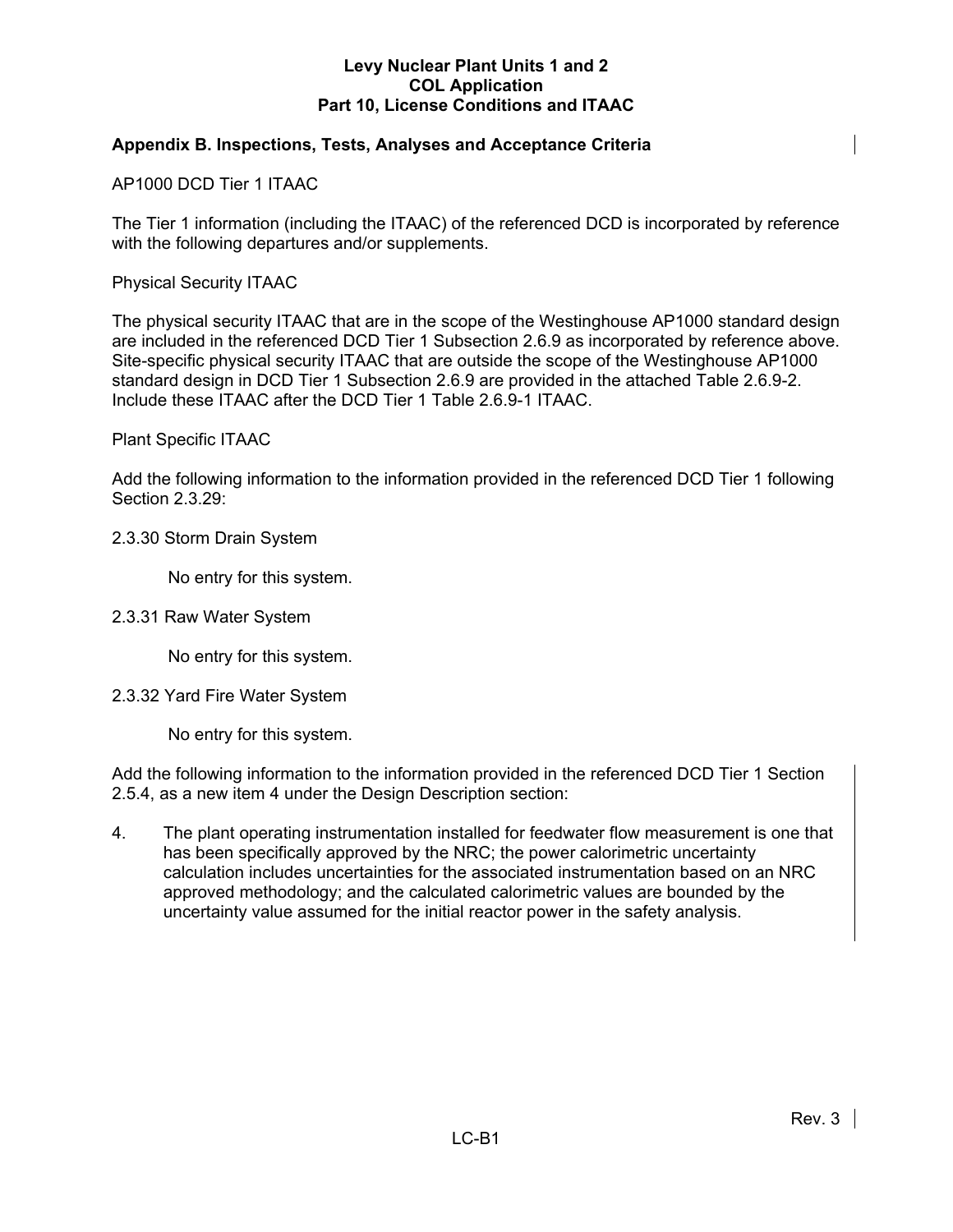Add the following information to the information provided in the referenced DCD Tier 1 Section 2.5.4, as a new, final line item in Table 2.5.4-2:

| <b>Design Commitment</b>                                                                                                                                                                                              | <b>Inspections, Tests, Analyses</b>                                                                                                                                                                                                | <b>Acceptance Criteria</b>                                                                                                                                                                                                                                                                                                                                                                                                          |
|-----------------------------------------------------------------------------------------------------------------------------------------------------------------------------------------------------------------------|------------------------------------------------------------------------------------------------------------------------------------------------------------------------------------------------------------------------------------|-------------------------------------------------------------------------------------------------------------------------------------------------------------------------------------------------------------------------------------------------------------------------------------------------------------------------------------------------------------------------------------------------------------------------------------|
| The plant calorimetric<br>4.<br>uncertainty and plant<br>instrumentation performance<br>is bounded by the 1%<br>calorimetric uncertainty<br>value assumed for the initial<br>reactor power in the safety<br>analysis. | Inspection will be performed of<br>the plant operating<br>instrumentation installed for<br>feedwater flow measurement, its<br>associated power calorimetric<br>uncertainty calculation, and the<br>calculated calorimetric values. | a) The as-built system takes input<br>for feedwater flow measurement<br>from a Caldon [Cameron] LEFM<br>CheckPlus <sup>™</sup> System;<br>b) the power calorimetric<br>uncertainty calculation<br>documented for that<br>instrumentation is based on an<br>accepted Westinghouse<br>methodology and the uncertainty<br>values for that instrumentation are<br>not lower than those for the actual<br>installed instrumentation; and |
|                                                                                                                                                                                                                       |                                                                                                                                                                                                                                    | c) the calculated calorimetric<br>power uncertainty measurement<br>values are bounded by the 1%<br>uncertainty value assumed for the<br>initial reactor power in the safety<br>analysis.                                                                                                                                                                                                                                            |

Add the following information to the information provided in the referenced DCD Tier 1 following Section 2.5.10:

2.5.11 Meteorological and Environmental Monitoring System

No entry for this system.

2.5.12 Closed Circuit TV System

No entry for this system.

Add the following information to the information provided in the referenced DCD Tier 1 following Section 2.6.11:

2.6.12 Transmission Switchyard and Offsite Power System

Inspection, Test, Analysis and Acceptance Criteria

Table 2.6.12-1 provides a definition of the inspections, tests, and/or analyses, together with associated acceptance criteria for the offsite power system.

2.6.13 Offsite Retail Power System

No entry for this system.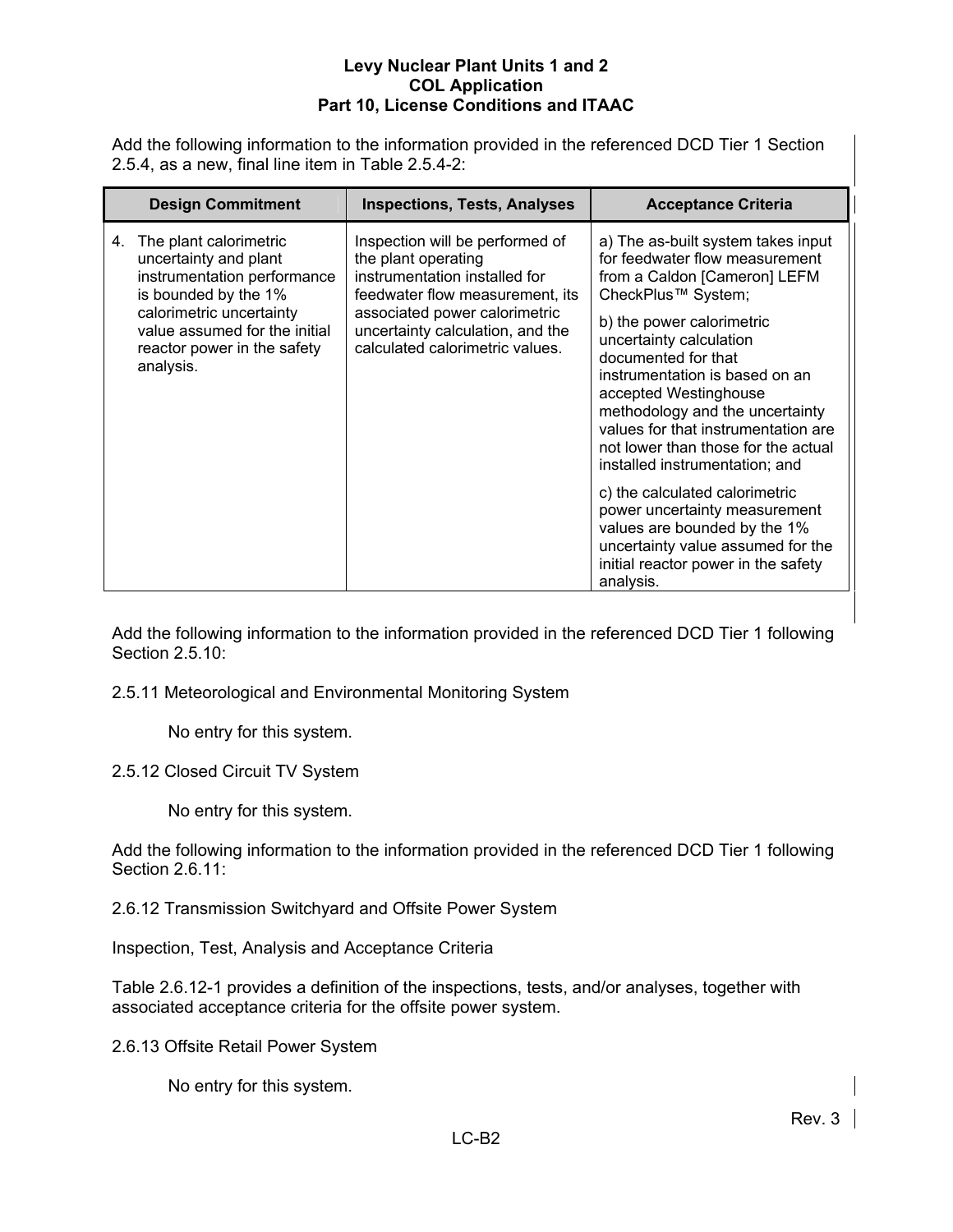The following non-system based site specific ITAAC are provided:

Include the following non-system ITAAC after DCD Tier 1 Section 3.7.

Emergency Planning ITAAC

The emergency planning ITAAC are included in attached Table 3.8-1.

Waterproof Membrane

The waterproof membrane ITAAC are included in the attached Table 3.8-2.

Roller Compacted Concrete

The roller compacted concrete ITAAC are included in attached Table 3.8-3.

Turbine Building, Radwaste Building, and Annex Building Drilled Shaft Foundations

The ITAAC that are applicable to the drilled shaft foundations that support these buildings are included in attached Table 3.8-4.

Pipe Rupture Hazard Analysis ITAAC

The ITAAC for Pipe Rupture Hazard Analysis are included in attached Table 3.8-5.

Piping Design ITAAC

The ITAAC for Piping Design are included in attached Table 3.8-6.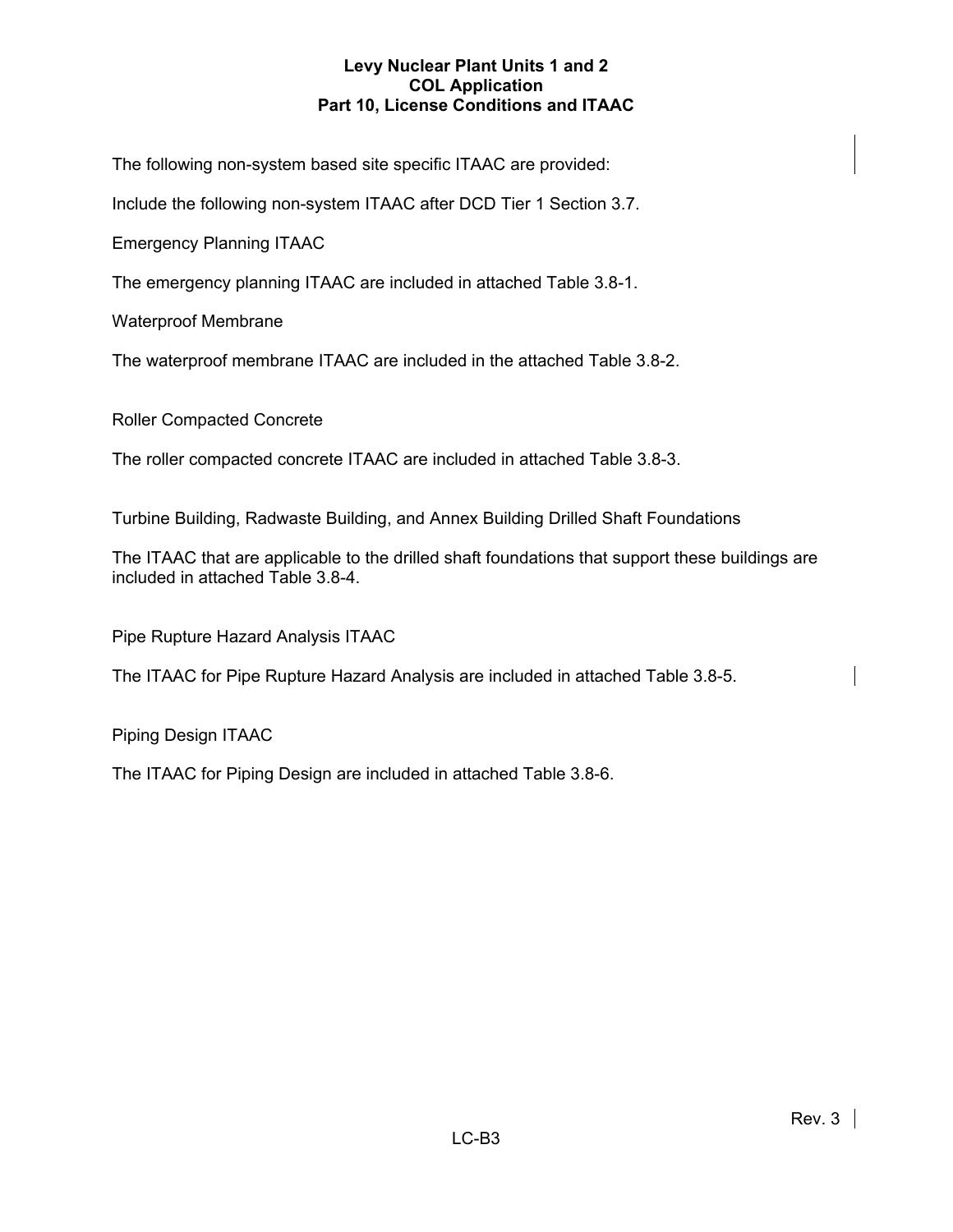| TABLE 2.6.9-2 - SITE-SPECIFIC PHYSICAL SECURITY INSPECTIONS, TESTS, ANALYSES<br>AND ACCEPTANCE CRITERIA                                                                                                                                                                                                                                                                                                                                                          |                                                                                                                                                                                                                                                                            |                                                                                                                                                                                                                                                                                                                                                                                                                                                                                                                                                                                  |  |
|------------------------------------------------------------------------------------------------------------------------------------------------------------------------------------------------------------------------------------------------------------------------------------------------------------------------------------------------------------------------------------------------------------------------------------------------------------------|----------------------------------------------------------------------------------------------------------------------------------------------------------------------------------------------------------------------------------------------------------------------------|----------------------------------------------------------------------------------------------------------------------------------------------------------------------------------------------------------------------------------------------------------------------------------------------------------------------------------------------------------------------------------------------------------------------------------------------------------------------------------------------------------------------------------------------------------------------------------|--|
| <b>Design Commitment</b>                                                                                                                                                                                                                                                                                                                                                                                                                                         | Inspections, Tests, and<br>Analyses                                                                                                                                                                                                                                        | Acceptance Criteria                                                                                                                                                                                                                                                                                                                                                                                                                                                                                                                                                              |  |
| 1. The external walls, doors,<br>ceiling, and floors in the<br>location within which the<br>last access control function<br>for access to the protected<br>area is performed are<br>bullet-resistant to at least<br><b>Underwriters Laboratory</b><br>Ballistic Standard 752, level<br>4.                                                                                                                                                                        | Type test, analysis, or a<br>combination of type test and<br>analysis will be performed for<br>the external walls, doors,<br>ceilings, and floors in the<br>location within which the last<br>access control function for<br>access to the protected area<br>is performed. | The external walls, doors,<br>ceilings, and floors in the<br>location within which the last<br>access control function for<br>access to the protected area<br>is performed are bullet-<br>resistant to at least<br><b>Underwriters Laboratory</b><br>Ballistic Standard 752, level 4.                                                                                                                                                                                                                                                                                            |  |
| 2. Physical barriers for the<br>protected area perimeter<br>are not part of vital area<br>barriers.                                                                                                                                                                                                                                                                                                                                                              | An inspection of the protected<br>area perimeter barrier will be<br>performed.                                                                                                                                                                                             | Physical barriers at the<br>perimeter of the protected<br>area are separated from any<br>other barrier designated as a<br>vital area barrier.                                                                                                                                                                                                                                                                                                                                                                                                                                    |  |
| 3. a) Isolation zones exist in<br>outdoor areas adjacent to<br>the physical barrier at the<br>perimeter of the protected<br>area that allow 20 feet of<br>observation on either side<br>of the barrier. Where<br>permanent buildings do not<br>allow a 20-foot observation<br>and assessment distance<br>on the inside of the<br>protected area, the building<br>walls are immediately<br>adjacent to, or an integral<br>part of, the protected area<br>barrier. | Inspections will be performed<br>of the isolation zones in<br>outdoor areas adjacent to the<br>physical barrier at the<br>perimeter of the protected<br>area.                                                                                                              | Isolation zones exist in<br>outdoor areas adjacent to the<br>physical barrier at the<br>perimeter of the protected<br>area and allow 20 feet of<br>observation and assessment<br>of the activities of people on<br>either side of the barrier.<br>Where permanent buildings<br>do not allow a 20-foot<br>observation and assessment<br>distance on the inside of the<br>protected area, the building<br>walls are immediately<br>adjacent to, or an integral part<br>of, the protected area barrier<br>and the 20-foot observation<br>and assessment distance<br>does not apply. |  |
| b) The isolation zones are<br>monitored with intrusion<br>detection equipment that<br>provides the capability to<br>detect and assess<br>unauthorized persons.                                                                                                                                                                                                                                                                                                   | Inspections will be performed<br>of the intrusion detection<br>equipment within the isolation<br>zones.                                                                                                                                                                    | The isolation zones are<br>equipped with intrusion<br>detection equipment that<br>provides the capability to<br>detect and assess<br>unauthorized persons.                                                                                                                                                                                                                                                                                                                                                                                                                       |  |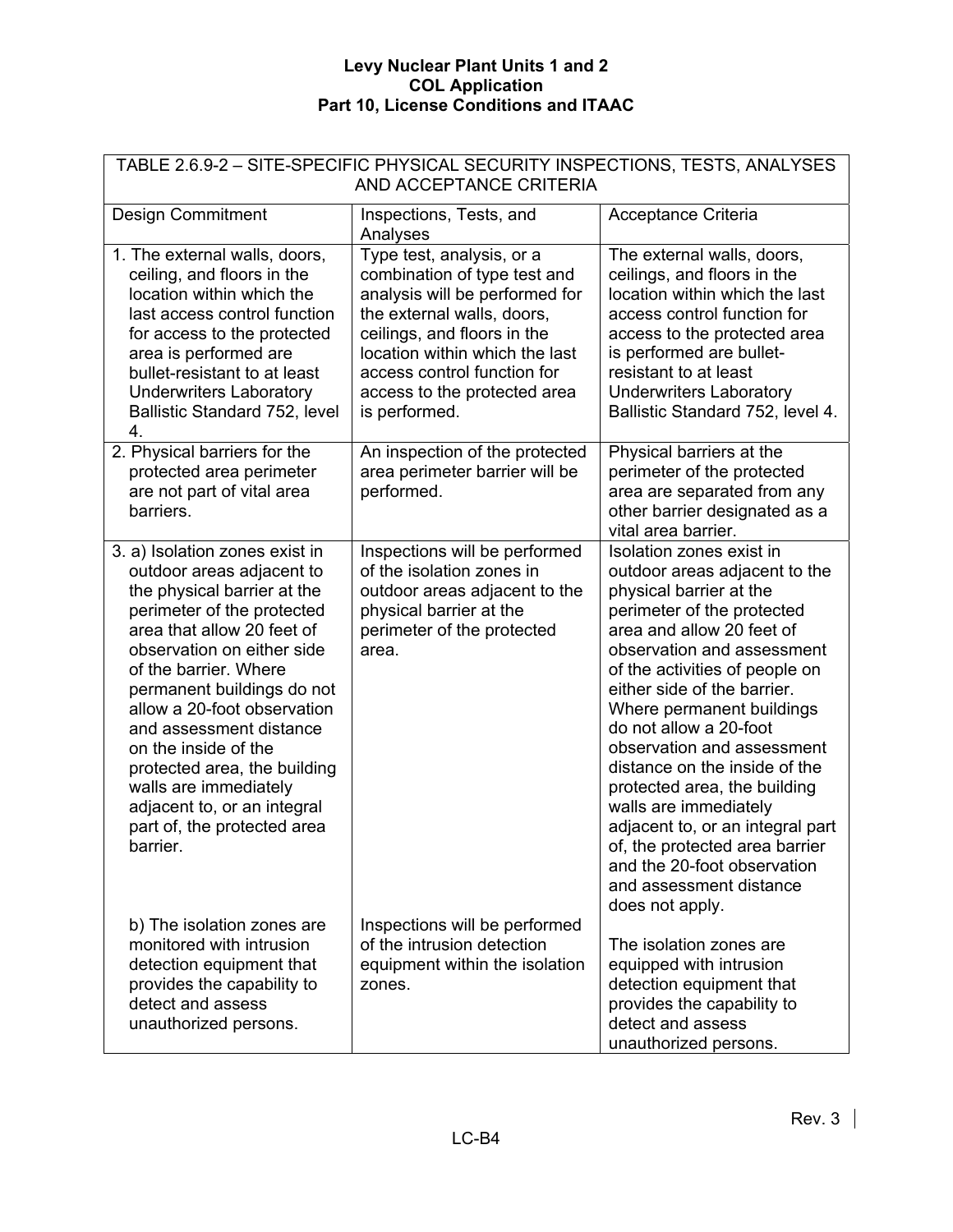| TABLE 2.6.9-2 - SITE-SPECIFIC PHYSICAL SECURITY INSPECTIONS, TESTS, ANALYSES |                                      |                                 |  |  |
|------------------------------------------------------------------------------|--------------------------------------|---------------------------------|--|--|
| AND ACCEPTANCE CRITERIA                                                      |                                      |                                 |  |  |
| <b>Design Commitment</b>                                                     | Inspections, Tests, and              | Acceptance Criteria             |  |  |
|                                                                              | Analyses                             |                                 |  |  |
| 4. The intrusion detection and                                               | Tests, inspections or a              | The intrusion detection and     |  |  |
| assessment equipment at                                                      | combination of tests and             | assessment equipment at the     |  |  |
| the protected area                                                           | inspections of the intrusion         | protected area perimeter:       |  |  |
| perimeter:                                                                   | detection and assessment             |                                 |  |  |
|                                                                              | equipment at the protected           |                                 |  |  |
| a) detects penetration or                                                    | area perimeter and its               | a) detects penetration or       |  |  |
| attempted penetration of                                                     | uninterruptible power supply         | attempted penetration of        |  |  |
| the protected area barrier                                                   | will be performed.                   | the protected area barrier      |  |  |
| and concurrently alarms                                                      |                                      | and concurrently alarms         |  |  |
| in both the Central Alarm                                                    |                                      | in the Central Alarm            |  |  |
| <b>Station and Secondary</b>                                                 |                                      | <b>Station and Secondary</b>    |  |  |
| Alarm Station, and                                                           |                                      | Alarm Station, and              |  |  |
| b) remains operable from                                                     |                                      | b) remains operable from        |  |  |
| an uninterruptible power                                                     |                                      | an uninterruptible power        |  |  |
| supply in the event of the                                                   |                                      | supply in the event of the      |  |  |
| loss of normal power.                                                        |                                      | loss of normal power            |  |  |
| 5. Access control points are                                                 | Tests, inspections, or               | The access control points for   |  |  |
| established to:                                                              | combination of tests and             | the protected area:             |  |  |
|                                                                              | inspections of installed             |                                 |  |  |
| a) control personnel and                                                     | systems and equipment at the         | a) are configured to            |  |  |
| vehicle access into the                                                      | access control points to the         | control personnel and           |  |  |
| protected area.                                                              | protected area will be<br>performed. | vehicle access.                 |  |  |
| b) detect firearms,                                                          |                                      | b) include detection            |  |  |
| explosives, and                                                              |                                      | equipment that is capable       |  |  |
| incendiary devices at the                                                    |                                      | of detecting firearms,          |  |  |
| protected area personnel                                                     |                                      | incendiary devices, and         |  |  |
| access points.                                                               |                                      | explosives at the               |  |  |
|                                                                              |                                      | protected area personnel        |  |  |
|                                                                              |                                      | access points.                  |  |  |
| 6. An access control system                                                  | A test of the access control         | The access authorization        |  |  |
| with numbered picture                                                        | system with numbered picture         | system with numbered picture    |  |  |
| badges is installed for use                                                  | badges will be performed.            | badges can identify and         |  |  |
| by individuals who are                                                       |                                      | authorize protected area and    |  |  |
| authorized access to                                                         |                                      | vital area access only to those |  |  |
| protected areas and vital                                                    |                                      | personnel with unescorted       |  |  |
| areas without escort.                                                        |                                      | access authorization.           |  |  |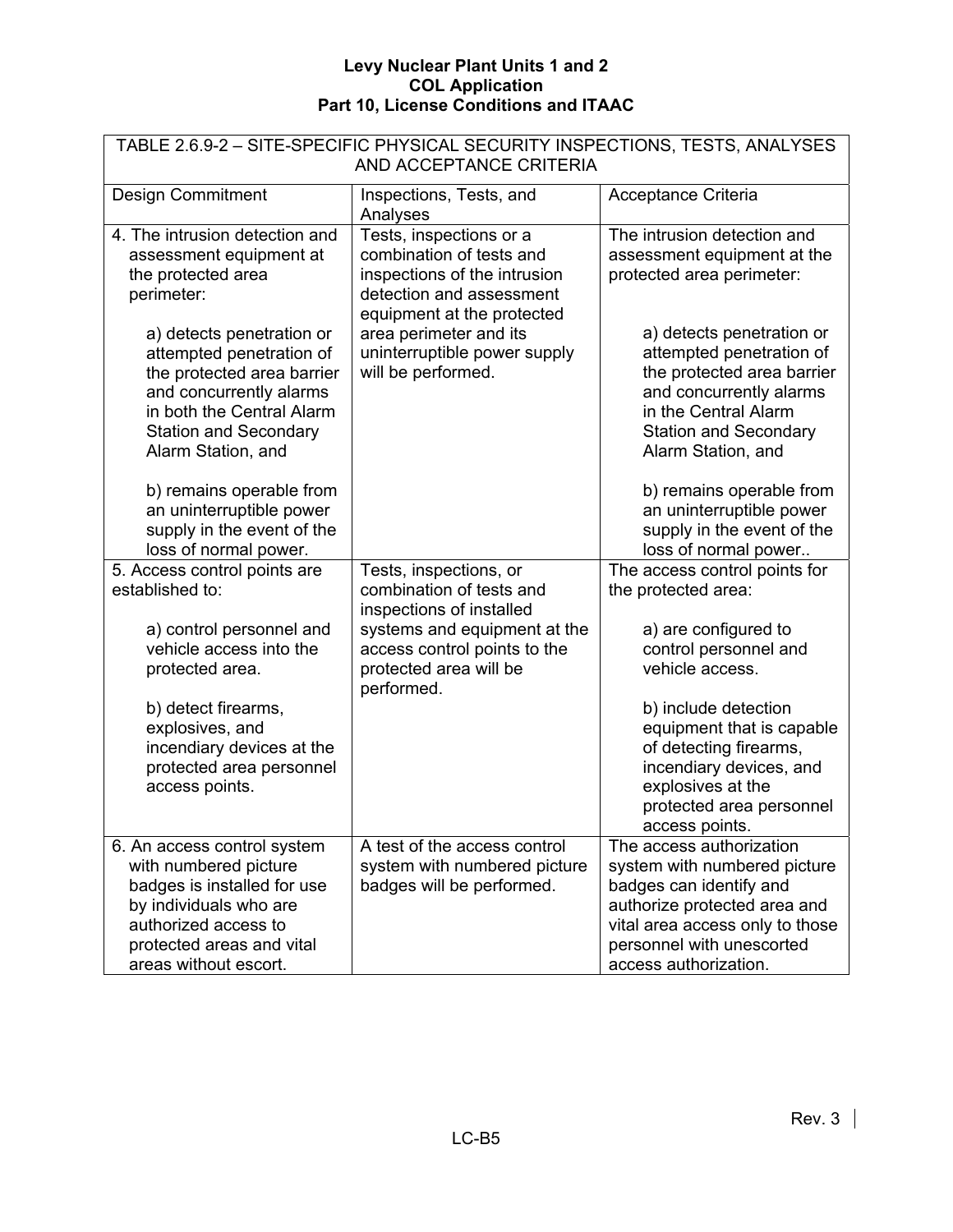| TABLE 2.6.9-2 - SITE-SPECIFIC PHYSICAL SECURITY INSPECTIONS, TESTS, ANALYSES<br>AND ACCEPTANCE CRITERIA                                                                                                                                                                                                                    |                                                                                                                                                                        |                                                                                                                                                                                                                                                                                                                  |  |
|----------------------------------------------------------------------------------------------------------------------------------------------------------------------------------------------------------------------------------------------------------------------------------------------------------------------------|------------------------------------------------------------------------------------------------------------------------------------------------------------------------|------------------------------------------------------------------------------------------------------------------------------------------------------------------------------------------------------------------------------------------------------------------------------------------------------------------|--|
| <b>Design Commitment</b>                                                                                                                                                                                                                                                                                                   | Inspections, Tests, and<br>Analyses                                                                                                                                    | Acceptance Criteria                                                                                                                                                                                                                                                                                              |  |
| 7. Access to vital equipment<br>physical barriers requires<br>passage through the<br>protected area perimeter<br>barrier.                                                                                                                                                                                                  | Inspection will be performed<br>to confirm that access to vital<br>equipment physical barriers<br>requires passage through the<br>protected area perimeter<br>barrier. | Vital equipment is located<br>within a protected area such<br>that access to vital equipment<br>physical barriers requires<br>passage through the<br>protected area perimeter<br>barrier.                                                                                                                        |  |
| 8. a) Penetrations through the<br>protected area barrier are<br>secured and monitored.                                                                                                                                                                                                                                     | Inspections will be performed<br>of penetrations through the<br>protected area barrier.                                                                                | Penetrations and openings<br>through the protected area<br>barrier are secured and<br>monitored.                                                                                                                                                                                                                 |  |
| b) Unattended openings<br>(such as underground<br>pathways) that intersect the<br>protected area boundary or<br>vital area boundary will be<br>protected by a physical<br>barrier and monitored by<br>intrusion detection<br>equipment or provided<br>surveillance at a frequency<br>sufficient to detect<br>exploitation. | Inspections will be performed<br>of unattended openings that<br>intersect the protected area<br>boundary or vital area<br>boundary.                                    | Unattended openings (such<br>as underground pathways)<br>that intersect the protected<br>area boundary or vital area<br>boundary are protected by a<br>physical barrier and monitored<br>by intrusion detection<br>equipment or provided<br>surveillance at a frequency<br>sufficient to detect<br>exploitation. |  |
| 9. Emergency exits through<br>the protected area<br>perimeter are alarmed and<br>secured with locking<br>devices to allow for<br>emergency egress.                                                                                                                                                                         | Tests, inspections, or a<br>combination of tests and<br>inspections of emergency<br>exits through the protected<br>area perimeter will be<br>performed.                | Emergency exits through the<br>protected area perimeter are<br>alarmed and secured by<br>locking devices that allow<br>prompt egress during an<br>emergency.                                                                                                                                                     |  |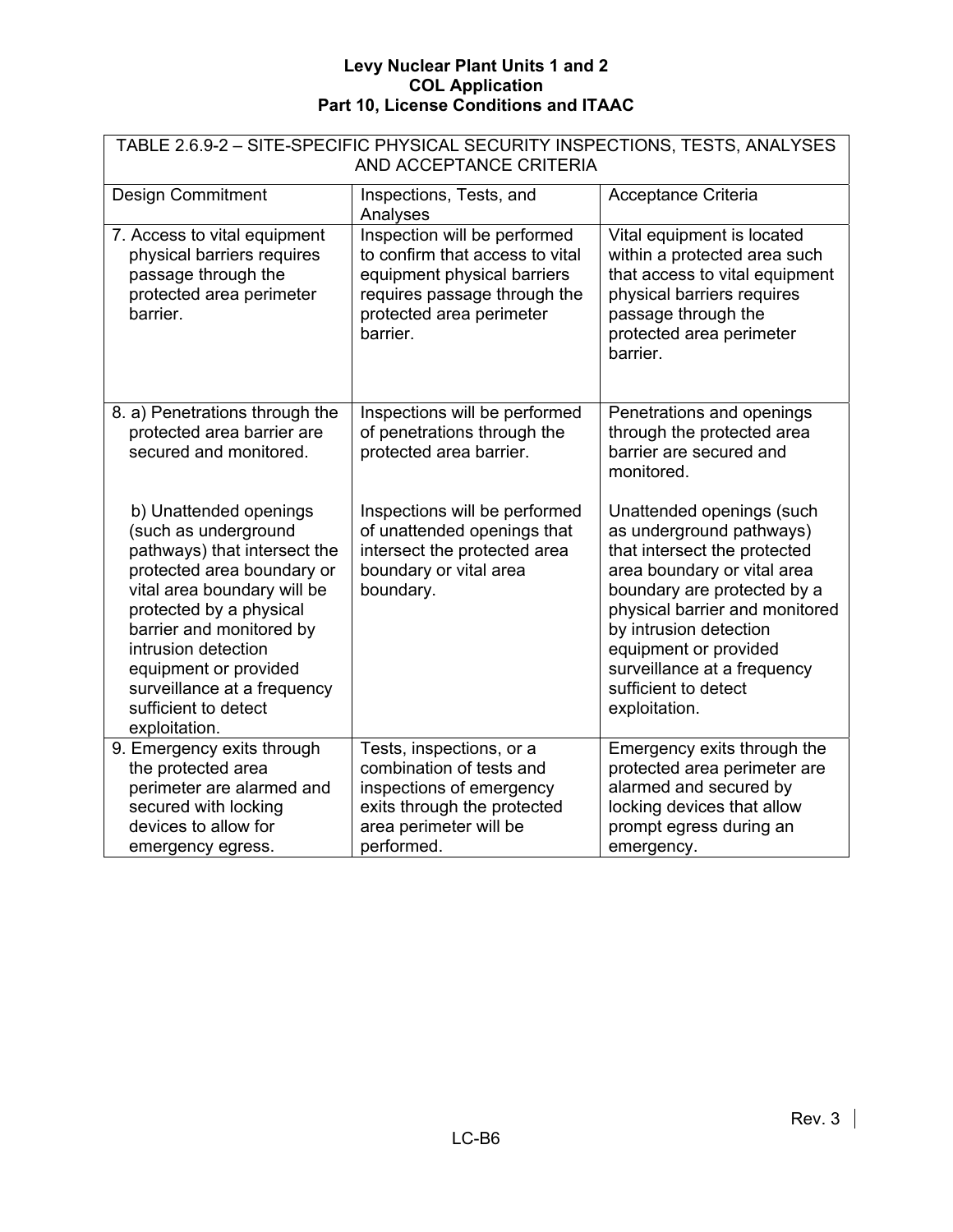| Table 2.6.12-1                                                                                                                                                                                                                                                              |                                                                                                                                                                                                                        |                                                                                                                                                                                                                                                                                                              |  |  |
|-----------------------------------------------------------------------------------------------------------------------------------------------------------------------------------------------------------------------------------------------------------------------------|------------------------------------------------------------------------------------------------------------------------------------------------------------------------------------------------------------------------|--------------------------------------------------------------------------------------------------------------------------------------------------------------------------------------------------------------------------------------------------------------------------------------------------------------|--|--|
| <b>Offsite Power System</b>                                                                                                                                                                                                                                                 |                                                                                                                                                                                                                        |                                                                                                                                                                                                                                                                                                              |  |  |
| <b>Design Commitment</b>                                                                                                                                                                                                                                                    | Inspections, Tests, and<br>Analyses                                                                                                                                                                                    | Acceptance Criteria                                                                                                                                                                                                                                                                                          |  |  |
| 1. A minimum of one offsite<br>circuit supplies electric<br>power from the<br>transmission switchyard to<br>the interface with the onsite<br>ac power system.                                                                                                               | Inspections of the as-built<br>offsite circuit will be<br>performed.                                                                                                                                                   | At least one offsite circuit is<br>provided from the<br>transmission switchyard<br>interface to the interface with<br>the onsite ac power system.                                                                                                                                                            |  |  |
| 2. Each offsite circuit<br>interfacing with the onsite<br>ac power system is<br>adequately rated to supply<br>assumed loads during<br>normal, abnormal and<br>accident conditions.                                                                                          | Analyses of the offsite power<br>system will be performed to<br>evaluate the as-built ratings of<br>each offsite circuit interfacing<br>with the onsite ac power<br>system against the load<br>assumptions.            | A report exists and concludes<br>that each as-built offsite circuit<br>is rated to supply the load<br>assumptions, during normal,<br>abnormal and accident<br>conditions.                                                                                                                                    |  |  |
| 3. During steady state<br>operation, each offsite<br>circuit is capable of<br>supplying required voltage<br>to the interface with the<br>onsite ac power system that<br>will support operation of<br>assumed loads during<br>normal, abnormal and<br>accident conditions.   | Analyses of the as-built offsite<br>circuit will be performed to<br>evaluate the capability of each<br>offsite circuit to supply the<br>voltage requirements at the<br>interface with the onsite ac<br>power system.   | A report exists and concludes<br>that during steady state<br>operation each as-built offsite<br>circuit is capable of supplying<br>the voltage at the interface<br>with the onsite ac power<br>system that will support<br>operation of assumed loads<br>during normal, abnormal and<br>accident conditions. |  |  |
| 4. During steady state<br>operation, each offsite<br>circuit is capable of<br>supplying required<br>frequency to the interface<br>with the onsite ac power<br>system that will support<br>operation of assumed loads<br>during normal, abnormal<br>and accident conditions. | Analyses of the as-built offsite<br>circuit will be performed to<br>evaluate the capability of each<br>offsite circuit to supply the<br>frequency requirements at the<br>interface with the onsite ac<br>power system. | A report exists and concludes<br>that during steady state<br>operation each as-built offsite<br>circuit is capable of supplying<br>the frequency at the interface<br>with onsite ac power system<br>that will support operation of<br>assumed loads during normal,<br>abnormal and accident<br>conditions.   |  |  |
| 5. The fault current<br>contribution of each offsite<br>circuit is compatible with the<br>interrupting capability of the<br>onsite ac power system<br>short circuit interrupting<br>devices.                                                                                | Analyses of the as-built offsite<br>circuit will be performed to<br>evaluate the fault current<br>contribution of each offsite<br>circuit at the interface with the<br>onsite ac power system.                         | A report exists and concludes<br>the short circuit contribution of<br>each as-built offsite circuit at<br>the interface with the onsite ac<br>power system is compatible<br>with the interrupting capability<br>of the onsite fault current<br>interrupting devices                                          |  |  |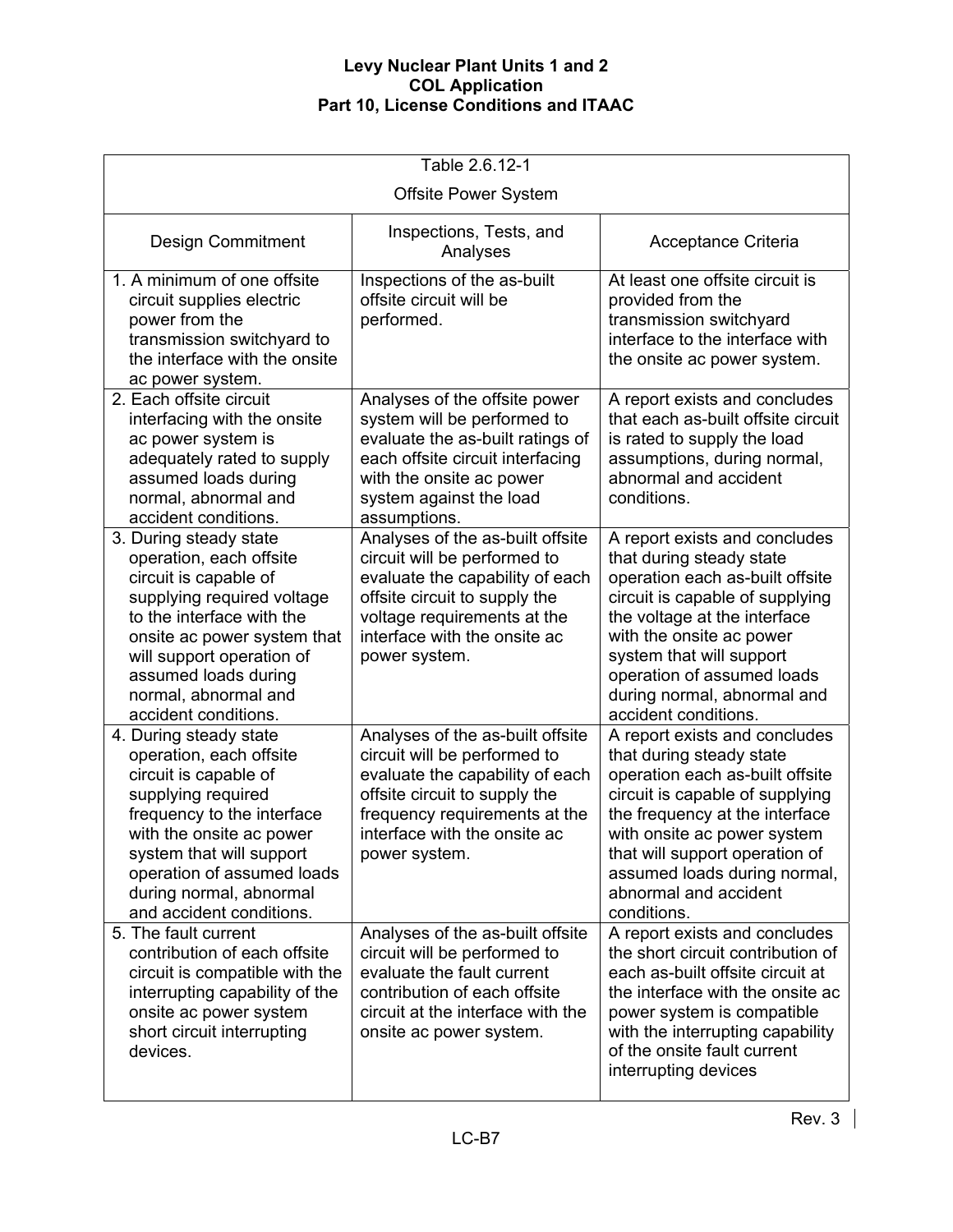| Table 2.6.12-1                                                                                                                                                        |                                                                                                                                                                                                                                                                                                                      |                                                                                                                                                                                                                                                                                                                                              |  |
|-----------------------------------------------------------------------------------------------------------------------------------------------------------------------|----------------------------------------------------------------------------------------------------------------------------------------------------------------------------------------------------------------------------------------------------------------------------------------------------------------------|----------------------------------------------------------------------------------------------------------------------------------------------------------------------------------------------------------------------------------------------------------------------------------------------------------------------------------------------|--|
|                                                                                                                                                                       | <b>Offsite Power System</b>                                                                                                                                                                                                                                                                                          |                                                                                                                                                                                                                                                                                                                                              |  |
| <b>Design Commitment</b>                                                                                                                                              | Inspections, Tests, and<br>Analyses                                                                                                                                                                                                                                                                                  | Acceptance Criteria                                                                                                                                                                                                                                                                                                                          |  |
| 6. The reactor coolant pumps<br>continue to receive power<br>from either the main<br>generator or the grid for a<br>minimum of 3 seconds<br>following a turbine trip. | Analyses of the as-built offsite<br>power system will be<br>performed to confirm that<br>power will be available to the<br>reactor coolant pumps for a<br>minimum of 3 seconds<br>following a turbine trip when<br>the buses powering the<br>reactor coolant pumps are<br>aligned to either the UATs or<br>the RATs. | A report exists and concludes<br>that voltage at the high-side of<br>the GSU, and the RATs, does<br>not drop more than 0.15 pu<br>from the pre-trip steady-state<br>voltage for a minimum of 3<br>seconds following a turbine<br>trip when the buses powering<br>the reactor coolant pumps are<br>aligned to either the UATs or<br>the RATs. |  |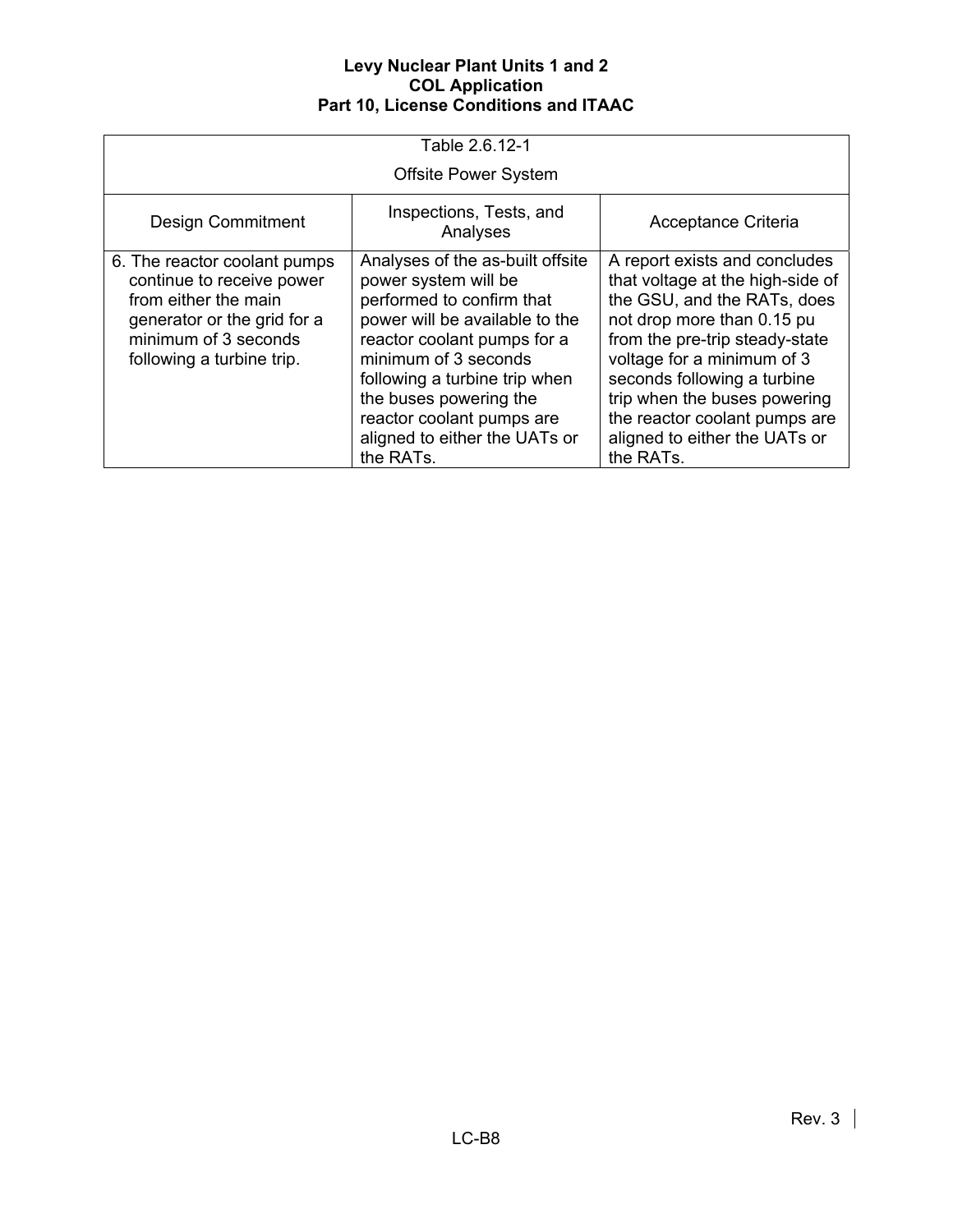**Table 3.8-1 Emergency Plan Inspections, Tests, Analyses, and Acceptance Criteria (Sheet 1 of 29)** 

| <b>Planning Standard</b>                                                                                                                                                                                                                                                                                                                                                                                                                                     | <b>EP Program Elements</b>                                                                                                                                                                                                                                                                                                          | <b>Inspections, Tests, Analyses</b>                                                      | <b>Acceptance Criteria</b>                                                                                                                                                                                                        |
|--------------------------------------------------------------------------------------------------------------------------------------------------------------------------------------------------------------------------------------------------------------------------------------------------------------------------------------------------------------------------------------------------------------------------------------------------------------|-------------------------------------------------------------------------------------------------------------------------------------------------------------------------------------------------------------------------------------------------------------------------------------------------------------------------------------|------------------------------------------------------------------------------------------|-----------------------------------------------------------------------------------------------------------------------------------------------------------------------------------------------------------------------------------|
| 1.0 Assignment of Responsibility - Organizational Control                                                                                                                                                                                                                                                                                                                                                                                                    |                                                                                                                                                                                                                                                                                                                                     |                                                                                          |                                                                                                                                                                                                                                   |
| 10 CFR 50.47(b)(1) - Primary<br>responsibilities for emergency<br>response by the nuclear facility<br>licensee, and by State and local<br>organizations within the EPZs<br>have been assigned, the<br>emergency responsibilities of the<br>various supporting organizations<br>have been specifically established,<br>and each principle response<br>organization has staff to respond<br>and to augment its initial response<br>on a continuous basis.      | 1.1 The staff exists to provide<br>24-hour per day emergency<br>response and manning of<br>communications links, including<br>continuous operations for a<br>protracted period. [A.1.e, A.4]**<br>[**References in brackets]<br>throughout this table<br>correspond to with<br>NUREG 0654/FEMA-REP-1<br><b>Evaluation Criterial</b> | 1.1 An inspection of the emergency<br>plan implementing procedures will<br>be performed. | 1.1 Emergency plan implementing procedures<br>provide for 24-hour per day emergency<br>response staffing and manning of<br>communications links, including continuous<br>operations for a protracted period.                      |
| 2.0 Onsite Emergency Organization                                                                                                                                                                                                                                                                                                                                                                                                                            |                                                                                                                                                                                                                                                                                                                                     |                                                                                          |                                                                                                                                                                                                                                   |
| 10 CFR 50.47(b)(2) - On-shift<br>facility licensee responsibilities for<br>emergency response are<br>unambiguously defined, adequate<br>staffing to provide initial facility<br>accident response in key<br>functional areas is maintained at<br>all times, timely augmentation of<br>response capabilities is available,<br>and the interfaces among various<br>onsite response activities and<br>offsite support and response<br>activities are specified. | 2.1 The staff exists to provide<br>minimum and augmented on-<br>shift staffing levels, consistent<br>with Table B-1 of NUREG-<br>0654/FEMA-REP-1, Rev. 1.<br>[B.5, B.7]                                                                                                                                                             | 2.1 An inspection of the emergency<br>plan implementing procedures will<br>be performed. | 2.1 Emergency plan implementing procedures<br>provide minimum and augmented on-shift<br>staffing levels, consistent with Table B-1 of the<br>Levy Nuclear Plant Units 1 & 2 Combined<br>License (COL) Application Emergency Plan. |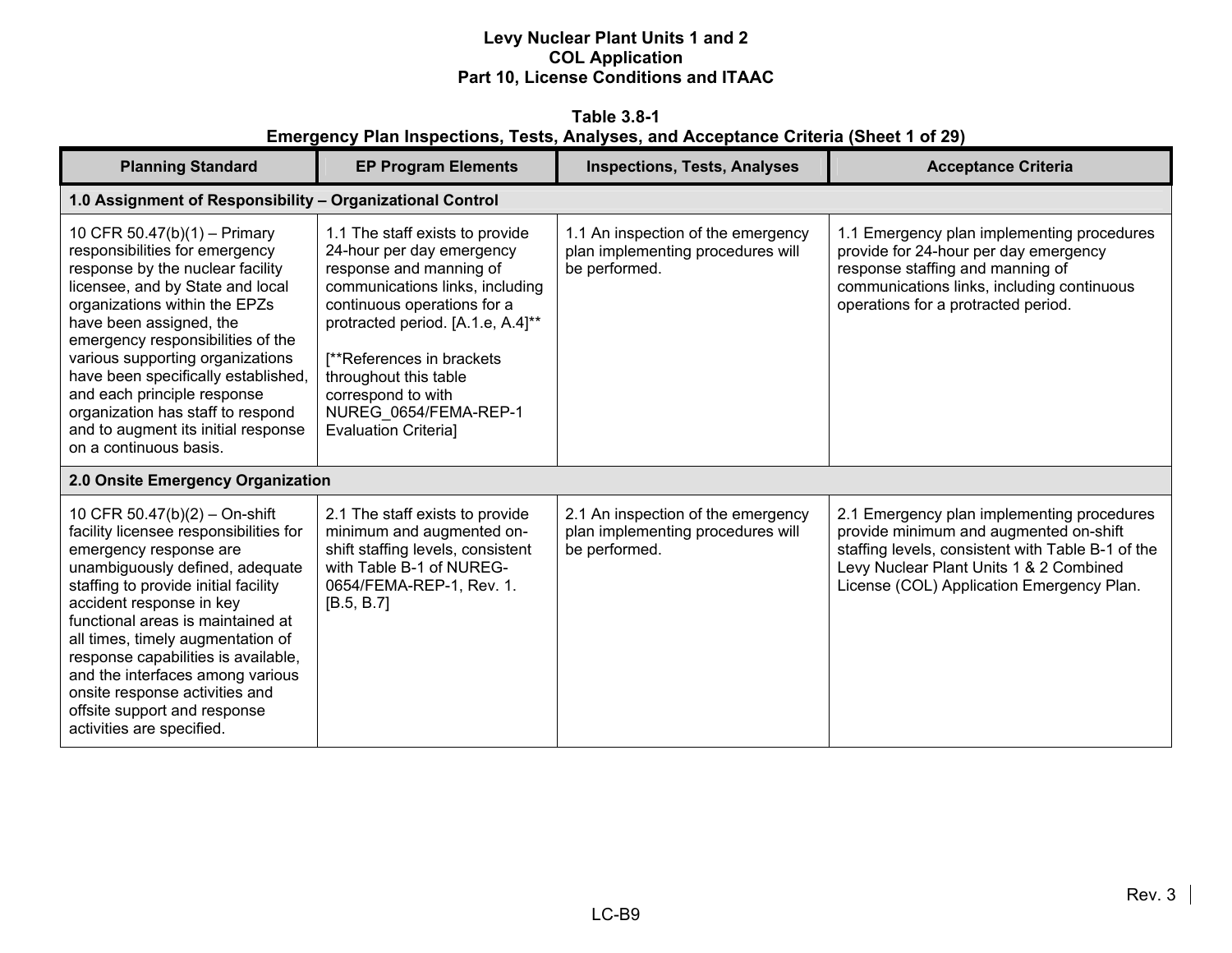**Table 3.8-1 Emergency Plan Inspections, Tests, Analyses, and Acceptance Criteria (Sheet 2 of 29)** 

| <b>Planning Standard</b>                                                                                                                                                                                                                                                                                                                                                                                                                                                                                                        | <b>EP Program Elements</b>                                                                                                                                                                                                         | <b>Inspections, Tests, Analyses</b>                                                                                                                                                                                                                                                                                                                   | <b>Acceptance Criteria</b>                                                                                                                                                                                                                                                                                                                                                                                                                                                                                                                                                                                     |
|---------------------------------------------------------------------------------------------------------------------------------------------------------------------------------------------------------------------------------------------------------------------------------------------------------------------------------------------------------------------------------------------------------------------------------------------------------------------------------------------------------------------------------|------------------------------------------------------------------------------------------------------------------------------------------------------------------------------------------------------------------------------------|-------------------------------------------------------------------------------------------------------------------------------------------------------------------------------------------------------------------------------------------------------------------------------------------------------------------------------------------------------|----------------------------------------------------------------------------------------------------------------------------------------------------------------------------------------------------------------------------------------------------------------------------------------------------------------------------------------------------------------------------------------------------------------------------------------------------------------------------------------------------------------------------------------------------------------------------------------------------------------|
| 3.0 Emergency Classification System                                                                                                                                                                                                                                                                                                                                                                                                                                                                                             |                                                                                                                                                                                                                                    |                                                                                                                                                                                                                                                                                                                                                       |                                                                                                                                                                                                                                                                                                                                                                                                                                                                                                                                                                                                                |
| 10 CFR $50.47(b)(4) - A$ standard<br>emergency classification and<br>action level scheme, the bases of<br>which include facility system and<br>effluent parameters, is in use by<br>the nuclear facility licensee, and<br>State and local response plans<br>call for reliance on information<br>provided by facility licensees for<br>determinations of minimum initial<br>offsite response measures.                                                                                                                           | 3.1 A standard emergency<br>classification and emergency<br>action level (EAL) scheme<br>exists, and identifies facility<br>system and effluent parameters<br>constituting the bases for the<br>classification scheme. [D.2]       | 3.1 An inspection of the Control<br>Rooms, Technical Support Centers<br>(TSCs), and Emergency Operations<br>Facility (EOF) will be performed to<br>verify that they have displays for<br>retrieving facility system and effluent<br>parameters are specified in the<br>Emergency Classification and EAL<br>scheme and the displays are<br>functional. | 3.1 The specified parameters are retrievable in<br>the Control Rooms, TSC and EOF, and the<br>ranges of the displays encompass the values<br>specified in the Emergency Classification and<br>EAL scheme.                                                                                                                                                                                                                                                                                                                                                                                                      |
| <b>4.0 Notification Methods and Procedures</b>                                                                                                                                                                                                                                                                                                                                                                                                                                                                                  |                                                                                                                                                                                                                                    |                                                                                                                                                                                                                                                                                                                                                       |                                                                                                                                                                                                                                                                                                                                                                                                                                                                                                                                                                                                                |
| 10 CFR $50.47(b)(5)$ – Procedures<br>have been established for<br>notification, by the licensee, of<br>State and local response<br>organizations and for notification<br>of emergency personnel by all<br>organizations; the content of initial<br>and follow-up messages to<br>response organizations and the<br>public has been established; and<br>means to provide early notification<br>and clear instruction to the<br>populace within the plume<br>exposure pathway Emergency<br>Planning Zone have been<br>established. | 4.1 The means exists to notify<br>responsible State and local<br>organizations within 15 minutes<br>after the licensee declares an<br>emergency. [E.2]<br>4.2 The means exists to notify<br>emergency response personnel.<br>[E.1] | 4.1 A test will be performed to<br>demonstrate the capabilities for<br>providing initial notification to the<br>offsite authorities after a simulated<br>emergency classification.<br>4.2 A test of the primary and back-up<br>ERO notification systems will be<br>performed.                                                                         | 4.1 The State of Florida and the counties of<br>Levy, Citrus, and Marion receive notification<br>within 15 minutes after the declaration of an<br>emergency from the control room and the<br>EOF.<br>4.2 The primary and back-up ERO notification<br>system tests result in:<br>• Emergency response personnel receiving<br>the notification message;<br>• Mobilization communication is validated<br>by personnel response to the notification<br>system or by telephone;<br>• Response to electronic notification and<br>plant page system is accomplished<br>during normal working hours, and off<br>hours. |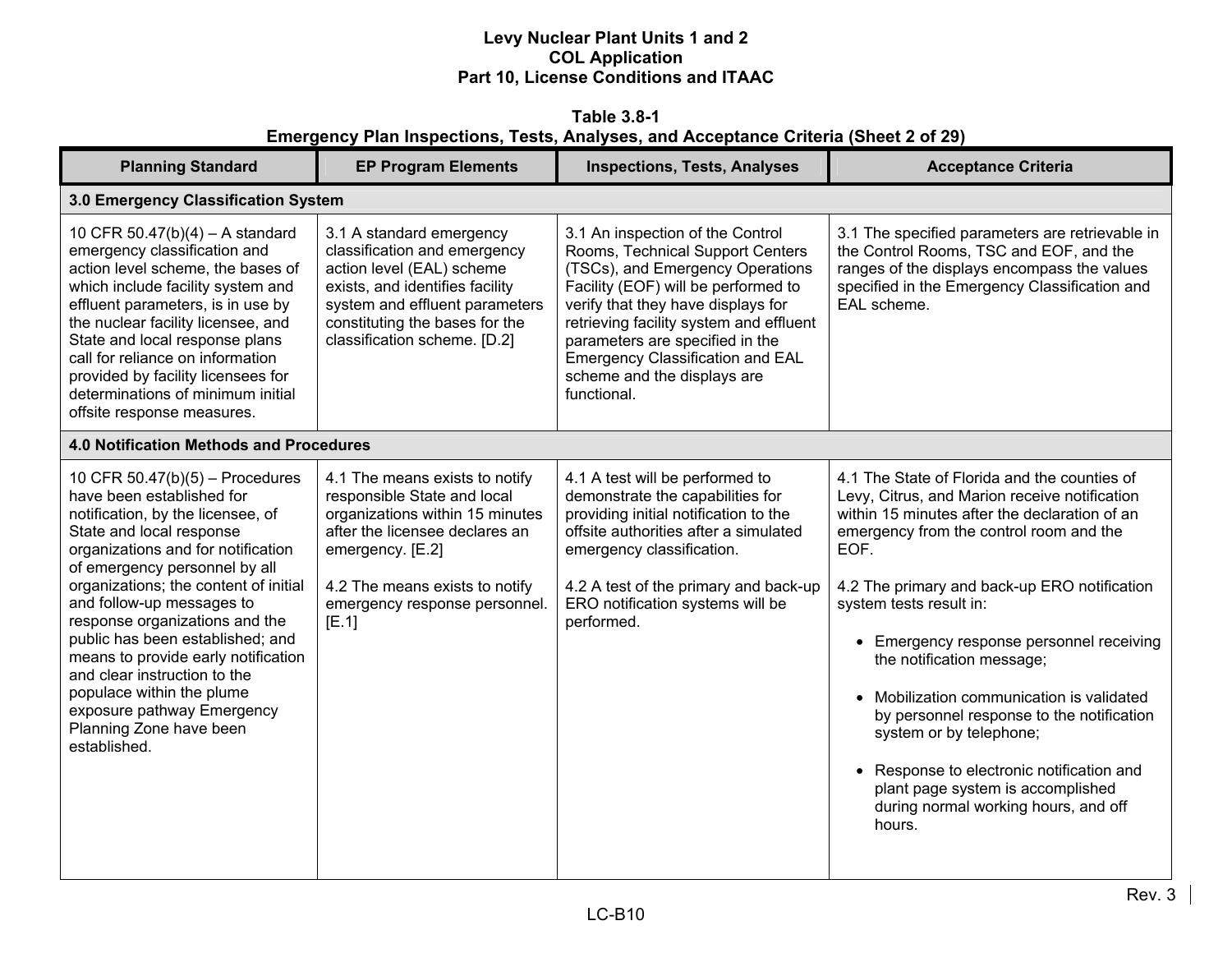**Table 3.8-1 Emergency Plan Inspections, Tests, Analyses, and Acceptance Criteria (Sheet 3 of 29)** 

| <b>Planning Standard</b>                                                                                                                                       | <b>EP Program Elements</b>                                                                                                                                                                                                                                                                                                              | <b>Inspections, Tests, Analyses</b>                                                                                                                                                                                                                                                                                                                                                                                                                   | <b>Acceptance Criteria</b>                                                                                                                                                                                                                                                                                                                                                                                                                                                 |
|----------------------------------------------------------------------------------------------------------------------------------------------------------------|-----------------------------------------------------------------------------------------------------------------------------------------------------------------------------------------------------------------------------------------------------------------------------------------------------------------------------------------|-------------------------------------------------------------------------------------------------------------------------------------------------------------------------------------------------------------------------------------------------------------------------------------------------------------------------------------------------------------------------------------------------------------------------------------------------------|----------------------------------------------------------------------------------------------------------------------------------------------------------------------------------------------------------------------------------------------------------------------------------------------------------------------------------------------------------------------------------------------------------------------------------------------------------------------------|
|                                                                                                                                                                | 4.3 The means exists to notify<br>and provide instructions to the<br>populace within the plume<br>exposure EPZ. [E.3]                                                                                                                                                                                                                   | 4.3 The full test of notification<br>capabilities will be conducted.                                                                                                                                                                                                                                                                                                                                                                                  | 4.3 Notification and clear instructions to the<br>public are successfully accomplished in<br>accordance with the emergency plan<br>requirements.                                                                                                                                                                                                                                                                                                                           |
| <b>5.0 Emergency Communications</b>                                                                                                                            |                                                                                                                                                                                                                                                                                                                                         |                                                                                                                                                                                                                                                                                                                                                                                                                                                       |                                                                                                                                                                                                                                                                                                                                                                                                                                                                            |
| 10 CFR $50.47(b)(6)$ – Provisions<br>exist for prompt communications<br>among principal response<br>organizations to emergency<br>personnel and to the public. | 5.1 The means exists for<br>communications among the<br>Control Rooms, TSCs, EOF,<br>principal State and local<br>emergency operations centers<br>(EOCs), and radiological field<br>assessment teams. [F3, F.5]                                                                                                                         | 5.1 A test will be performed of the<br>capabilities. The test for the contact<br>with the principal EOCs and the<br>radiological field assessment teams<br>will be from the Control Room and<br>the EOF. The TSC communication<br>with the Control Room and the EOF<br>will be performed.                                                                                                                                                             | 5.1 Communications (both primary and<br>secondary methods/systems) are established<br>between the Control Rooms, TSC and the EOF<br>with Florida Division of Emergency<br>Management (DEM) warning point and EOC;<br>Levy County Warning Point and EOC; Citrus<br>County Warning Point and EOC; and Marion<br>County Warning Point and EOC.<br>Communications are established between the<br>Control Rooms, TSC and the EOF with the<br>LNP radiological monitoring teams. |
|                                                                                                                                                                | 5.2 The means exists for<br>communications from the<br>Control Rooms, TSCs, and EOF<br>to the NRC headquarters and<br>regional office EOCs (including<br>establishment of the Emergency<br>Response Data System (ERDS)<br>[or its successor system]<br>between the onsite computer<br>system and the NRC<br>Operations Center.) [F.2.6] | 5.2 A test is performed of the<br>capabilities to communicate using<br>ENS from each operating Control<br>Room, TSC and EOF to the NRC<br>headquarters and regional office<br>EOCs. The Health Physics Network<br>(HPN) is tested to ensure<br>communications between the TSC<br>and EOF with the NRC Operations<br>Center. ERDS is established [or its<br>successor system] between the<br>onsite computer systems and the<br>NRC Operations Center. | 5.2 Communications are established between<br>the Control Rooms, TSC and EOF to the NRC<br>headquarters and regional office EOCs utilizing<br>the ENS. The TSC and EOF demonstrate<br>communications with the NRC Operations<br>Center using HPN. The access port for ERDS<br>[or its successor system] is provided and<br>successfully completes a transfer of data from<br>the plant computer system to the NRC<br><b>Operations Center.</b>                             |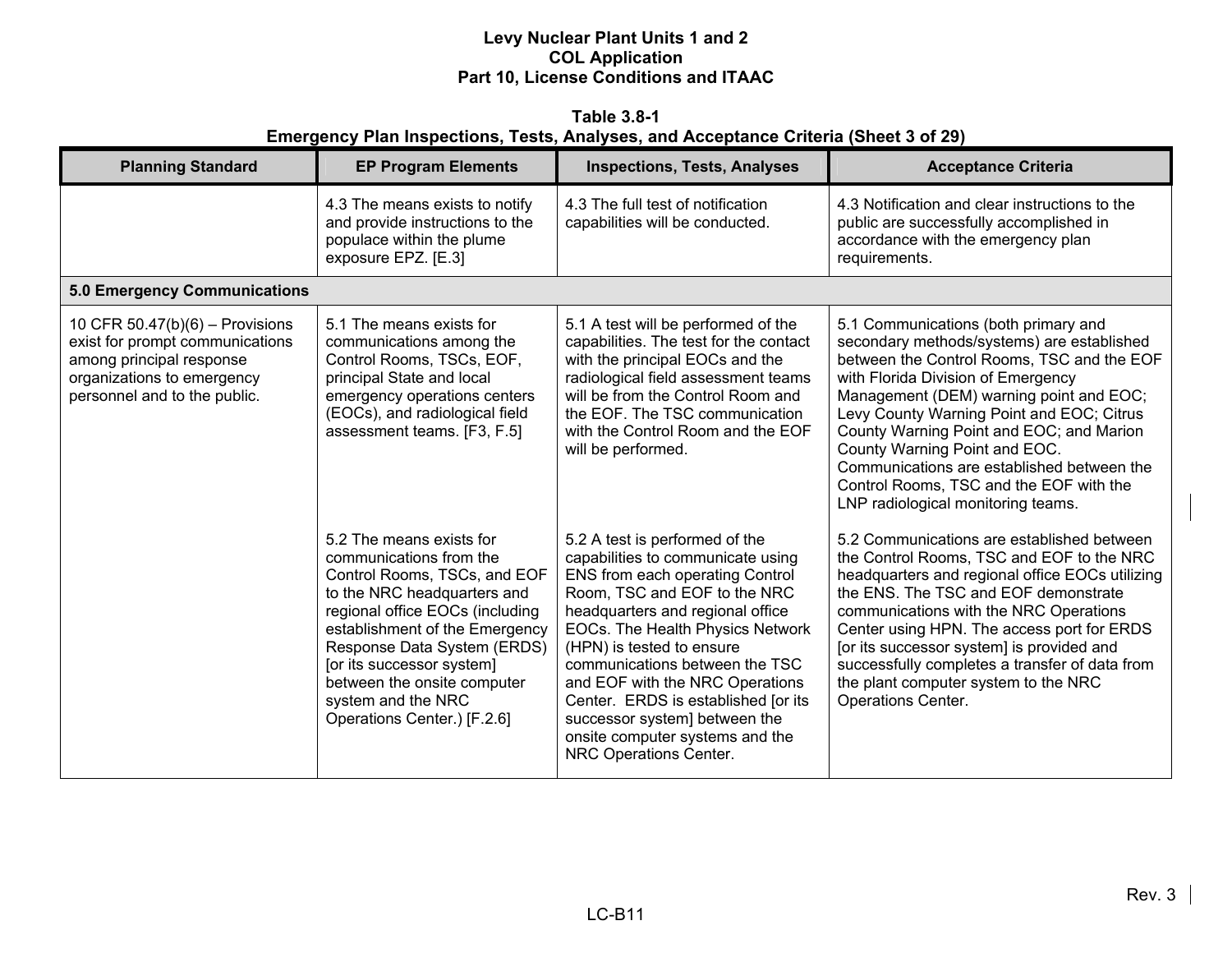**Table 3.8-1 Emergency Plan Inspections, Tests, Analyses, and Acceptance Criteria (Sheet 4 of 29)** 

| <b>Planning Standard</b>                                                                                                                                                                                                                                                                                                                                                                                                                                                                                                                                                        | <b>EP Program Elements</b>                                                                                                                                    | <b>Inspections, Tests, Analyses</b>                                                                                                                                                                                                              | <b>Acceptance Criteria</b>                                                                                                                                 |
|---------------------------------------------------------------------------------------------------------------------------------------------------------------------------------------------------------------------------------------------------------------------------------------------------------------------------------------------------------------------------------------------------------------------------------------------------------------------------------------------------------------------------------------------------------------------------------|---------------------------------------------------------------------------------------------------------------------------------------------------------------|--------------------------------------------------------------------------------------------------------------------------------------------------------------------------------------------------------------------------------------------------|------------------------------------------------------------------------------------------------------------------------------------------------------------|
| 6.0 Public Education and Information                                                                                                                                                                                                                                                                                                                                                                                                                                                                                                                                            |                                                                                                                                                               |                                                                                                                                                                                                                                                  |                                                                                                                                                            |
| 10 CFR 50.47(b)(7) - Information<br>is made available to the public on<br>a periodic basis on how they will<br>be notified and what their initial<br>actions should be in an<br>emergency (e.g., listening to a<br>local broadcast station and<br>remaining indoors), the principal<br>points of contact with the news<br>media for dissemination of<br>information during an emergency<br>(including the physical location or<br>locations) are established in<br>advance, and procedures for<br>coordinated dissemination of<br>information to the public are<br>established. | 6.1 The licensee has provided<br>space which may be used for a<br>limited number of the news<br>media. [H.1.5]                                                | 6.1 A test of the facility/area provides<br>adequate equipment to support ENC<br>operation, including communications<br>with the site and with the Emergency<br>Operation Centers in the state and<br>emergency planning zone (EPZ)<br>counties. | 6.1 The ENC includes equipment to support<br>ENC operations, including communications<br>with the EOF and State and EPZ County<br>EOC <sub>s</sub> .       |
| 7.0 Emergency Facilities and Equipment                                                                                                                                                                                                                                                                                                                                                                                                                                                                                                                                          |                                                                                                                                                               |                                                                                                                                                                                                                                                  |                                                                                                                                                            |
| 10 CFR 50.47(b)(8) - Adequate<br>emergency facilities and<br>equipment to support the<br>emergency response are provided<br>and maintained.                                                                                                                                                                                                                                                                                                                                                                                                                                     | 7.1 The licensee has<br>established a TSC and onsite<br>OSC. [The TSC and OSC may<br>be combined at a single<br>location.] [H.1.2, H.1.3,<br>Annexes 1 and 2] | 7.1.1 An inspection of the as-built<br>TSCs and OSCs will be performed,<br>including a test of the capabilities.<br>These facilities will meet the criteria<br>of NUREG-0696.                                                                    | 7.1.1 Each TSC has at least 1875 $\text{ft}^2$ of floor<br>space (75 ft <sup>2</sup> per person for a minimum of 25<br>persons).                           |
|                                                                                                                                                                                                                                                                                                                                                                                                                                                                                                                                                                                 |                                                                                                                                                               |                                                                                                                                                                                                                                                  | 7.1.2 The TSC is close to the control room,<br>and the walking distance from the TSC to the<br>control room does not exceed two minutes.                   |
|                                                                                                                                                                                                                                                                                                                                                                                                                                                                                                                                                                                 |                                                                                                                                                               |                                                                                                                                                                                                                                                  | 7.1.3 Communications equipment is installed,<br>and voice transmission and reception are<br>accomplished between the Control Rooms,<br>TSC, OSCs, and EOF. |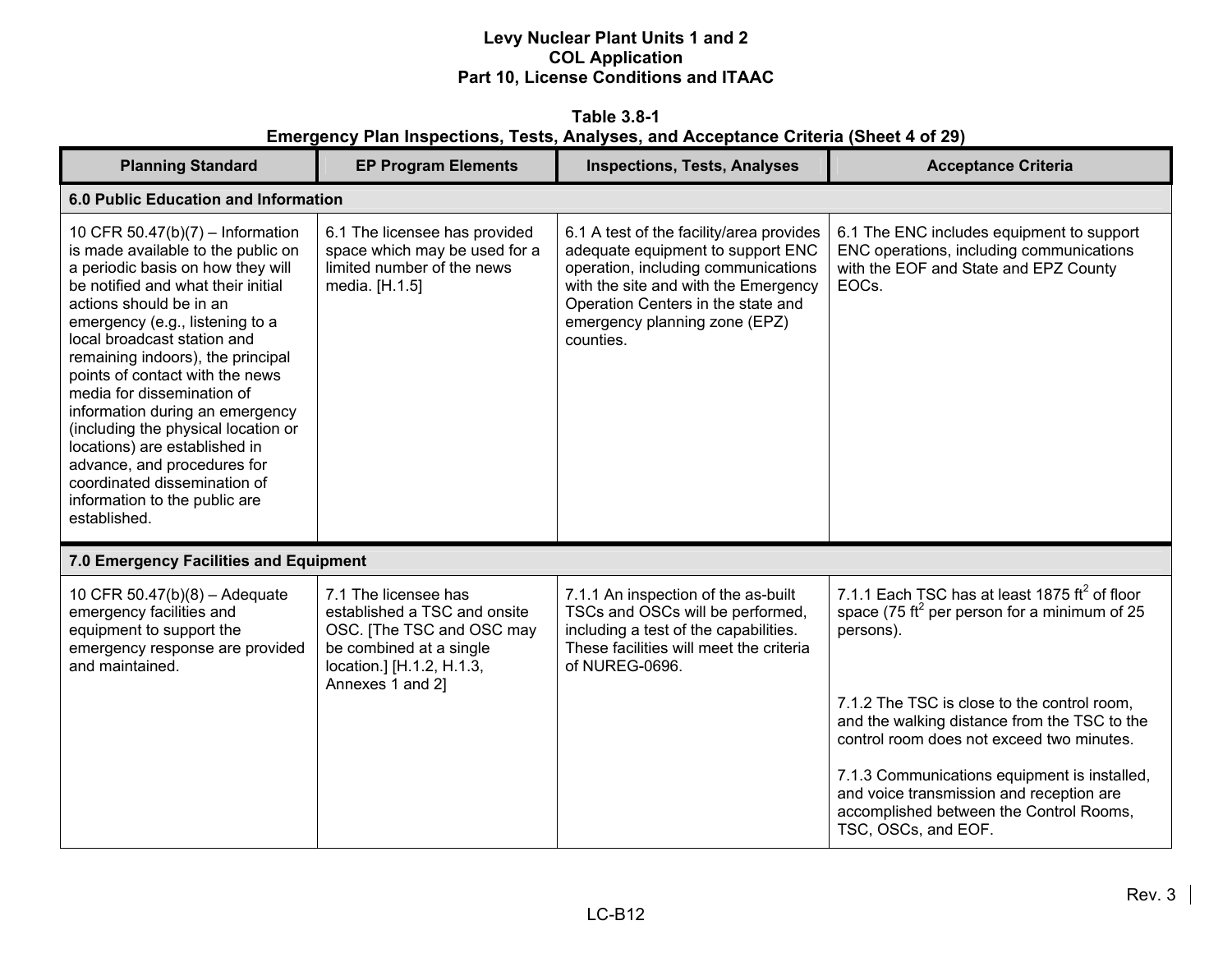**Table 3.8-1 Emergency Plan Inspections, Tests, Analyses, and Acceptance Criteria (Sheet 5 of 29)** 

| <b>Planning Standard</b> | <b>EP Program Elements</b>                          | <b>Inspections, Tests, Analyses</b>                                                  | <b>Acceptance Criteria</b>                                                                                                                                                                                                                                                             |
|--------------------------|-----------------------------------------------------|--------------------------------------------------------------------------------------|----------------------------------------------------------------------------------------------------------------------------------------------------------------------------------------------------------------------------------------------------------------------------------------|
|                          |                                                     |                                                                                      | 7.1.4 The TSC ventilation systems include a<br>high efficiency particulate air (HEPA), and<br>charcoal filter and radiation monitors are<br>installed.                                                                                                                                 |
|                          |                                                     |                                                                                      | 7.1.5 The TSC receives, stores, processes,<br>and displays plant and environmental<br>information, and enables the initiation of<br>emergency measures and the conduct of<br>emergency assessment. These capabilities are<br>demonstrated during testing and acceptance<br>activities. |
|                          |                                                     |                                                                                      | 7.1.6 There is an OSC located inside the Unit's<br>Protected Area. It is separate from the Control<br>Room and TSC within the Protected Area.                                                                                                                                          |
|                          |                                                     |                                                                                      | 7.1.7 Communications equipment is installed,<br>and voice transmission and reception are<br>accomplished between the OSC and OSC<br>Teams, the TSC, and Control Rooms.                                                                                                                 |
|                          | 7.2 The licensee has<br>established an EOF. [H.1.4] | 7.2 A test of the EOF will be<br>performed, including a test of the<br>capabilities. | 7.2.1 Communications equipment is installed<br>and voice transmission and reception are<br>accomplished between the Control Rooms,<br>TSC, EOF, radiological monitoring teams<br>(RMTs), NRC, State and county agencies, and<br>ENS.                                                   |
|                          |                                                     |                                                                                      | 7.2.2 Radiological data, meteorological data,<br>and plant system data is acquired, displayed<br>and evaluated pertinent to offsite protective<br>measures in the EOF.                                                                                                                 |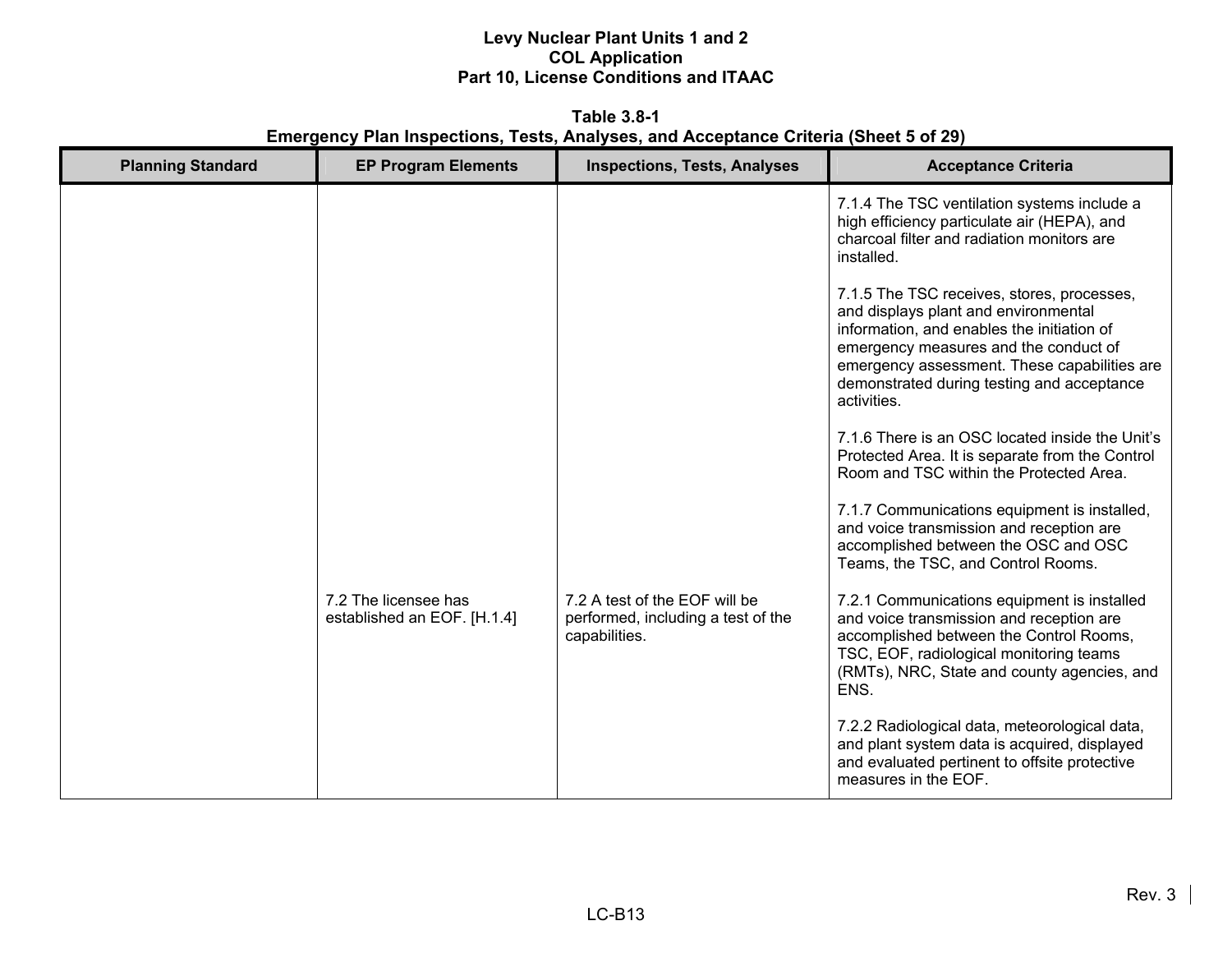**Table 3.8-1 Emergency Plan Inspections, Tests, Analyses, and Acceptance Criteria (Sheet 6 of 29)** 

| <b>Planning Standard</b> | <b>EP Program Elements</b>                                                                                                                                                                                                                                              | <b>Inspections, Tests, Analyses</b>                        | <b>Acceptance Criteria</b>                                                                                                                                                                                                                                                                                                                                                                                                                                      |
|--------------------------|-------------------------------------------------------------------------------------------------------------------------------------------------------------------------------------------------------------------------------------------------------------------------|------------------------------------------------------------|-----------------------------------------------------------------------------------------------------------------------------------------------------------------------------------------------------------------------------------------------------------------------------------------------------------------------------------------------------------------------------------------------------------------------------------------------------------------|
|                          | 7.3 The means exists to initiate<br>emergency measures,<br>consistent with Appendix 1 of<br>NUREG-0654/FEMA-REP-1,<br>Rev. 1. [H.5]<br>7.4 The means exists to acquire<br>data from, or for emergency<br>access to, offsite monitoring<br>and analysis equipment. [H.6] | 7.3 - 7.6 A test will be performed of<br>the capabilities. | 7.3 The means exists to initiate emergency<br>measures, consistent with Appendix 1 of<br>NUREG-0654/FEMA-REP-1, Rev. 1. EALs will<br>be classified within 15 minutes or less of<br>initiating condition.<br>7.4 The means exists to acquire data from, or<br>for emergency access to, offsite monitoring<br>and analysis equipment. EALs using offsite<br>does monitoring and analysis equipment will<br>be made within 15 minutes of initiating<br>conditions. |
|                          | 7.5 The means exists to provide<br>offsite radiological monitoring<br>equipment in the vicinity of the<br>nuclear facility. [H.7]                                                                                                                                       |                                                            | 7.5 The means exists to provide offsite<br>radiological monitoring equipment in the<br>vicinity of LNP for environmental monitoring<br>including radiological monitoring team<br>dosimetry.                                                                                                                                                                                                                                                                     |
|                          | 7.6 The means exists to provide<br>meteorological information,<br>consistent with Appendix 2 of<br>NUREG-0654/FEMA-REP-1,<br>Rev. 1. [H.8]                                                                                                                              |                                                            | 7.6 The means exists to provide<br>meteorological information, consistent with<br>Appendix 2 of NUREG-0654/FEMA-REP-1,<br>Rev. 1. LNP meteorological equipment will be<br>able to assess and monitor actual or potential<br>offsite consequences of a radiological<br>condition related to atmospheric<br>measurements.                                                                                                                                         |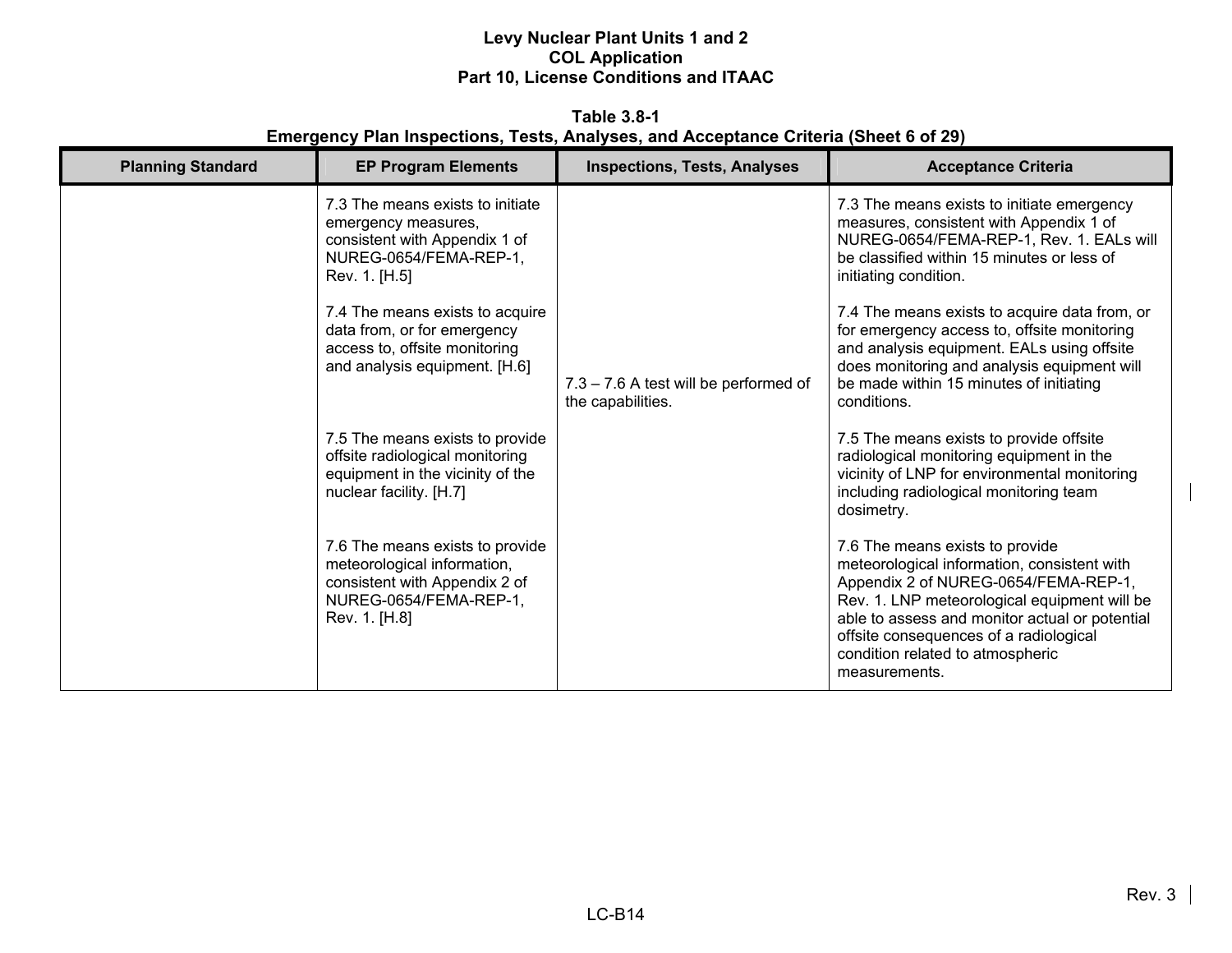**Table 3.8-1 Emergency Plan Inspections, Tests, Analyses, and Acceptance Criteria (Sheet 7 of 29)** 

| <b>Planning Standard</b>                                                                                                                                                                               | <b>EP Program Elements</b>                                                                                                                | <b>Inspections, Tests, Analyses</b>                                                                                                                                                                                                                       | <b>Acceptance Criteria</b>                                                                                                                                                                                                                                                                                                                                                                                                                                                                                                                                                                                                                                         |
|--------------------------------------------------------------------------------------------------------------------------------------------------------------------------------------------------------|-------------------------------------------------------------------------------------------------------------------------------------------|-----------------------------------------------------------------------------------------------------------------------------------------------------------------------------------------------------------------------------------------------------------|--------------------------------------------------------------------------------------------------------------------------------------------------------------------------------------------------------------------------------------------------------------------------------------------------------------------------------------------------------------------------------------------------------------------------------------------------------------------------------------------------------------------------------------------------------------------------------------------------------------------------------------------------------------------|
| <b>8.0 Accident Assessment</b>                                                                                                                                                                         |                                                                                                                                           |                                                                                                                                                                                                                                                           |                                                                                                                                                                                                                                                                                                                                                                                                                                                                                                                                                                                                                                                                    |
| 10 CFR $50.47(b)(9) -$ Adequate<br>methods, systems, and equipment<br>for assessing and monitoring<br>actual or potential offsite<br>consequences of a radiological<br>emergency condition are in use. | 8.1 The means exists to provide<br>initial and continuing<br>radiological assessment<br>throughout the course of an<br>accident. [I, I.3] | 8.1 A test will be performed to<br>demonstrate that the means exists to<br>provide initial and continuing<br>radiological assessment throughout<br>the course of an accident through<br>the plant computer or<br>communications with the Control<br>Room. | 8.1 Using selected monitoring parameters,<br>simulated degraded plant conditions are<br>assessed, and protective actions are initiated<br>in accordance with the following criteria:<br>A. Accident Assessment and Classification<br>Demonstrate the ability to identify initiating<br>conditions, determine emergency action<br>level (EAL) parameters, and correctly<br>classify the emergency throughout the drill.<br>B. Radiological Assessment and Control<br>Demonstrate the ability to obtain onsite<br>radiological surveys and samples.<br>2. Demonstrate the ability to continuously<br>monitor and control radiation exposure to<br>emergency workers. |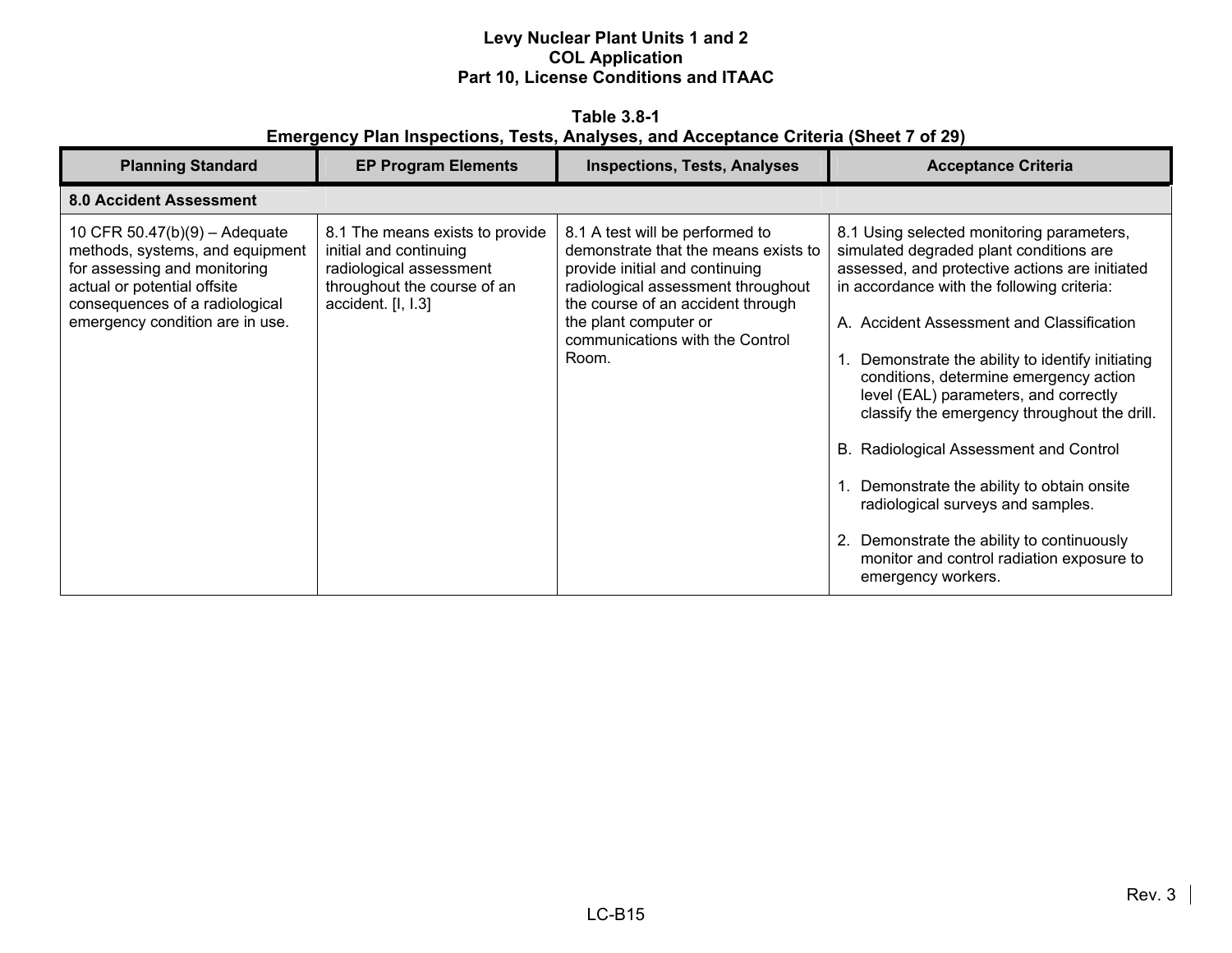**Table 3.8-1 Emergency Plan Inspections, Tests, Analyses, and Acceptance Criteria (Sheet 8 of 29)** 

| <b>Planning Standard</b> | <b>EP Program Elements</b>                                                                                                                                                                                                                               | <b>Inspections, Tests, Analyses</b>                                                                                                                                                                                                                                                                | <b>Acceptance Criteria</b>                                                                                                                                                                |
|--------------------------|----------------------------------------------------------------------------------------------------------------------------------------------------------------------------------------------------------------------------------------------------------|----------------------------------------------------------------------------------------------------------------------------------------------------------------------------------------------------------------------------------------------------------------------------------------------------|-------------------------------------------------------------------------------------------------------------------------------------------------------------------------------------------|
|                          |                                                                                                                                                                                                                                                          |                                                                                                                                                                                                                                                                                                    | 3. Demonstrate the ability to activate:                                                                                                                                                   |
|                          |                                                                                                                                                                                                                                                          |                                                                                                                                                                                                                                                                                                    | a. One radiological monitoring team (2)<br>personnel) within 30 minutes of event<br>declaration and,                                                                                      |
|                          |                                                                                                                                                                                                                                                          |                                                                                                                                                                                                                                                                                                    | b. A second radiological monitoring team (2)<br>personnel) within 60 minutes of event<br>declaration.                                                                                     |
|                          |                                                                                                                                                                                                                                                          |                                                                                                                                                                                                                                                                                                    | 4. Demonstrate the ability to satisfactorily<br>collect and disseminate field team data.                                                                                                  |
|                          |                                                                                                                                                                                                                                                          |                                                                                                                                                                                                                                                                                                    | 5. Demonstrate the ability to develop dose<br>projections.                                                                                                                                |
|                          |                                                                                                                                                                                                                                                          |                                                                                                                                                                                                                                                                                                    | 6. Demonstrate the ability to make the<br>decision whether to issue radioprotective<br>drugs (KI) to emergency workers.                                                                   |
|                          |                                                                                                                                                                                                                                                          |                                                                                                                                                                                                                                                                                                    | 7. Demonstrate the ability to develop<br>appropriate protective action<br>recommendations (PARs) and notify<br>appropriate authorities within 15 minutes of<br>development.               |
|                          | 8.2 The means exists to<br>determine the source term of<br>releases of radioactive material<br>within plant systems, and the<br>magnitude of the release of<br>radioactive materials based on<br>plant system parameters and<br>effluent monitors. [I.3] | 8.2 A test will be performed to<br>demonstrate that the means exists to<br>determine the source term of<br>releases of radioactive material<br>within plant systems, and the<br>magnitude of the release of<br>radioactive materials based on plant<br>system parameters and effluent<br>monitors. | 8.2 Emergency plan implementing procedures<br>provide sufficient direction to calculate the<br>source terms and the magnitude of the release<br>of postulated accident scenario releases. |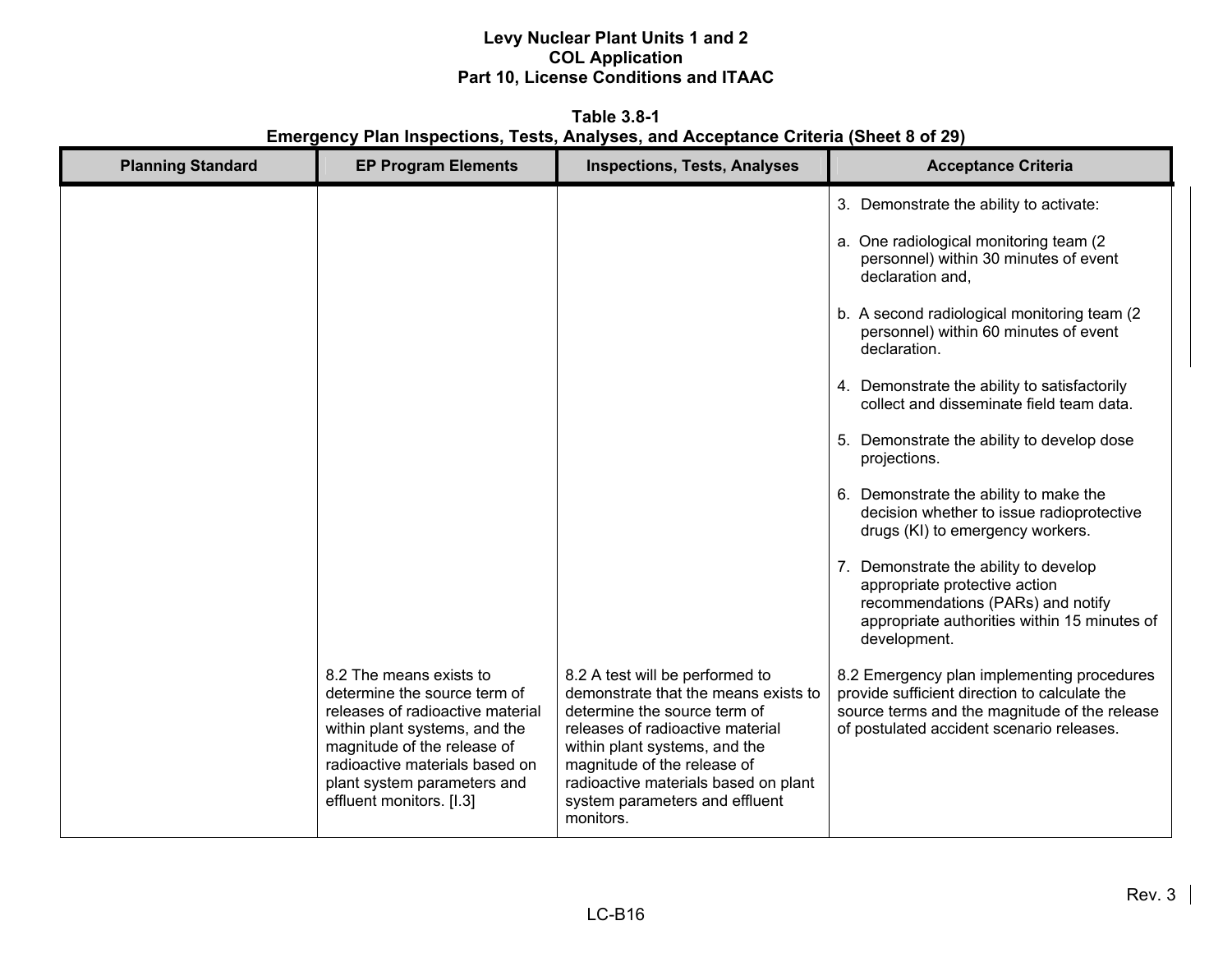**Table 3.8-1 Emergency Plan Inspections, Tests, Analyses, and Acceptance Criteria (Sheet 9 of 29)** 

| <b>Planning Standard</b> | <b>EP Program Elements</b>                                                                                                                                                                                                                                                                                       | <b>Inspections, Tests, Analyses</b>                                                                                                                                                                                                                                                                                | <b>Acceptance Criteria</b>                                                                                                                                                                                                                                                                                                  |
|--------------------------|------------------------------------------------------------------------------------------------------------------------------------------------------------------------------------------------------------------------------------------------------------------------------------------------------------------|--------------------------------------------------------------------------------------------------------------------------------------------------------------------------------------------------------------------------------------------------------------------------------------------------------------------|-----------------------------------------------------------------------------------------------------------------------------------------------------------------------------------------------------------------------------------------------------------------------------------------------------------------------------|
|                          | 8.3 The means exists to<br>continuously assess the impact<br>of the release of radioactive<br>materials to the environment,<br>accounting for the relationship<br>between effluent monitor<br>readings, and onsite and offsite<br>exposures and contamination<br>for various meteorological<br>conditions. [I.4] | 8.3 A test will be performed to<br>demonstrate that the impact of a<br>radiological release to the<br>environment is able to be assessed<br>by utilizing the relationship between<br>effluent monitor readings, and onsite<br>and offsite exposures and<br>contamination for various<br>meteorological conditions. | 8.3 Response personnel can continuously<br>assess the impact of the release of radioactive<br>materials to the environment, accounting for<br>the relationship between effluent monitor<br>readings, and onsite and offsite exposures and<br>contamination for various meteorological<br>conditions under drill conditions. |
|                          | 8.4 The means exists to acquire<br>and evaluate meteorological                                                                                                                                                                                                                                                   | 8.4 A test will be performed to<br>acquire and evaluate meteorological                                                                                                                                                                                                                                             | 8.4 The following parameters are displayed in<br>the Control Room, TSC and EOF:                                                                                                                                                                                                                                             |
|                          | information. [I.6]                                                                                                                                                                                                                                                                                               | data/information.                                                                                                                                                                                                                                                                                                  | Wind speed (at 10m and 60m)<br>$\bullet$<br>Wind direction (at 10m and 60m)<br>$\bullet$<br>Delta-temperature (between 10m and<br>$\bullet$<br>60m)<br>Ambient temperature (at 10m and 60m)<br>$\bullet$<br>Dew point temperature (at 10m)<br>$\bullet$<br>Precipitation (at 2m)<br>$\bullet$                               |
|                          |                                                                                                                                                                                                                                                                                                                  |                                                                                                                                                                                                                                                                                                                    | This data is in the format needed for the<br>appropriate emergency plan implementing<br>procedures.                                                                                                                                                                                                                         |
|                          | 8.5 The means exists to<br>determine the release rate and<br>projected doses if the<br>instrumentation used for<br>assessment is off-scale or<br>inoperable. [I.4]                                                                                                                                               | 8.5 A test will be performed of the<br>capabilities to determine the release<br>rate and projected doses if the<br>instrumentation used for assessment<br>is off-scale or inoperable.                                                                                                                              | 8.5 A drill or exercise is conducted that<br>demonstrates the capability to determine the<br>release rate and projected doses with the<br>instrumentation used for assessment off-scale<br>or inoperable.                                                                                                                   |
|                          | 8.6 The means exist for field<br>monitoring within the plume<br>exposure EPZ. [I.7]                                                                                                                                                                                                                              | 8.6 A test will be performed of the<br>capabilities for field monitoring within<br>the plume exposure EPZ.                                                                                                                                                                                                         | 8.6 A drill or exercise is conducted that<br>demonstrates the ability of the radiological<br>monitoring teams to be dispatched and locate<br>and monitor a radiological release within the<br>plume exposure EPZ.                                                                                                           |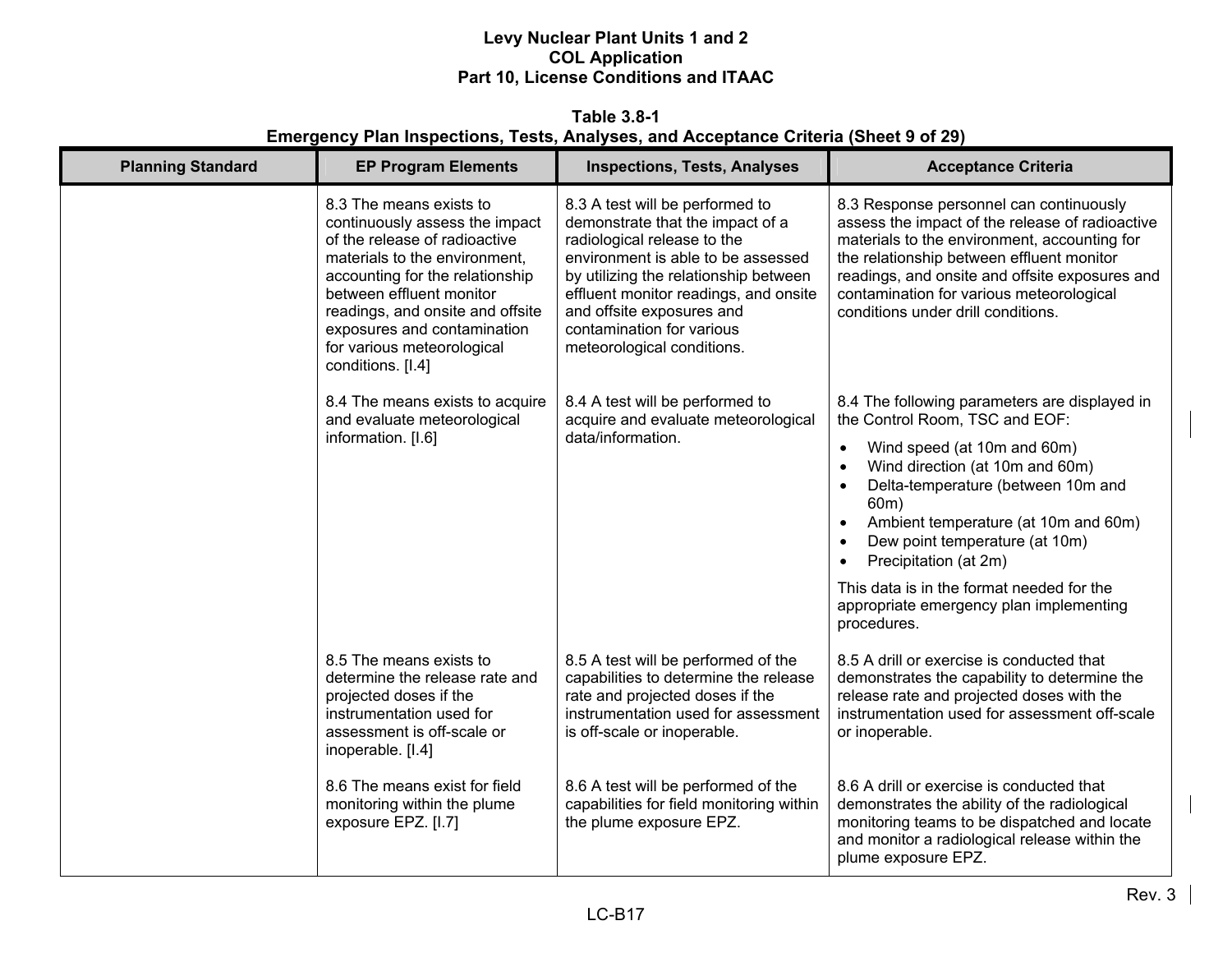**Table 3.8-1 Emergency Plan Inspections, Tests, Analyses, and Acceptance Criteria (Sheet 10 of 29)** 

| <b>Planning Standard</b> | <b>EP Program Elements</b>                                                                                                                                                                                                                                                                                                                                 | <b>Inspections, Tests, Analyses</b>                                                                                                                                                                                                                                                                                                                                                   | <b>Acceptance Criteria</b>                                                                                                                                                                                                                                                                                                                                                                                                                                                                                                                                                                                                                                                                                             |
|--------------------------|------------------------------------------------------------------------------------------------------------------------------------------------------------------------------------------------------------------------------------------------------------------------------------------------------------------------------------------------------------|---------------------------------------------------------------------------------------------------------------------------------------------------------------------------------------------------------------------------------------------------------------------------------------------------------------------------------------------------------------------------------------|------------------------------------------------------------------------------------------------------------------------------------------------------------------------------------------------------------------------------------------------------------------------------------------------------------------------------------------------------------------------------------------------------------------------------------------------------------------------------------------------------------------------------------------------------------------------------------------------------------------------------------------------------------------------------------------------------------------------|
|                          | 8.7 The means exists to make<br>rapid assessments of actual or<br>potential magnitude and<br>locations of radiological hazards<br>through liquid or gaseous<br>release pathways, including<br>activation, notification means,<br>field team composition,<br>transportation, communication,<br>monitoring equipment, and<br>estimated deployment times. [I] | 8.7 A test will be performed of the<br>capabilities to make rapid<br>assessments of actual or potential<br>magnitude and locations of an<br>radiological hazards through liquid or<br>gaseous release pathways, including<br>activation, notification means, field<br>team composition, transportation,<br>communication, monitoring<br>equipment, and estimated<br>deployment times. | 8.7 A drill or exercise is conducted that<br>demonstrates the capability to activate the<br>radiological monitoring team(s). The team(s)<br>demonstrates the capability to make rapid<br>assessment of actual or potential magnitude<br>and locations of any radiological hazards<br>through simulated liquid or gaseous release<br>pathways. A qualified radiological monitoring<br>team is capable of being notified, activated,<br>briefed and dispatched from the EOF during a<br>radiological release scenario. The team<br>demonstrates conformance with procedural<br>guidance for team composition, use of<br>monitoring equipment, communication from the<br>field, and locating specific sampling locations. |
|                          | 8.8 The capability exists to<br>detect and measure radioiodine<br>concentrations in air in the<br>plume exposure EPZ, as low as<br>$10^{-7}$ µCi/cc (microcuries per<br>cubic centimeter) under field<br>conditions. [I.7.1]                                                                                                                               | 8.8 A test will be performed of the<br>capabilities detect and measure<br>radioiodine concentrations in air in<br>the plume exposure EPZ, as low as<br>$10^{-7}$ µCi/cc (microcuries per cubic<br>centimeter) under field conditions.                                                                                                                                                 | 8.8 A drill or exercise is conducted that<br>demonstrates the capability of a radiological<br>monitoring team to be dispatched during a<br>radiological release scenario and use sampling<br>and detection equipment for air concentrations<br>in the plume exposure EPZ, as low as $10^{-7}$<br>µCi/cc.                                                                                                                                                                                                                                                                                                                                                                                                               |
|                          | 8.9 The means exists to<br>estimate integrated dose from<br>the projected and actual dose<br>rates, and for comparing these<br>estimates with the EPA<br>protective action guides<br>(PAGs). [I.4]                                                                                                                                                         | 8.9 A test will be performed of the<br>capabilities to estimate integrated<br>dose from the projected and actual<br>dose rates, and for comparing these<br>estimates with the EPA protective<br>action guides.                                                                                                                                                                        | 8.9 A drill or exercise is conducted that<br>demonstrates the ability to estimate integrated<br>dose from the dose assessment program and<br>the radiological monitoring team reading during<br>a radioactive release scenario for the following<br>radioisotopes: Kr-88, Ru-106, I-131, I-132, I-<br>133, I-134, I-135, Te-132, Xe-133, Xe-135, Cs-<br>134, Cs-137, Ce-144. Results are compared<br>with the PAGs.                                                                                                                                                                                                                                                                                                    |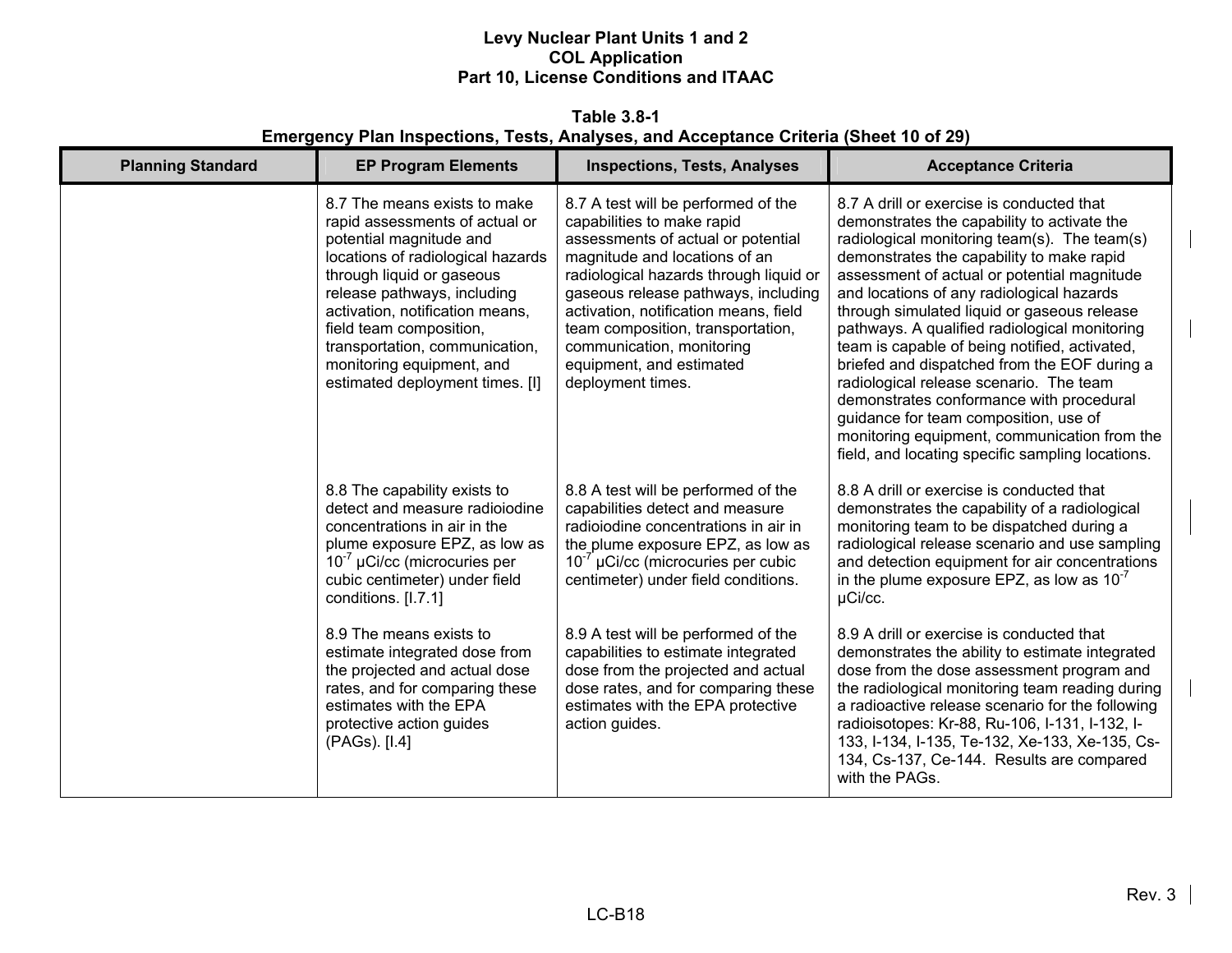**Table 3.8-1 Emergency Plan Inspections, Tests, Analyses, and Acceptance Criteria (Sheet 11 of 29)** 

| <b>Planning Standard</b>                                                                                                                                                                                                                                                                                                                                                                                                                                                                                                                                                                                                      | <b>EP Program Elements</b>                                                                                                                                                                                                                                                                                                                                                                                                                                                                                                        | <b>Inspections, Tests, Analyses</b>                                                                          | <b>Acceptance Criteria</b>                                                                                                                                                                                                                                                                                                                                                                                                                                                                                                                                                                                                                                                                                                                                                                                                                                                                                                                                                                                                   |  |  |
|-------------------------------------------------------------------------------------------------------------------------------------------------------------------------------------------------------------------------------------------------------------------------------------------------------------------------------------------------------------------------------------------------------------------------------------------------------------------------------------------------------------------------------------------------------------------------------------------------------------------------------|-----------------------------------------------------------------------------------------------------------------------------------------------------------------------------------------------------------------------------------------------------------------------------------------------------------------------------------------------------------------------------------------------------------------------------------------------------------------------------------------------------------------------------------|--------------------------------------------------------------------------------------------------------------|------------------------------------------------------------------------------------------------------------------------------------------------------------------------------------------------------------------------------------------------------------------------------------------------------------------------------------------------------------------------------------------------------------------------------------------------------------------------------------------------------------------------------------------------------------------------------------------------------------------------------------------------------------------------------------------------------------------------------------------------------------------------------------------------------------------------------------------------------------------------------------------------------------------------------------------------------------------------------------------------------------------------------|--|--|
| 9.0 Protective Response                                                                                                                                                                                                                                                                                                                                                                                                                                                                                                                                                                                                       |                                                                                                                                                                                                                                                                                                                                                                                                                                                                                                                                   |                                                                                                              |                                                                                                                                                                                                                                                                                                                                                                                                                                                                                                                                                                                                                                                                                                                                                                                                                                                                                                                                                                                                                              |  |  |
| 10 CFR 50.47(b)(10) - A range of<br>protective actions has been<br>developed for the plume exposure<br>EPZ for emergency workers and<br>the public. In developing this<br>range of actions, consideration<br>has been given to evacuation,<br>sheltering, and, as a supplement<br>to these, the prophylactic use of<br>potassium iodide (KI), as<br>appropriate. Guidelines for the<br>choice of protective actions during<br>an emergency, consistent with<br>Federal guidance, are developed<br>and in place, and protective<br>actions for the ingestion exposure<br>EPZ appropriate to the locale have<br>been developed. | 9.1 The means exists to warn<br>and advise onsite individuals of<br>an emergency, including those<br>in areas controlled by the<br>operator, including:[J.1.1]<br>1. employees not having<br>emergency assignments;<br>2. visitors;<br>3. contractor and<br>construction<br>personnel; and<br>4. Other persons who may<br>be in the public access<br>areas, on or passing<br>through the site, or within<br>the owner controlled area.<br>9.2 The means exist to<br>radiological monitor people<br>evacuated from the site. [K.4] | 9.1 A test will be performed of the<br>capabilities.<br>9.2 A test will be performed of the<br>capabilities. | 9.1 The following objectives to warn and<br>advise onsite individuals using the plant public<br>address system are successfully satisfied<br>during a drill or exercise:<br>A. Demonstrate the ability to perform<br>assembly and accountability for all onsite<br>individuals, including those identified below,<br>within 30 minutes of an emergency requiring<br>protected area evacuation and accountability:<br>1. non-essential employees;<br>2. visitors;<br>3. contractor and construction personnel.<br>B. Demonstrate the ability to warn and advise<br>other personnel within the owner controlled<br>area in a timely manner (about 15 minutes).<br>C. Demonstrate the ability to perform site<br>dismissal.<br>9.2 A drill or exercise is conducted that<br>demonstrates the capability to radiologically<br>monitor people evacuated from the site.<br>Equipment is available, and personnel have<br>been assigned and trained to procedures that<br>are approved and in place to accomplish this<br>activity. |  |  |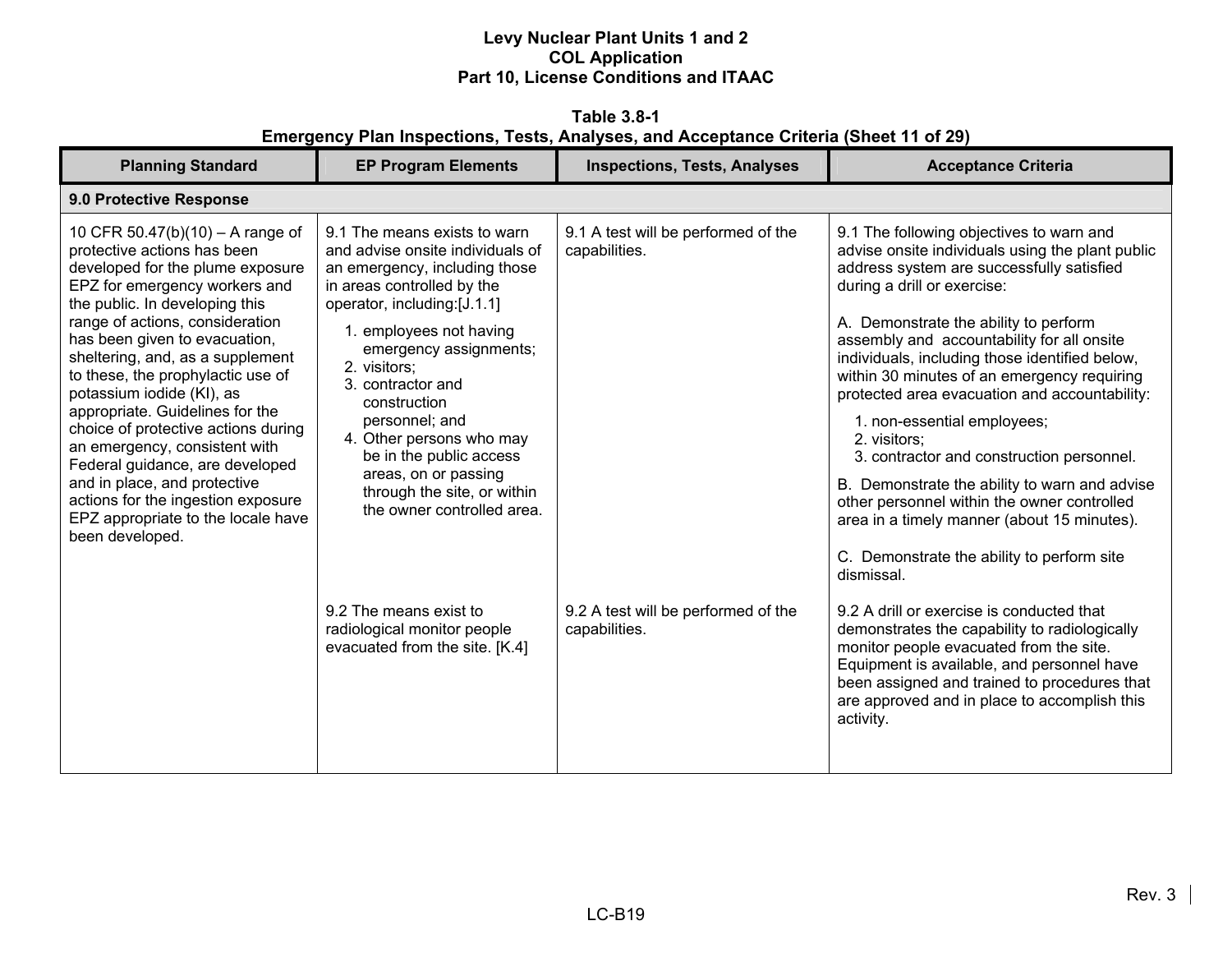**Table 3.8-1 Emergency Plan Inspections, Tests, Analyses, and Acceptance Criteria (Sheet 12 of 29)** 

| <b>Planning Standard</b>                                                                                                                                                    | <b>EP Program Elements</b>                                                                                                                                         | <b>Inspections, Tests, Analyses</b>                                                 | <b>Acceptance Criteria</b>                                                                                                                                                                                                                               |
|-----------------------------------------------------------------------------------------------------------------------------------------------------------------------------|--------------------------------------------------------------------------------------------------------------------------------------------------------------------|-------------------------------------------------------------------------------------|----------------------------------------------------------------------------------------------------------------------------------------------------------------------------------------------------------------------------------------------------------|
|                                                                                                                                                                             | 9.3 The means exists to notify<br>and protect all segments of the<br>transient and resident<br>populations. [J.2.1]                                                | 9.3 A test will be performed of the<br>capabilities.                                | 9.3 A drill or exercise is conducted to<br>demonstrate the capability of the Public Alert<br>and Notification System to successfully initiate<br>a broadcast message to notify and protect all<br>segments of the transient and resident<br>populations. |
| 10.0 Radiological Exposure Control                                                                                                                                          |                                                                                                                                                                    |                                                                                     |                                                                                                                                                                                                                                                          |
| 10 CFR 50.47(b)(11) - Means for<br>controlling radiological exposures,<br>in an emergency, are established<br>for emergency workers. The                                    | 10.1 The means exists to<br>provide onsite radiation<br>protection. [K.2]                                                                                          | 10.1 An analysis of site procedures<br>will be performed.                           | 10. 1 Site Procedures provide the means for<br>onsite radiation protection.                                                                                                                                                                              |
| means for controlling radiological<br>exposures shall include exposure<br>guidelines consistent with EPA<br><b>Emergency Worker and Lifesaving</b><br><b>Activity PAGs.</b> | 10.2 The means exists to<br>provide 24-hour-per-day<br>capability to determine the<br>doses received by emergency<br>personnel and maintain dose<br>records. [K.3] | 10.2 An analysis of emergency plan<br>implementing procedures will be<br>performed. | 10.2 Emergency plan implementing<br>procedures provide the means for 24-hour per-<br>day capability to determine the doses received<br>by emergency personnel and maintain dose<br>records.                                                              |
|                                                                                                                                                                             | 10.3 The means exists to<br>decontaminate relocated onsite<br>and emergency personnel,<br>including waste disposal. [K5.b,<br>K.7]                                 | 10.3 An analysis of emergency plan<br>implementing procedures will be<br>performed. | 10.3 Emergency plan implementing<br>procedures provide a means to decontaminate<br>relocated onsite and emergency personnel,<br>including waste disposal.                                                                                                |
|                                                                                                                                                                             | 10.4 The means exists to<br>provide onsite and<br>contamination control<br>measures. [K.6]                                                                         | 10.4 An analysis of site procedures<br>will be performed.                           | 10.4 Site procedures provide the means for<br>onsite contamination control measures.                                                                                                                                                                     |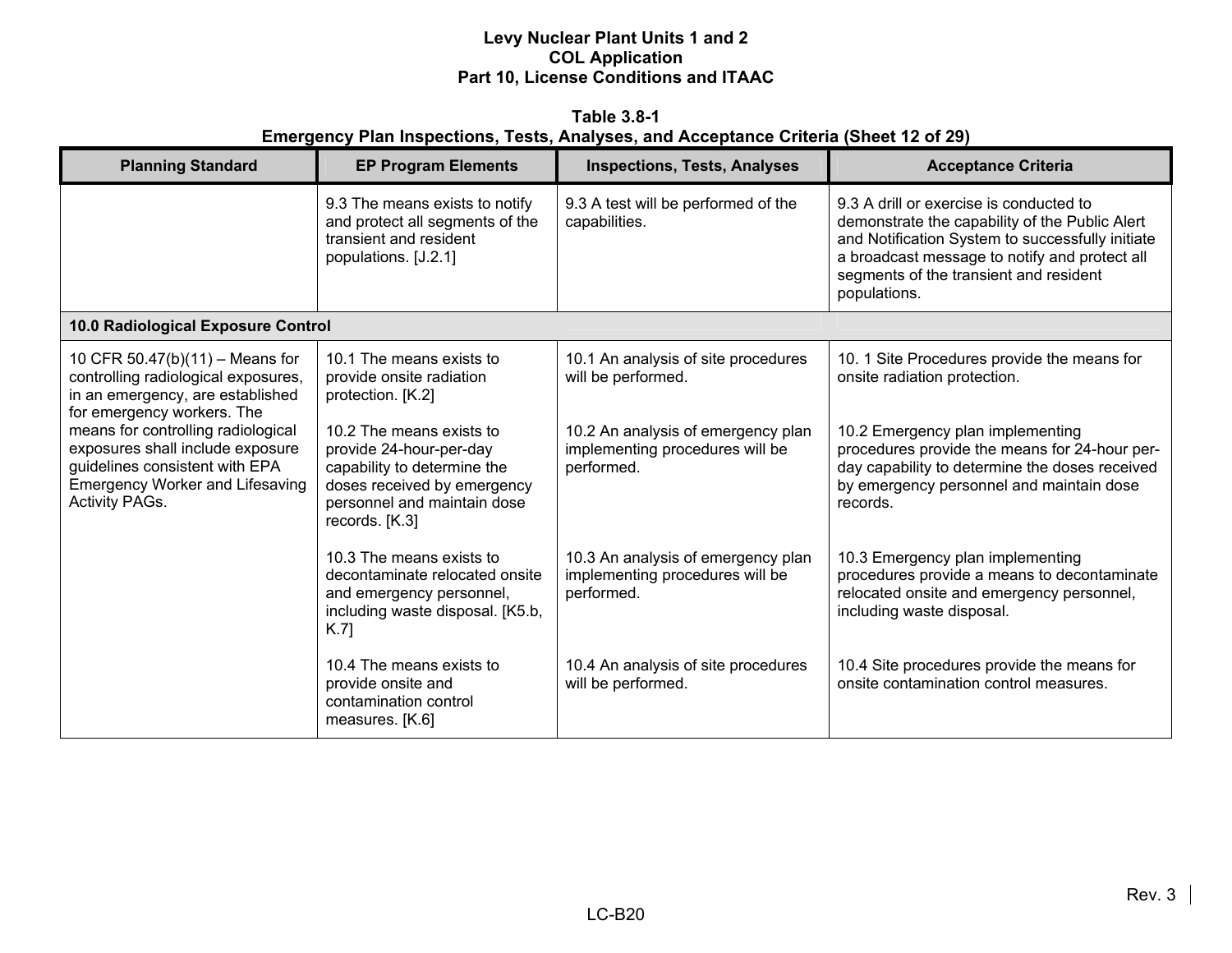**Table 3.8-1 Emergency Plan Inspections, Tests, Analyses, and Acceptance Criteria (Sheet 13 of 29)** 

| <b>Planning Standard</b>                                                                                         | <b>EP Program Elements</b>                                                                                                                                                                                           | <b>Inspections, Tests, Analyses</b>                                                                           | <b>Acceptance Criteria</b>                                                                                                                                                                                                                                                        |
|------------------------------------------------------------------------------------------------------------------|----------------------------------------------------------------------------------------------------------------------------------------------------------------------------------------------------------------------|---------------------------------------------------------------------------------------------------------------|-----------------------------------------------------------------------------------------------------------------------------------------------------------------------------------------------------------------------------------------------------------------------------------|
| 11.0 Medical and Public Health Support                                                                           |                                                                                                                                                                                                                      |                                                                                                               |                                                                                                                                                                                                                                                                                   |
| 10 CFR 50.47(b)(12) -<br>Arrangements are made for<br>medical services for contaminated.<br>injured individuals. | 11.1 Arrangements have been<br>implemented for local and<br>backup hospital and medical<br>services having the capability<br>for evaluation of radiation<br>exposure and uptake. [L.1]                               | 11.1 An analysis of emergency plan<br>implementing procedures will be<br>performed.                           | 11.1 Arrangements have been implemented for<br>local and backup hospital and medical services<br>having the capability for evaluation of radiation<br>exposure and uptake per Letter(s) of<br>Agreement and emergency plan implementing<br>procedures.                            |
|                                                                                                                  | 11.2 The means exist for onsite<br>first aid capability. [L.2]                                                                                                                                                       | 11.2 An analysis of station<br>procedures and emergency plan<br>implementing procedures will be<br>performed. | 11.2 The means exist for onsite first aid<br>capability to include a designated first aid<br>station, supplies and site medical response<br>team per station procedures and Emergency<br>plan implementing procedures.                                                            |
|                                                                                                                  | 11.3 Arrangements have been<br>implemented for transporting<br>victims of radiological accidents,<br>including contaminated injured<br>individuals, from the site to<br>offsite medical support facilities.<br>[L.4] | 11.3 An analysis of emergency plan<br>implementing procedures will be<br>performed.                           | 11.3 Arrangements have been implemented for<br>transporting victims of radiological accidents,<br>including contaminated injured individuals,<br>from the site to offsite medical support facilities<br>per Letter(s) of Agreement and emergency<br>plan implementing procedures. |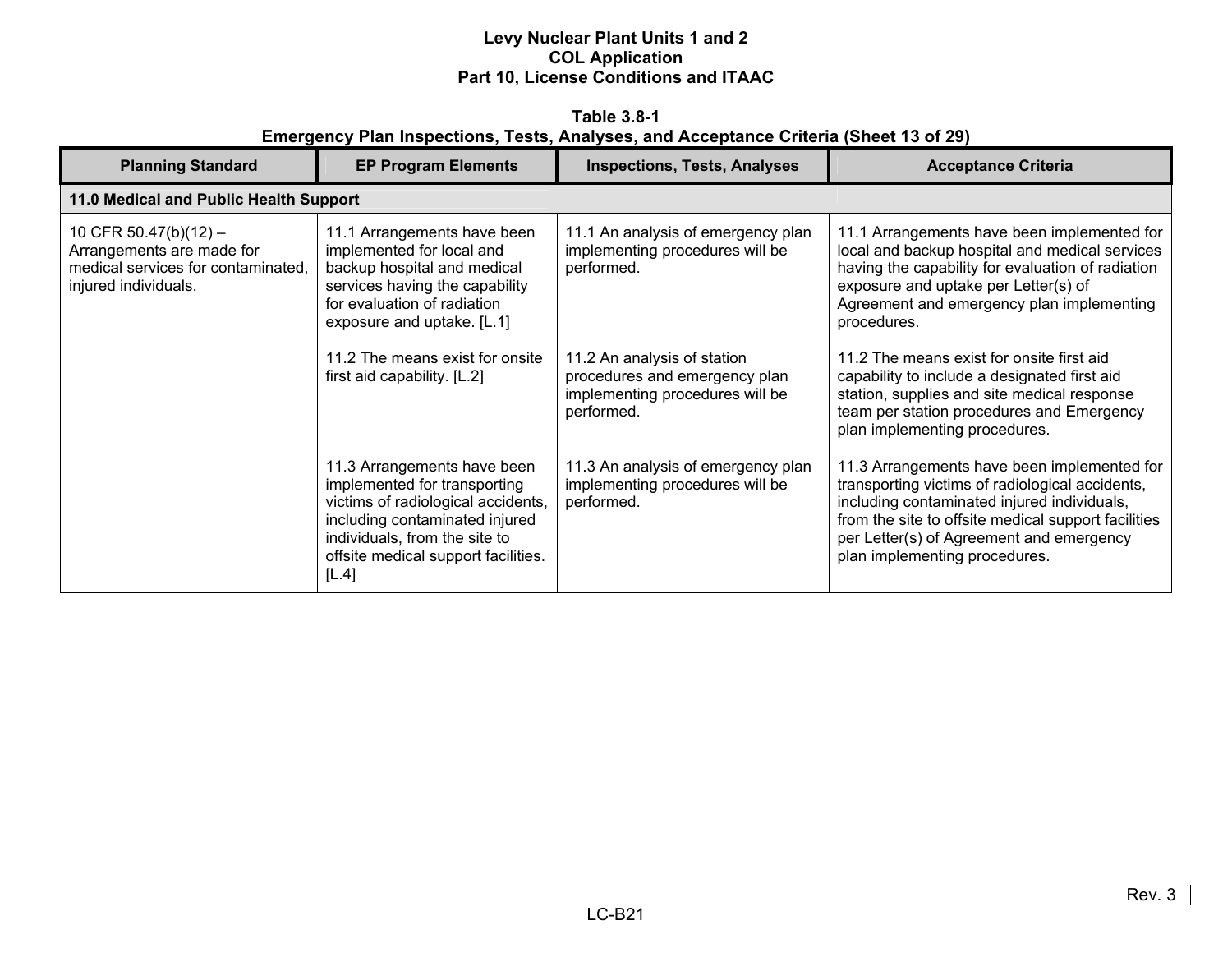**Table 3.8-1 Emergency Plan Inspections, Tests, Analyses, and Acceptance Criteria (Sheet 14 of 29)** 

| <b>Planning Standard</b>                                                                                                                                                                                                                                                                                                       | <b>EP Program Elements</b>                                                                                                                                                                                                                                                                       | <b>Inspections, Tests, Analyses</b>                                                                                                     | <b>Acceptance Criteria</b>                                                                                                                                                                                                                                                                                                                                                                                                                                                                                                                                                                                                                                                                                                                                    |
|--------------------------------------------------------------------------------------------------------------------------------------------------------------------------------------------------------------------------------------------------------------------------------------------------------------------------------|--------------------------------------------------------------------------------------------------------------------------------------------------------------------------------------------------------------------------------------------------------------------------------------------------|-----------------------------------------------------------------------------------------------------------------------------------------|---------------------------------------------------------------------------------------------------------------------------------------------------------------------------------------------------------------------------------------------------------------------------------------------------------------------------------------------------------------------------------------------------------------------------------------------------------------------------------------------------------------------------------------------------------------------------------------------------------------------------------------------------------------------------------------------------------------------------------------------------------------|
| <b>12.0 Exercises and Drills</b>                                                                                                                                                                                                                                                                                               |                                                                                                                                                                                                                                                                                                  |                                                                                                                                         |                                                                                                                                                                                                                                                                                                                                                                                                                                                                                                                                                                                                                                                                                                                                                               |
| 10 CFR 50.47(b)(14) - Periodic<br>exercises are (will be) conducted<br>to evaluate major portions of<br>emergency response capabilities,<br>periodic drills are (will be)<br>conducted to develop and<br>maintain key skills, and<br>deficiencies identified as a result<br>of exercises or drills are (will be)<br>corrected. | 12.1 Licensee conducts a full<br>participation exercise to<br>evaluate major portions of<br>emergency response<br>capabilities, which includes<br>participation by each State and<br>local agency within the plume<br>exposure EPZ, and each State<br>within the ingestion control EPZ.<br>[N.1] | 12.1 A full participation exercise<br>(test) will be conducted within the<br>specified time periods of Appendix E<br>to 10 CFR Part 50. | 12.1.1 The exercise is completed within the<br>specified time periods of Appendix E to 10<br>CFR Part 50, onsite exercise objectives listed<br>below have been met, and there are no<br>uncorrected onsite exercise deficiencies.<br>A. Accident Assessment and Classification<br>1. Demonstrate the ability to identify initiating<br>conditions, determine emergency action level<br>(EAL) parameters, and correctly classify the<br>emergency throughout the exercise in<br>accordance with emergency plan implementing<br>procedures.<br>Standard Criteria:<br>a. The appropriate EAL condition associated<br>with a parameter or symptom was<br>recognized.<br>b. The correct emergency classification is<br>declared within 15 minutes of the time that |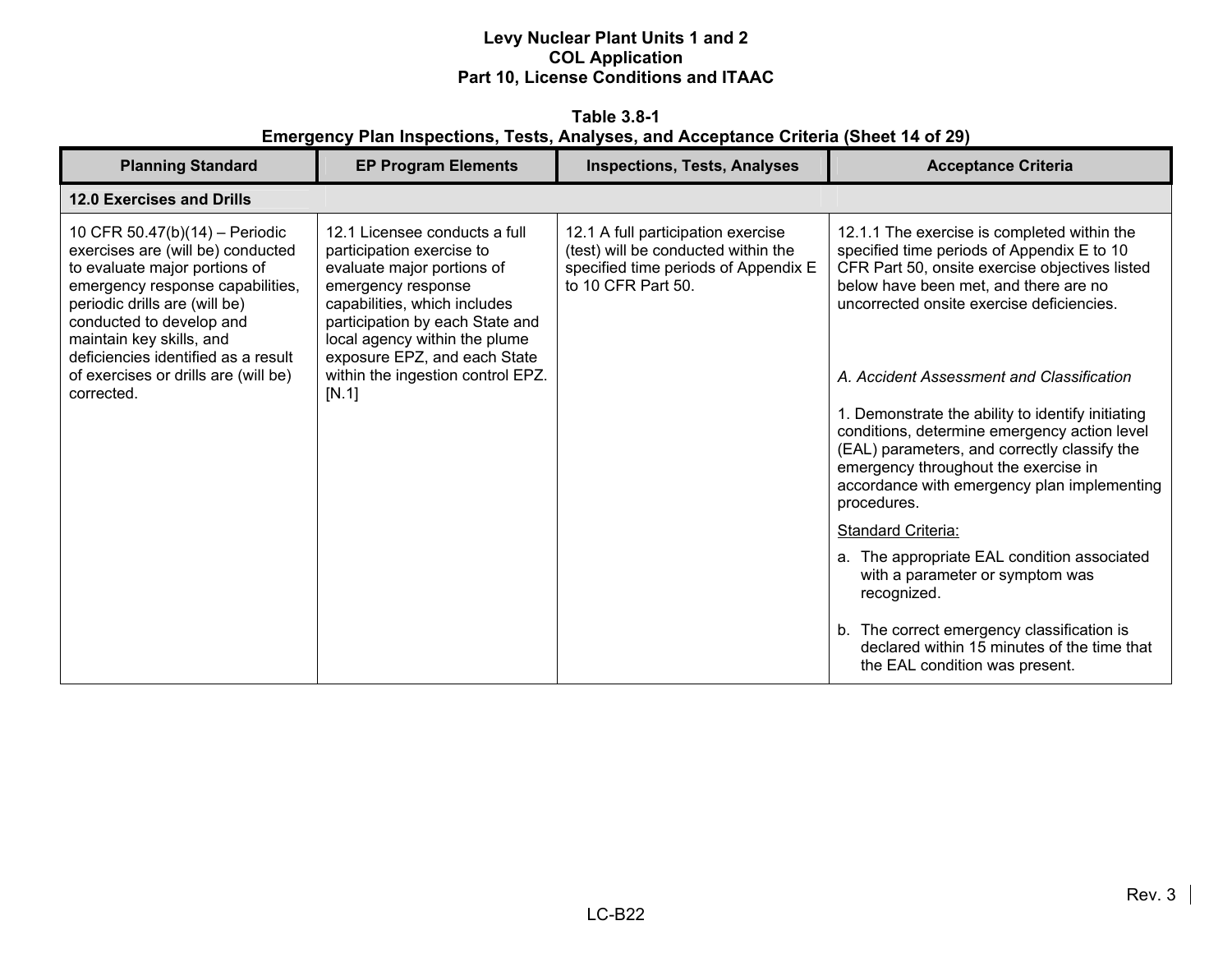**Table 3.8-1 Emergency Plan Inspections, Tests, Analyses, and Acceptance Criteria (Sheet 15 of 29)** 

| <b>Planning Standard</b> | <b>EP Program Elements</b> | <b>Inspections, Tests, Analyses</b> | <b>Acceptance Criteria</b>                                                                                                                                                                                                                |
|--------------------------|----------------------------|-------------------------------------|-------------------------------------------------------------------------------------------------------------------------------------------------------------------------------------------------------------------------------------------|
|                          |                            |                                     | <b>B.</b> Notifications                                                                                                                                                                                                                   |
|                          |                            |                                     | 1. Demonstrate the ability to alert, notify and<br>mobilize site emergency response personnel,<br>in accordance with emergency plan<br>implementing procedures.                                                                           |
|                          |                            |                                     | <b>Standard Criteria:</b>                                                                                                                                                                                                                 |
|                          |                            |                                     | a. Initiate a plant page announcement using<br>the appropriate message scenario for ERO<br>notification.                                                                                                                                  |
|                          |                            |                                     | b. Activate the computer based automated<br>callout system at declaration of an Alert<br>classification or higher.                                                                                                                        |
|                          |                            |                                     | 2. Demonstrate the ability to notify responsible<br>State and local government agencies within 15<br>minutes and the NRC within 60 minutes after<br>declaring an emergency, in accordance with<br>emergency plan implementing procedures. |
|                          |                            |                                     | Standard Criteria:                                                                                                                                                                                                                        |
|                          |                            |                                     | a. Transmit information to state and local<br>agencies within 15 minutes of event<br>classification.                                                                                                                                      |
|                          |                            |                                     | b. Transmit follow-up information to state and<br>local agencies within 60 minutes of last<br>transmittal.                                                                                                                                |
|                          |                            |                                     |                                                                                                                                                                                                                                           |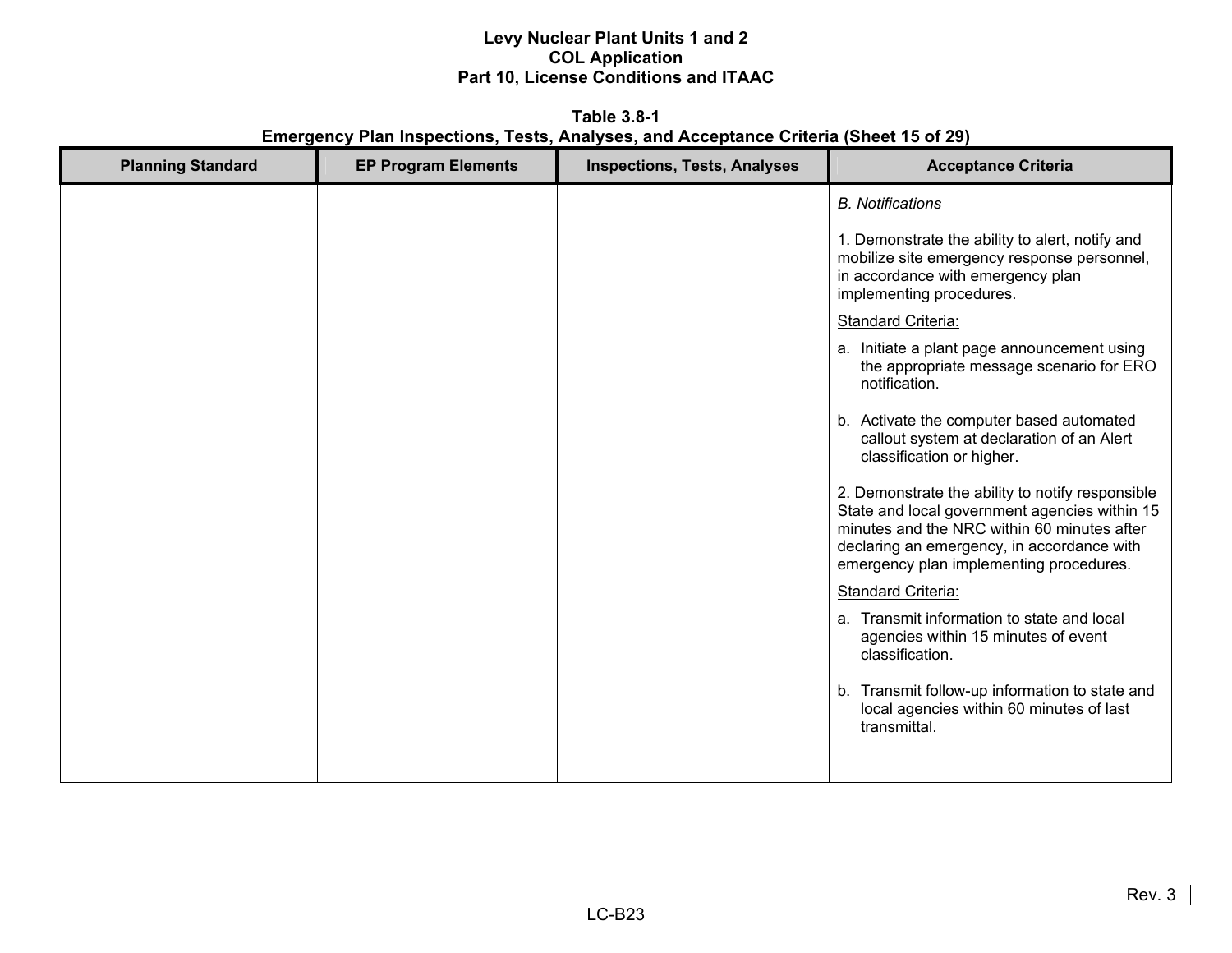**Table 3.8-1 Emergency Plan Inspections, Tests, Analyses, and Acceptance Criteria (Sheet 16 of 29)** 

| <b>Planning Standard</b> | <b>EP Program Elements</b> | <b>Inspections, Tests, Analyses</b> | <b>Acceptance Criteria</b>                                                                                                                                                                                                                                            |
|--------------------------|----------------------------|-------------------------------------|-----------------------------------------------------------------------------------------------------------------------------------------------------------------------------------------------------------------------------------------------------------------------|
|                          |                            |                                     | c. Transmit information within 60 minutes of<br>event classification for an initial notification<br>to the NRC.                                                                                                                                                       |
|                          |                            |                                     | 3. Demonstrate the ability to warn or advise<br>onsite individuals of emergency conditions in a<br>timely manner (about 15 minutes), in<br>accordance with emergency plan implementing<br>procedures.                                                                 |
|                          |                            |                                     | <b>Standard Criteria:</b>                                                                                                                                                                                                                                             |
|                          |                            |                                     | a. Initiate notification of onsite individuals of<br>event declaration (via plant page,<br>telephone, etc.)                                                                                                                                                           |
|                          |                            |                                     | 4. Demonstrate the capability of the Public<br>Alert and Notification System to operate<br>properly for public notification when required,<br>in accordance with emergency plan<br>implementing procedures.                                                           |
|                          |                            |                                     | <b>Standard Criteria:</b>                                                                                                                                                                                                                                             |
|                          |                            |                                     | a. Greater than 94% of ANS sirens are<br>capable of performing their function as<br>indicated by the feedback system. The<br>clarifying notes listed in NEI 99-02,<br><b>Regulatory Assessment Performance</b><br>Indicator Guideline, will be used for this<br>test. |
|                          |                            |                                     |                                                                                                                                                                                                                                                                       |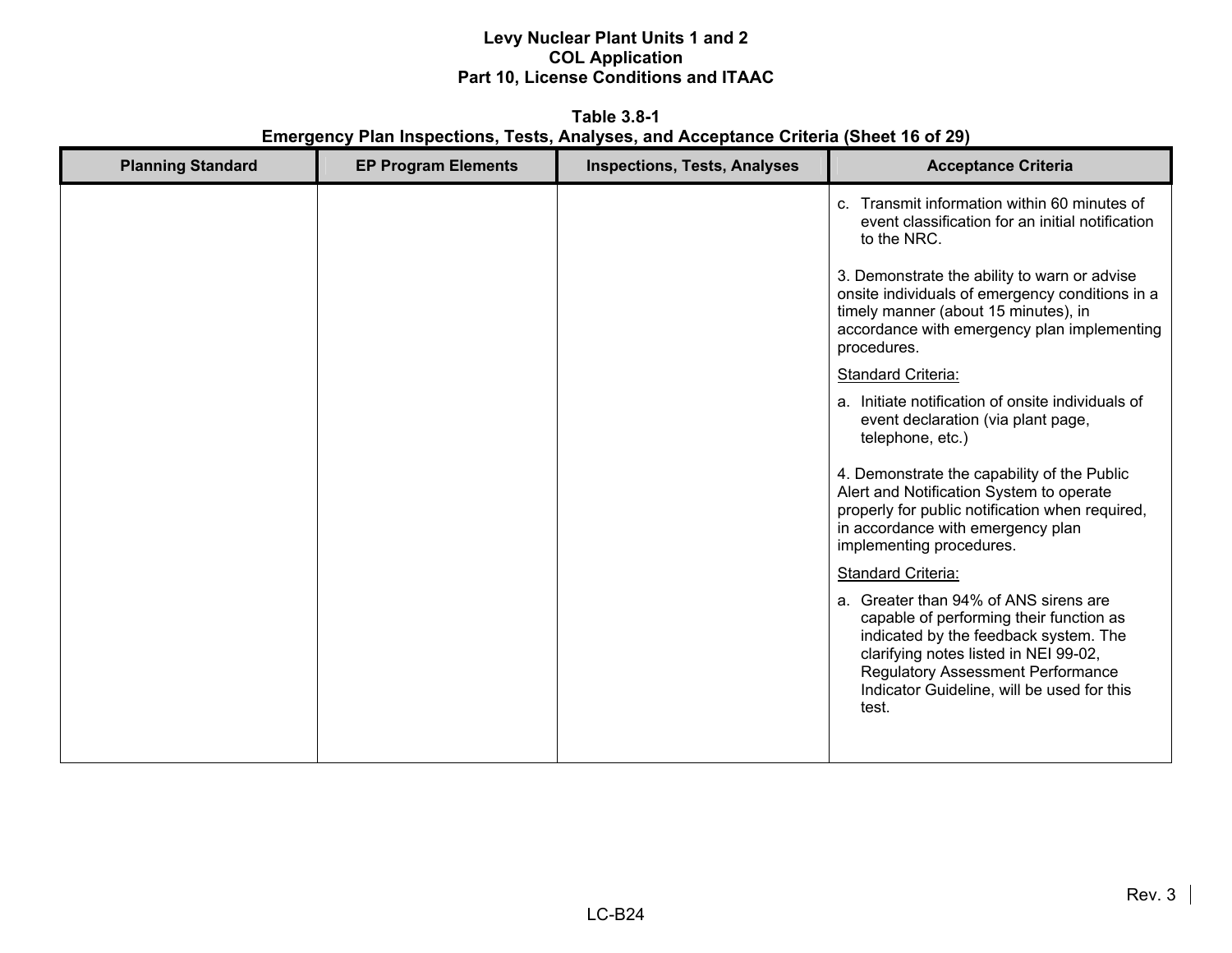**Table 3.8-1 Emergency Plan Inspections, Tests, Analyses, and Acceptance Criteria (Sheet 17 of 29)** 

| <b>Planning Standard</b> | <b>EP Program Elements</b> | <b>Inspections, Tests, Analyses</b> | <b>Acceptance Criteria</b>                                                                                                                                                                                                                                                                                                                                    |
|--------------------------|----------------------------|-------------------------------------|---------------------------------------------------------------------------------------------------------------------------------------------------------------------------------------------------------------------------------------------------------------------------------------------------------------------------------------------------------------|
|                          |                            |                                     | C. Emergency Response                                                                                                                                                                                                                                                                                                                                         |
|                          |                            |                                     | 1. Demonstrate the capability to direct and<br>control emergency operations, in accordance<br>with emergency plan implementing<br>procedures.                                                                                                                                                                                                                 |
|                          |                            |                                     | Standard Criteria:                                                                                                                                                                                                                                                                                                                                            |
|                          |                            |                                     | a. Facility command and control is<br>demonstrated by the Nuclear Shift Manager<br>- Operations in the Control Room<br>(simulator) upon event declaration, and by<br>the Emergency Coordinator - TSC in the<br>Technical Support Center (TSC) and the<br>EOF Director in the Emergency Operations<br>Facility (EOF) within 60 minutes of ERO<br>notification. |
|                          |                            |                                     | 2. Demonstrate the ability to transfer overall<br>command and control from the Nuclear Shift<br>Manager - Operations in the Control Room<br>(simulator) to the Emergency Coordinator -<br>TSC in the TSC and EOF Director in the EOF,<br>in accordance with emergency plan<br>implementing procedures.                                                        |
|                          |                            |                                     | <b>Standard Criteria:</b>                                                                                                                                                                                                                                                                                                                                     |
|                          |                            |                                     | a. Evaluation of briefings that were conducted<br>prior to turnover includes current plant<br>conditions, radiological release information,<br>response efforts and priorities, and the<br>formal relief of delegable and non-<br>delegable responsibilities.                                                                                                 |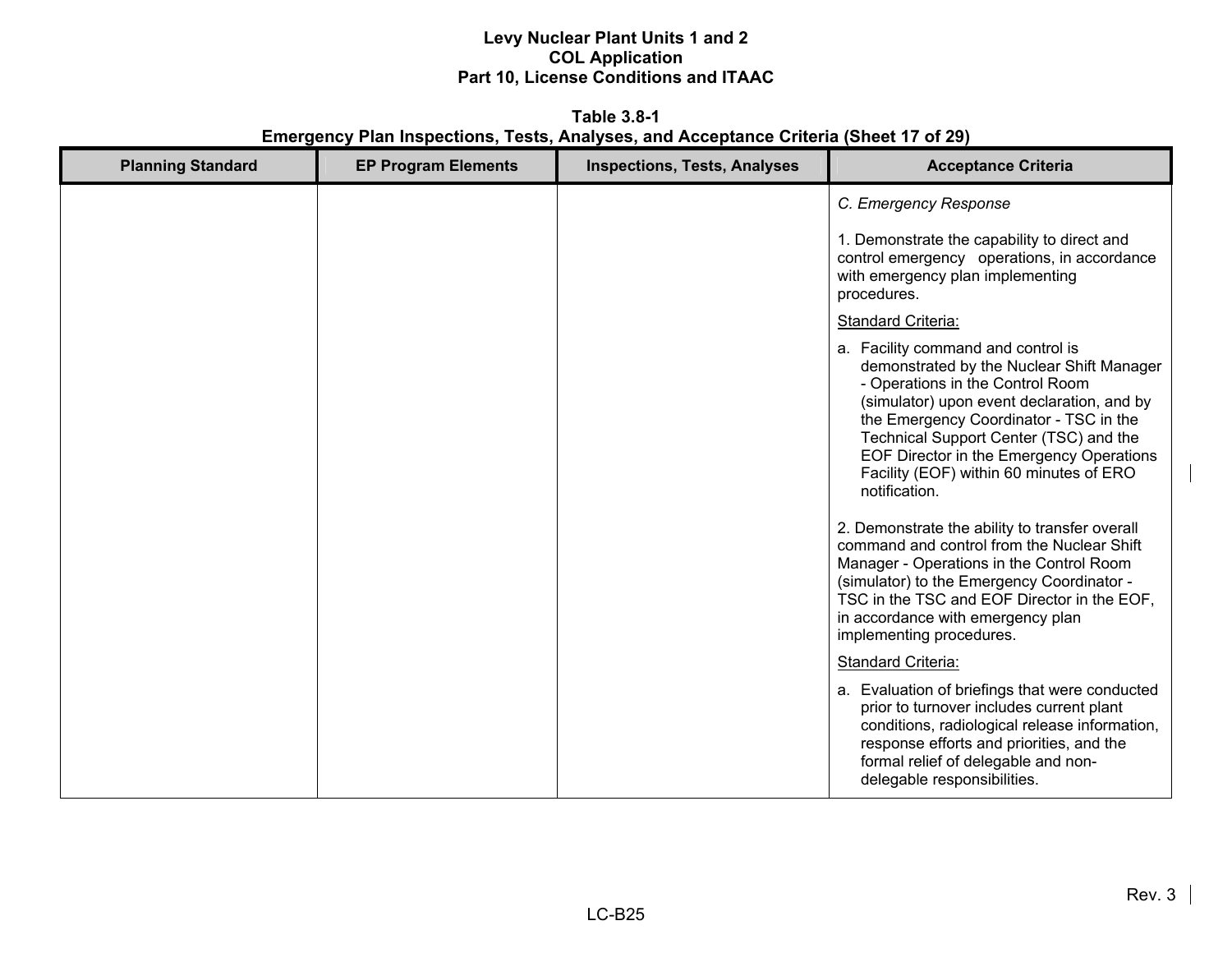**Table 3.8-1 Emergency Plan Inspections, Tests, Analyses, and Acceptance Criteria (Sheet 18 of 29)** 

| <b>Planning Standard</b> | <b>EP Program Elements</b> | <b>Inspections, Tests, Analyses</b> | <b>Acceptance Criteria</b>                                                                                                                                                                                                                                         |
|--------------------------|----------------------------|-------------------------------------|--------------------------------------------------------------------------------------------------------------------------------------------------------------------------------------------------------------------------------------------------------------------|
|                          |                            |                                     | 3. Demonstrate the ability to maintain<br>continuous staffing of the emergency response<br>facilities for a protracted period, in accordance<br>with emergency plan implementing<br>procedures.                                                                    |
|                          |                            |                                     | <b>Standard Criteria:</b>                                                                                                                                                                                                                                          |
|                          |                            |                                     | a. Complete shift relief schedule adequate to<br>support 24-hour staffing.                                                                                                                                                                                         |
|                          |                            |                                     | 4. Demonstrate the ability to perform assembly<br>and accountability for all onsite individuals<br>within 30 minutes of an emergency requiring a<br>Protected Area evacuation and accountability,<br>in accordance with emergency plan<br>implementing procedures. |
|                          |                            |                                     | <b>Standard Criteria:</b>                                                                                                                                                                                                                                          |
|                          |                            |                                     | a. All Protected Area personnel are<br>assembled in their designated assembly<br>area and accountability is completed within<br>30 minutes of an emergency requiring<br>Protected Area evacuation and<br>accountability.                                           |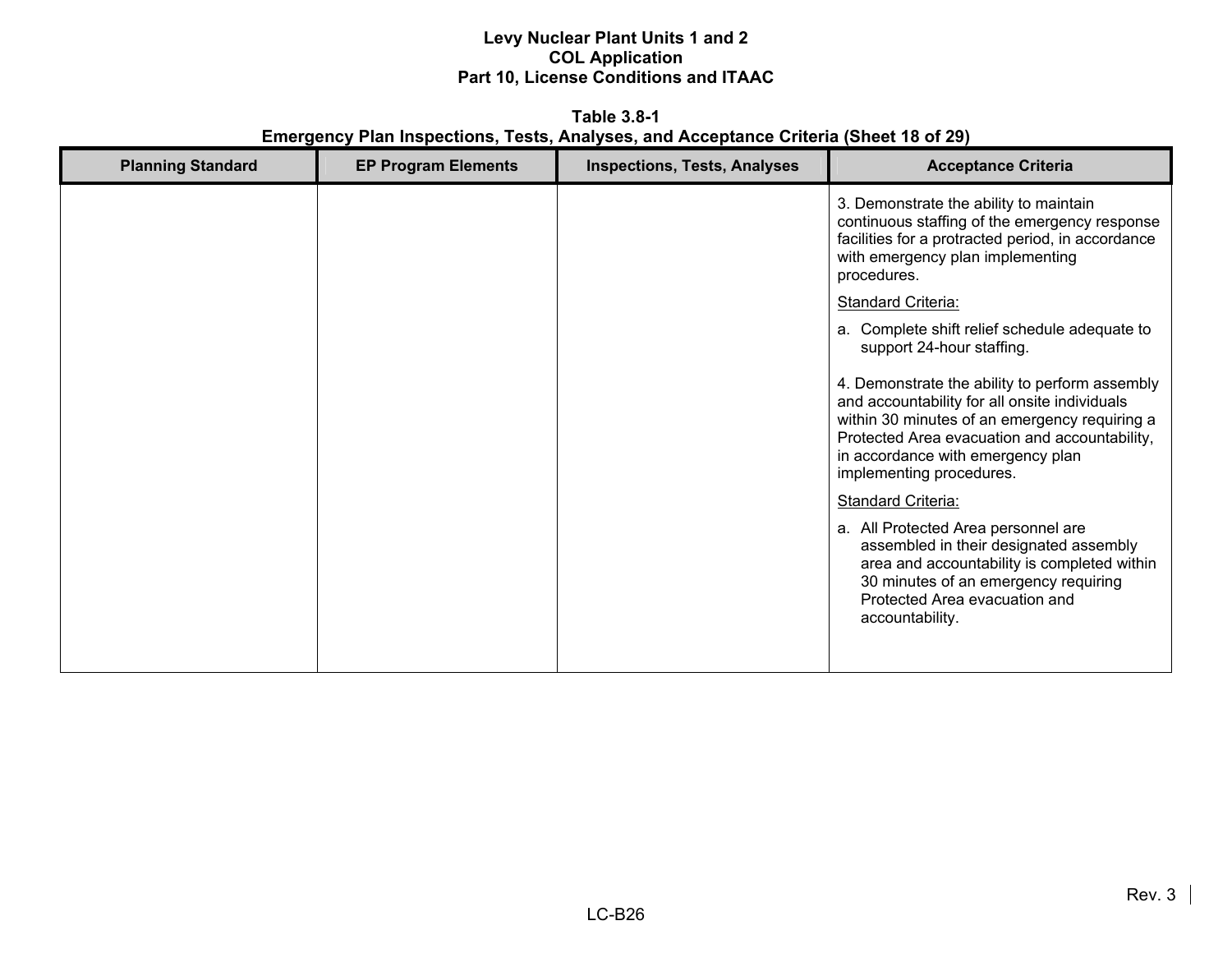**Table 3.8-1 Emergency Plan Inspections, Tests, Analyses, and Acceptance Criteria (Sheet 19 of 29)** 

| <b>Planning Standard</b> | <b>EP Program Elements</b> | <b>Inspections, Tests, Analyses</b> | <b>Acceptance Criteria</b>                                                                                                                                                                                                                        |
|--------------------------|----------------------------|-------------------------------------|---------------------------------------------------------------------------------------------------------------------------------------------------------------------------------------------------------------------------------------------------|
|                          |                            |                                     | D. Emergency Response Facilities                                                                                                                                                                                                                  |
|                          |                            |                                     | 1. Demonstrate activation of the Operations<br>Support Center (OSC), Technical Support<br>Center (TSC), Emergency Operations Facility<br>(EOF), and Emergency News Center (ENC), in<br>accordance with emergency plan implementing<br>procedures. |
|                          |                            |                                     | Standard Criteria:                                                                                                                                                                                                                                |
|                          |                            |                                     | a. The TSC and OSC, are activated within<br>approximately one (1) hour of an Alert or<br>higher emergency declaration with at least<br>minimum staffing.                                                                                          |
|                          |                            |                                     | b. The EOF is activated within approximately<br>one (1) hour of a Site Area Emergency or<br>higher emergency declaration with at least<br>minimum staffing.                                                                                       |
|                          |                            |                                     | c. The ENC minimum staffing positions are<br>available within approximately two (2) hours<br>of a Site Area Emergency or higher<br>emergency declaration.                                                                                         |
|                          |                            |                                     | 2. Demonstrate the adequacy of equipment,<br>security provisions, and habitability precautions<br>for the TSC, OSC, EOF, and ENC, as<br>appropriate, in accordance with emergency<br>plan implementing procedures.                                |
|                          |                            |                                     |                                                                                                                                                                                                                                                   |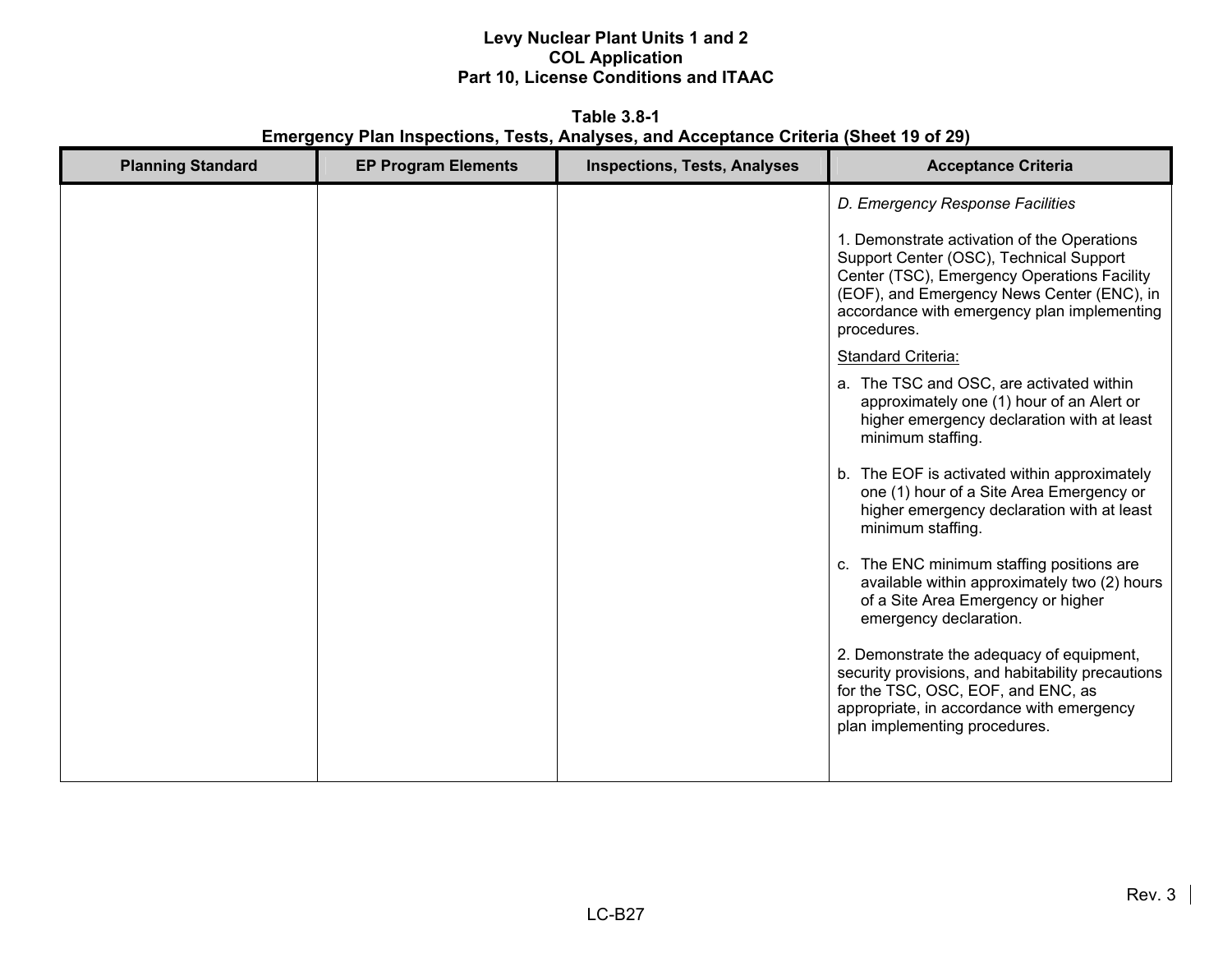**Table 3.8-1 Emergency Plan Inspections, Tests, Analyses, and Acceptance Criteria (Sheet 20 of 29)** 

| <b>Planning Standard</b><br><b>EP Program Elements</b><br><b>Inspections, Tests, Analyses</b> | <b>Acceptance Criteria</b>                                                                                                                                                                                                                                                                                                                                                                                                                                                                                                                                                                                                                                                                                                                                                                                                                                                                                                                                                                                                                                                                                                                                                                                                                                                      |
|-----------------------------------------------------------------------------------------------|---------------------------------------------------------------------------------------------------------------------------------------------------------------------------------------------------------------------------------------------------------------------------------------------------------------------------------------------------------------------------------------------------------------------------------------------------------------------------------------------------------------------------------------------------------------------------------------------------------------------------------------------------------------------------------------------------------------------------------------------------------------------------------------------------------------------------------------------------------------------------------------------------------------------------------------------------------------------------------------------------------------------------------------------------------------------------------------------------------------------------------------------------------------------------------------------------------------------------------------------------------------------------------|
|                                                                                               | <b>Standard Criteria:</b><br>a. The adequacy of the emergency equipment<br>in the emergency response facilities,<br>including availability and consistency with<br>emergency plan implementing procedures,<br>supported the accomplishment of all of the<br>evaluated performance objectives.<br>b. The Security Coordinator implements and<br>performs all appropriate steps from the<br>emergency plan implementing procedures<br>for the ingress, egress, and control of<br>onsite and offsite personnel responding to<br>the site during the scenario.<br>c. The Radiation Controls Coordinator and<br>staff correctly implement and perform all<br>appropriate steps from the emergency plan<br>implementing procedures when a simulated<br>onsite/offsite release has occurred during<br>the scenario.<br>d. Demonstrate the capability of TSC and EOF<br>equipment and data displays to clearly<br>identify and reflect the affected unit.<br>3. Demonstrate communications from the<br>emergency response facilities and the<br>adequacy of communications for all emergency<br>support resources, in accordance with<br>emergency plan implementing procedures.<br><b>Standard Criteria:</b><br>a. Emergency response communications are<br>available and operational. |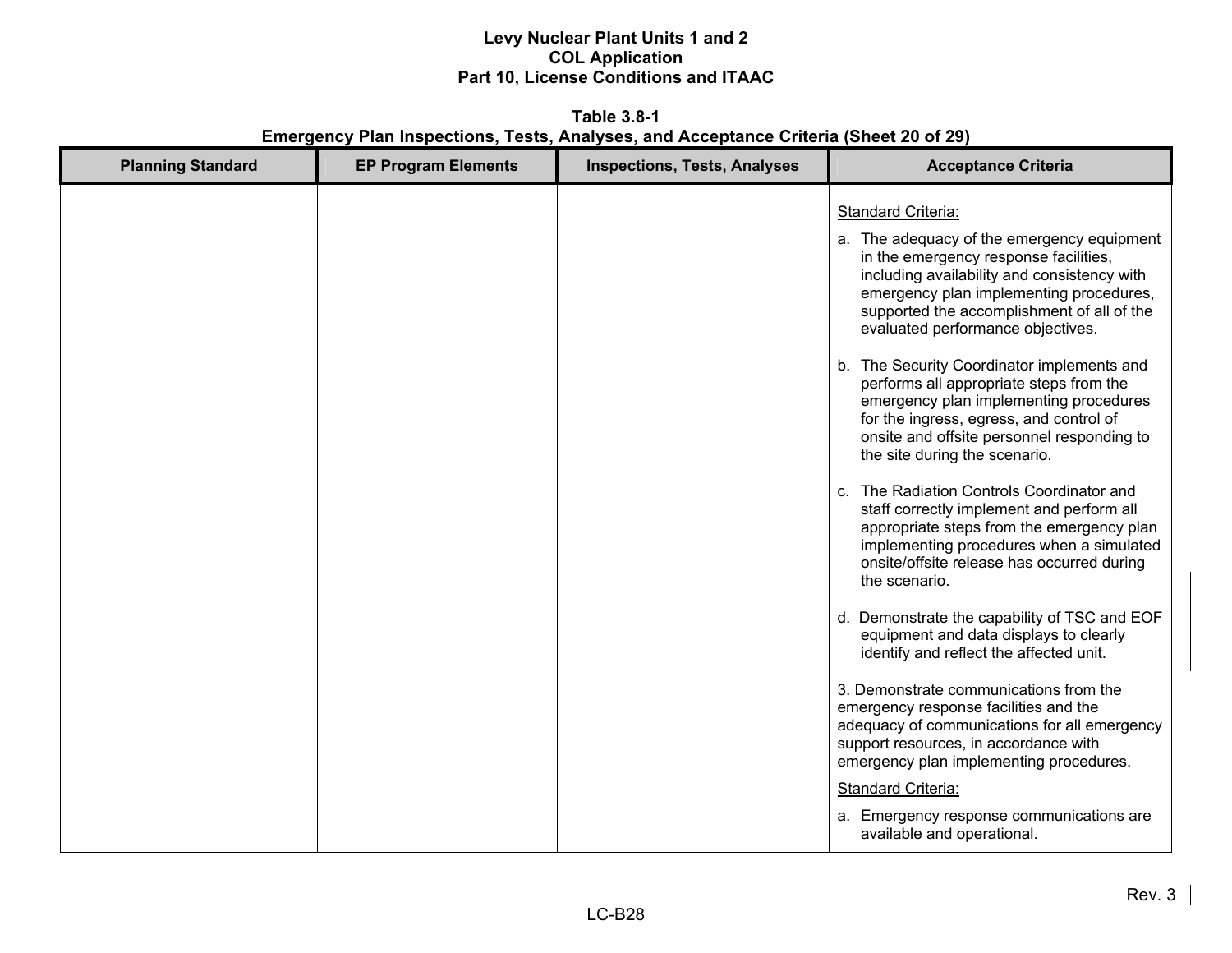**Table 3.8-1 Emergency Plan Inspections, Tests, Analyses, and Acceptance Criteria (Sheet 21 of 29)** 

| <b>Planning Standard</b> | <b>EP Program Elements</b> | <b>Inspections, Tests, Analyses</b> | <b>Acceptance Criteria</b>                                                                                                                                                                                |
|--------------------------|----------------------------|-------------------------------------|-----------------------------------------------------------------------------------------------------------------------------------------------------------------------------------------------------------|
|                          |                            |                                     | b. Communications systems are adequate to<br>support CR, TSC, OSC, EOF, and ENC<br>activation.                                                                                                            |
|                          |                            |                                     | c. Demonstrate emergency response<br>personnel are able to operate all specified<br>communication systems.                                                                                                |
|                          |                            |                                     | d. Clear primary and backup communications<br>links are established and maintained for the<br>duration of the exercise.                                                                                   |
|                          |                            |                                     | E. Radiological Assessment and Control                                                                                                                                                                    |
|                          |                            |                                     | 1. Demonstrate the ability to obtain onsite<br>radiological surveys and samples.                                                                                                                          |
|                          |                            |                                     | <b>Standard Criteria:</b>                                                                                                                                                                                 |
|                          |                            |                                     | a. RP personnel demonstrate the ability to<br>obtain appropriate instruments (range and<br>type) and take surveys for scenario<br>conditions that allow EPA PAGs to be<br>exceeded.                       |
|                          |                            |                                     | b. Airborne samples are properly taken,<br>reported and assessed and utilized when<br>the conditions indicate the need for the<br>information.                                                            |
|                          |                            |                                     | 2. Demonstrate the capability to establish<br>emergency exposure guidelines consistent<br>with EPA-400 and the ability to continuously<br>monitor and control radiation exposure to<br>emergency workers. |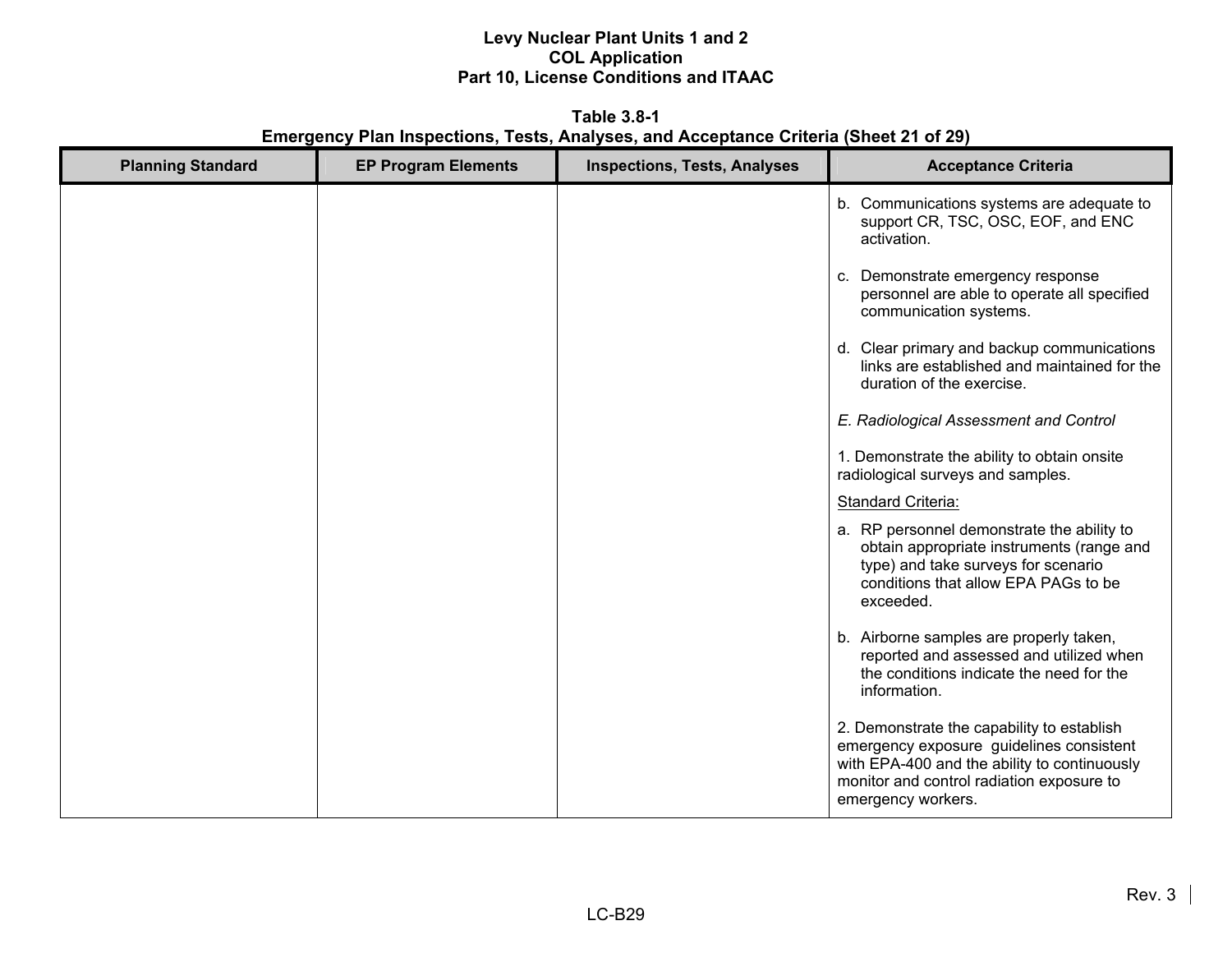**Table 3.8-1 Emergency Plan Inspections, Tests, Analyses, and Acceptance Criteria (Sheet 22 of 29)** 

| <b>Planning Standard</b>   | <b>Inspections, Tests, Analyses</b>                                                                                                                                                                                                                                                                                                                                                                                                                                                                                                                                                                                                                                                                                                                                                                                                                                                                                                                                                                                                                                                                                                                                     |
|----------------------------|-------------------------------------------------------------------------------------------------------------------------------------------------------------------------------------------------------------------------------------------------------------------------------------------------------------------------------------------------------------------------------------------------------------------------------------------------------------------------------------------------------------------------------------------------------------------------------------------------------------------------------------------------------------------------------------------------------------------------------------------------------------------------------------------------------------------------------------------------------------------------------------------------------------------------------------------------------------------------------------------------------------------------------------------------------------------------------------------------------------------------------------------------------------------------|
| <b>EP Program Elements</b> | <b>Acceptance Criteria</b>                                                                                                                                                                                                                                                                                                                                                                                                                                                                                                                                                                                                                                                                                                                                                                                                                                                                                                                                                                                                                                                                                                                                              |
|                            | <b>Standard Criteria:</b><br>a. Demonstrate the ability to determine doses<br>received by emergency personnel and<br>volunteers 24 hours/day and provisions for<br>distribution of both self-reading and<br>permanent record devices.<br>b. Demonstrate that exposures are controlled<br>to 10 CFR Part 20 limits until the<br>Emergency Coordinator authorizes the use<br>of emergency EPA limits.<br>c. Exposure records are available, either from<br>the ALARA computer or a hard copy dose<br>report, and are updated and reviewed<br>throughout the scenario.<br>3. Demonstrate the methods, equipment, and<br>expertise available to make rapid assessments<br>of the actual or potential magnitude and<br>locations of radiological hazards from both<br>gaseous and liquid pathways.<br>Standard Criteria:<br>a. One radiological monitoring team (2)<br>personnel) is ready to be deployed no later<br>than 30 minutes from the declaration of an<br>Alert or higher emergency.<br>A second radiological monitoring team (2)<br>b.<br>personnel) is ready to be deployed no later<br>than 60 minutes from the declaration of an<br>Alert or higher emergency. |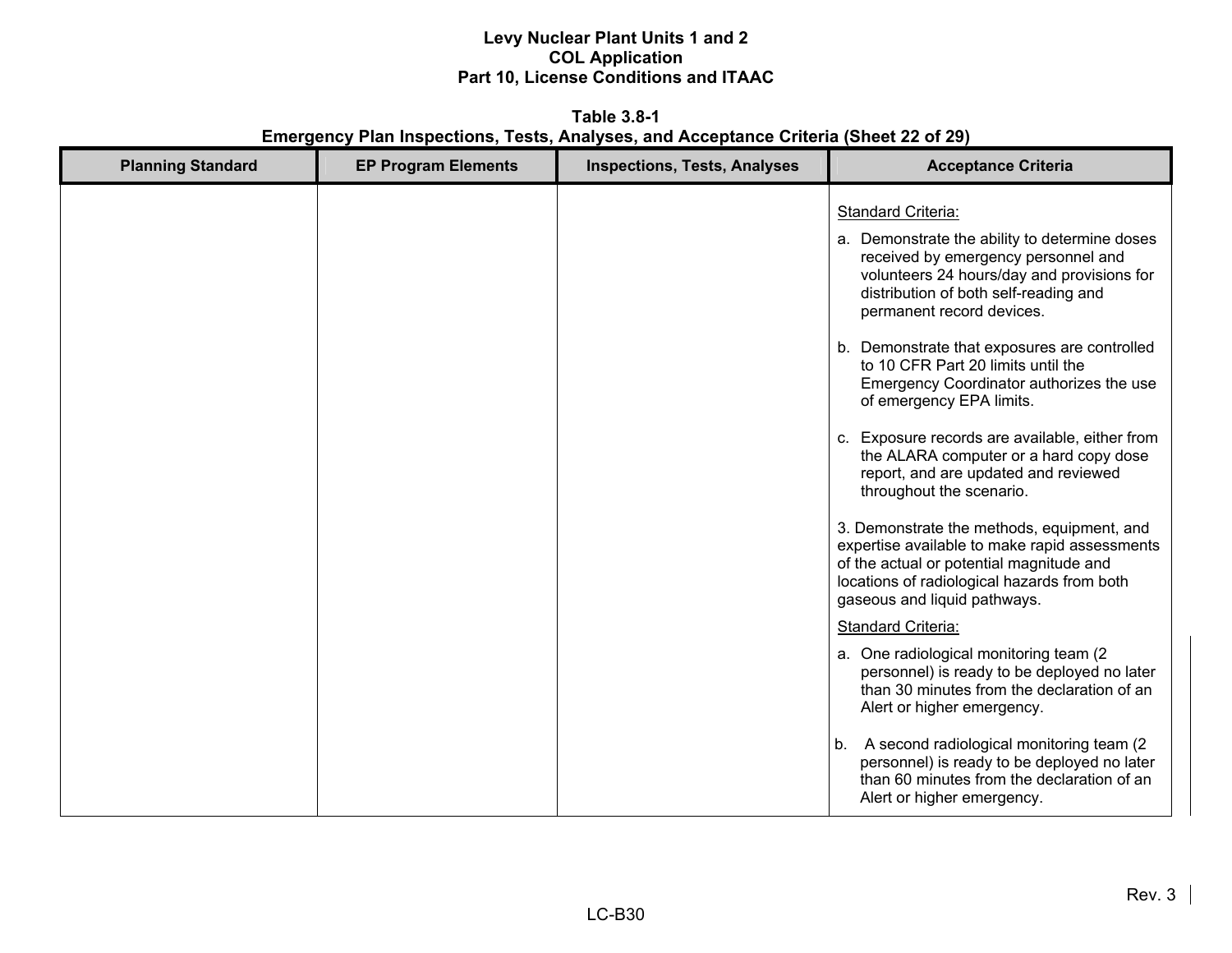**Table 3.8-1 Emergency Plan Inspections, Tests, Analyses, and Acceptance Criteria (Sheet 23 of 29)** 

| <b>Planning Standard</b> | <b>EP Program Elements</b> | <b>Inspections, Tests, Analyses</b> | <b>Acceptance Criteria</b>                                                                                                                                                                                                                          |
|--------------------------|----------------------------|-------------------------------------|-----------------------------------------------------------------------------------------------------------------------------------------------------------------------------------------------------------------------------------------------------|
|                          |                            |                                     | 4. Demonstrate the ability to satisfactorily<br>collect and disseminate radiological monitoring<br>team data.                                                                                                                                       |
|                          |                            |                                     | Standard Criteria:                                                                                                                                                                                                                                  |
|                          |                            |                                     | a. Offsite radiological environmental data<br>collected is provided as dose rate and<br>counts per minute (cpm) from the plume,<br>both open and closed window, and air<br>sample (gross and net cpm) for particulate<br>and iodine, if applicable. |
|                          |                            |                                     | b. Offsite radiological environmental data is<br>communicated from the radiological<br>monitoring team to the Radiation Control<br>Coordinator.                                                                                                     |
|                          |                            |                                     | 5. Demonstrate the ability to estimate<br>integrated dose from projected and actual dose<br>rates and to compare these estimates with<br>EPA Protective Action Guidelines (PAGs).                                                                   |
|                          |                            |                                     | <b>Standard Criteria:</b>                                                                                                                                                                                                                           |
|                          |                            |                                     | a. The Dose Projection Team Leader and<br>Dose Projection Team perform dose<br>projections in accordance with emergency<br>plan implementing procedures, and report<br>them to the Radiation Controls Manager.                                      |
|                          |                            |                                     | 6. Demonstrate the availability and use of<br>potassium iodide (KI) for onsite emergency<br>response personnel.                                                                                                                                     |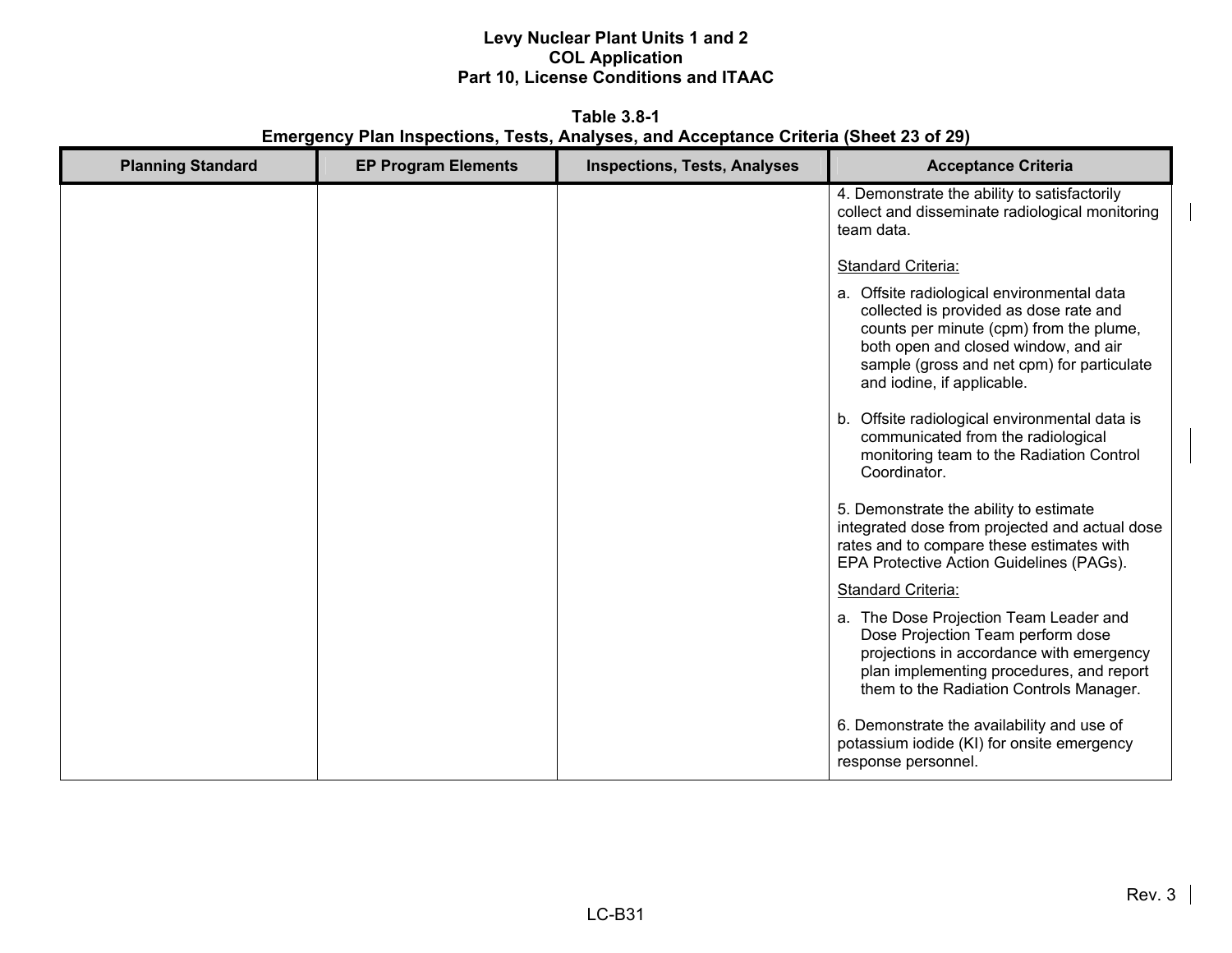**Table 3.8-1 Emergency Plan Inspections, Tests, Analyses, and Acceptance Criteria (Sheet 24 of 29)** 

| <b>Planning Standard</b> | <b>EP Program Elements</b> | <b>Inspections, Tests, Analyses</b> | <b>Acceptance Criteria</b>                                                                                                                                                                                                                                                                                                                                                                                                                                                                                                                                                                                                                                                                                                                                                                                                       |
|--------------------------|----------------------------|-------------------------------------|----------------------------------------------------------------------------------------------------------------------------------------------------------------------------------------------------------------------------------------------------------------------------------------------------------------------------------------------------------------------------------------------------------------------------------------------------------------------------------------------------------------------------------------------------------------------------------------------------------------------------------------------------------------------------------------------------------------------------------------------------------------------------------------------------------------------------------|
|                          |                            |                                     | <b>Standard Criteria:</b><br>a. KI is considered as a potential dose<br>reducing option for situations where<br>airborne radioactive iodine is present.<br>b. KI was administered for activities where<br>personnel dose to the thyroid was<br>calculated, or estimated, to be > 25 Rem<br>CDE.<br>7. Demonstrate the ability to recommend<br>protective actions to appropriate offsite<br>authorities, in accordance with emergency plan<br>implementing procedures.<br><b>Standard Criteria:</b><br>a. Total effective dose equivalent (TEDE) and<br>committed dose equivalent (CDE) to the<br>thyroid dose projections from the dose<br>assessment model are compared to the<br>PAGs.<br>b. PARs are developed within 15 minutes of<br>the time information of the condition<br>warranting a PAR was available to the<br>ERO. |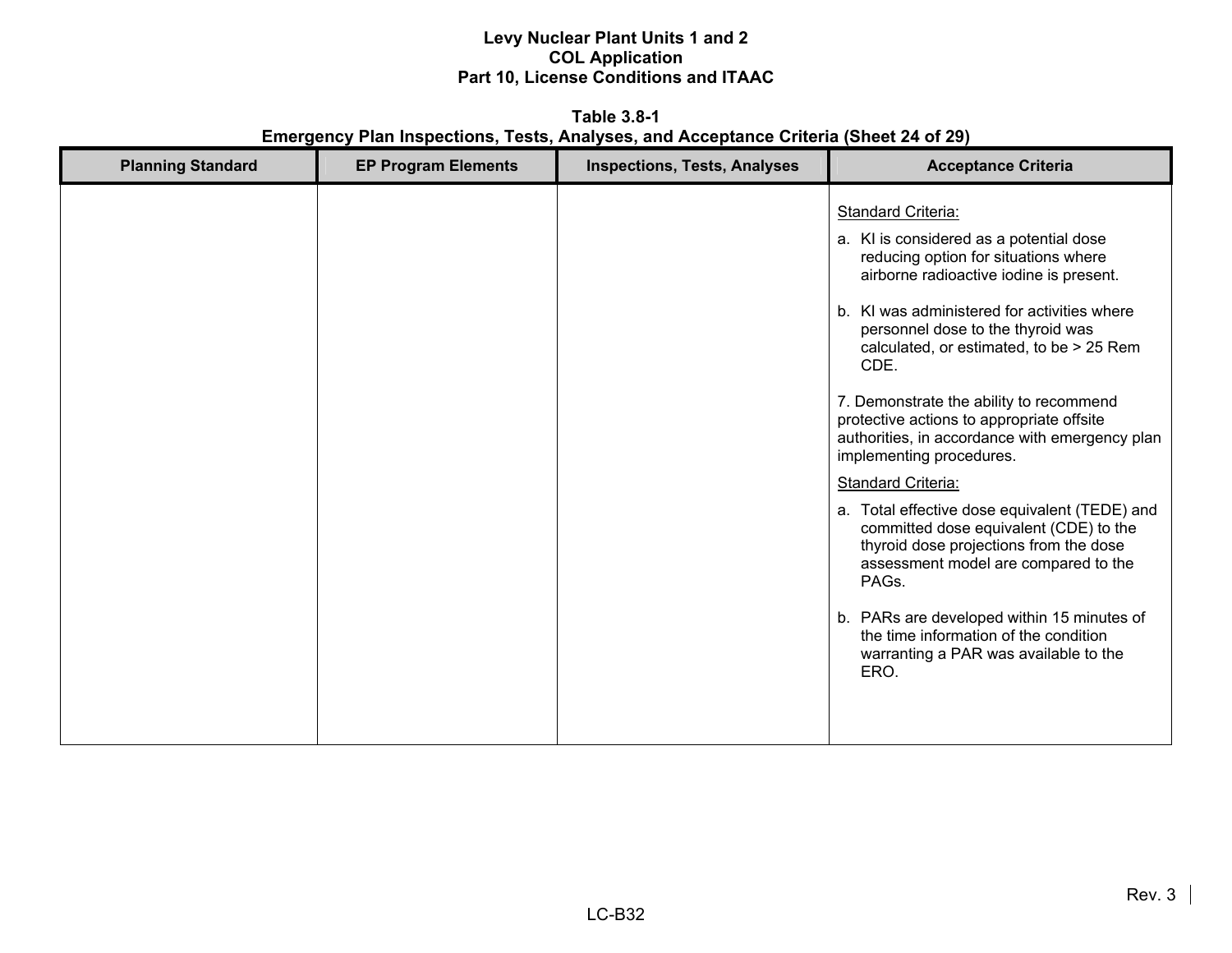**Table 3.8-1 Emergency Plan Inspections, Tests, Analyses, and Acceptance Criteria (Sheet 25 of 29)** 

| <b>Planning Standard</b> | <b>EP Program Elements</b> | <b>Inspections, Tests, Analyses</b> | <b>Acceptance Criteria</b>                                                                                                                                                                 |
|--------------------------|----------------------------|-------------------------------------|--------------------------------------------------------------------------------------------------------------------------------------------------------------------------------------------|
|                          |                            |                                     | c. PARs are transmitted within 15 minutes of<br>development. Changes to<br>recommendations are communicated to<br>offsite authorities within 15 minutes of a<br>new PAR.                   |
|                          |                            |                                     | F. Public Information                                                                                                                                                                      |
|                          |                            |                                     | 1. Demonstrate the capability to develop and<br>disseminate clear, accurate, and timely<br>information to the news media, in accordance<br>with emergency plan implementing<br>procedures. |
|                          |                            |                                     | <b>Standard Criteria:</b>                                                                                                                                                                  |
|                          |                            |                                     | a. Information provided to the media/public is<br>prepared at a level that the public can<br>understand. Visuals and handouts are<br>provided as needed to clarify the<br>information.     |
|                          |                            |                                     | b. Information is coordinated with Federal,<br>State and local agencies to maintain factual<br>consistency.                                                                                |
|                          |                            |                                     | c. Media briefings are provided within<br>approximately 60 minutes of significant<br>events (i.e., declaration of a Site Area<br>Emergency or initiation of a radiological<br>release.)    |
|                          |                            |                                     |                                                                                                                                                                                            |
|                          |                            |                                     |                                                                                                                                                                                            |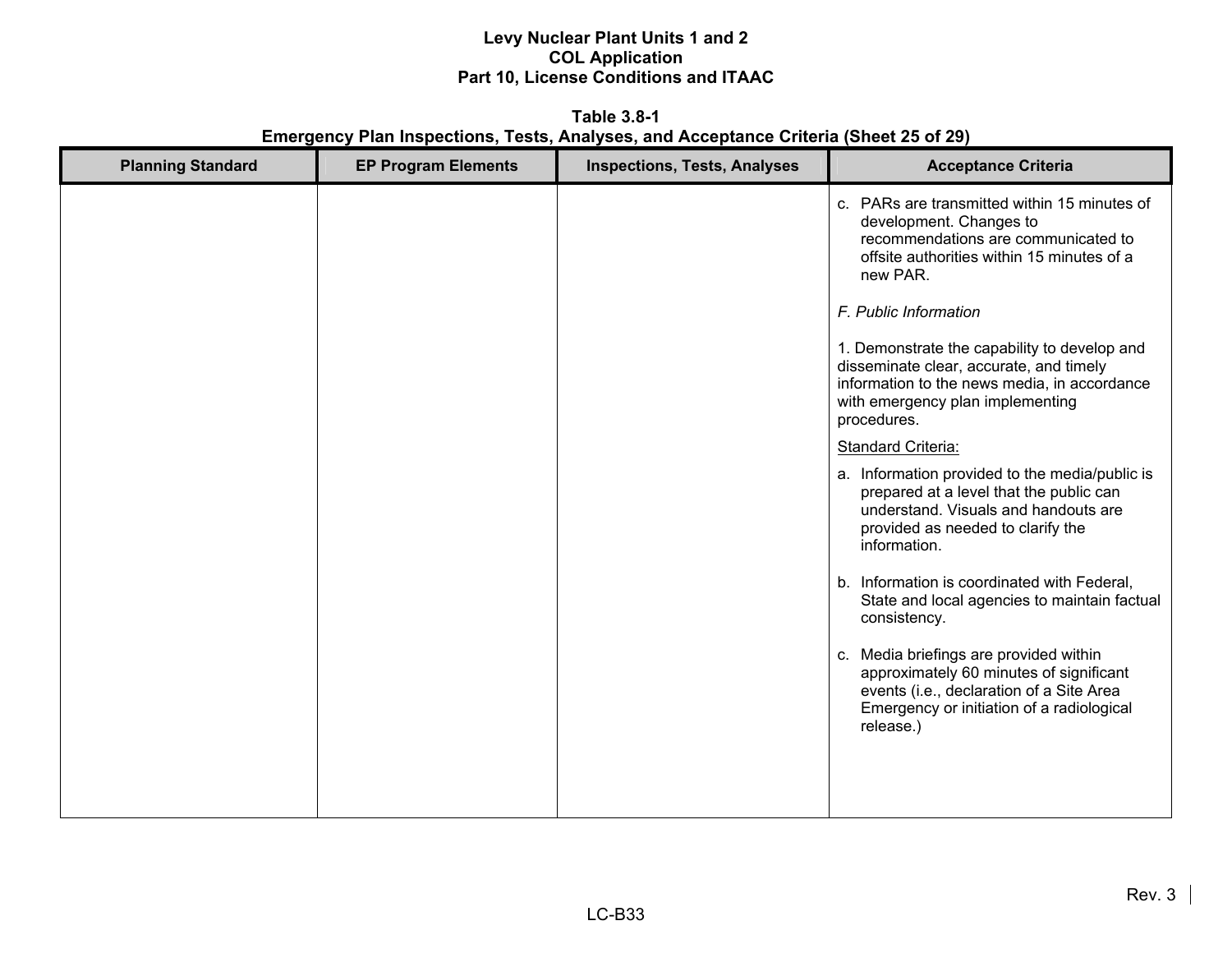**Table 3.8-1 Emergency Plan Inspections, Tests, Analyses, and Acceptance Criteria (Sheet 26 of 29)** 

| <b>Planning Standard</b> | <b>EP Program Elements</b> | <b>Inspections, Tests, Analyses</b> | <b>Acceptance Criteria</b>                                                                                                                                                     |
|--------------------------|----------------------------|-------------------------------------|--------------------------------------------------------------------------------------------------------------------------------------------------------------------------------|
|                          |                            |                                     | 2. Demonstrate the capability to establish and<br>effectively operate rumor control in a<br>coordinated fashion, in accordance with<br>emergency plan implementing procedures. |
|                          |                            |                                     | Standard Criteria:                                                                                                                                                             |
|                          |                            |                                     | a. Calls are answered in a timely manner with<br>the correct information.                                                                                                      |
|                          |                            |                                     | b. Calls are returned or forwarded, as<br>appropriate, to demonstrate<br>responsiveness.                                                                                       |
|                          |                            |                                     | c. Rumors are identified and addressed, and<br>recurring rumors are addressed in<br>subsequent press briefings and news<br>releases.                                           |
|                          |                            |                                     | G. Recovery and Reentry                                                                                                                                                        |
|                          |                            |                                     | 1. Demonstrate the ability to enter recovery<br>and reentry conditions, in accordance with<br>emergency plan implementing procedures.                                          |
|                          |                            |                                     | Standard Criteria:                                                                                                                                                             |
|                          |                            |                                     | a. The appropriate EAL condition and<br>emergency classification is downgraded to<br>a lower classification or terminated.                                                     |
|                          |                            |                                     | b. Proper notifications are made to onsite and<br>offsite emergency response agencies,<br>including State and local agencies.                                                  |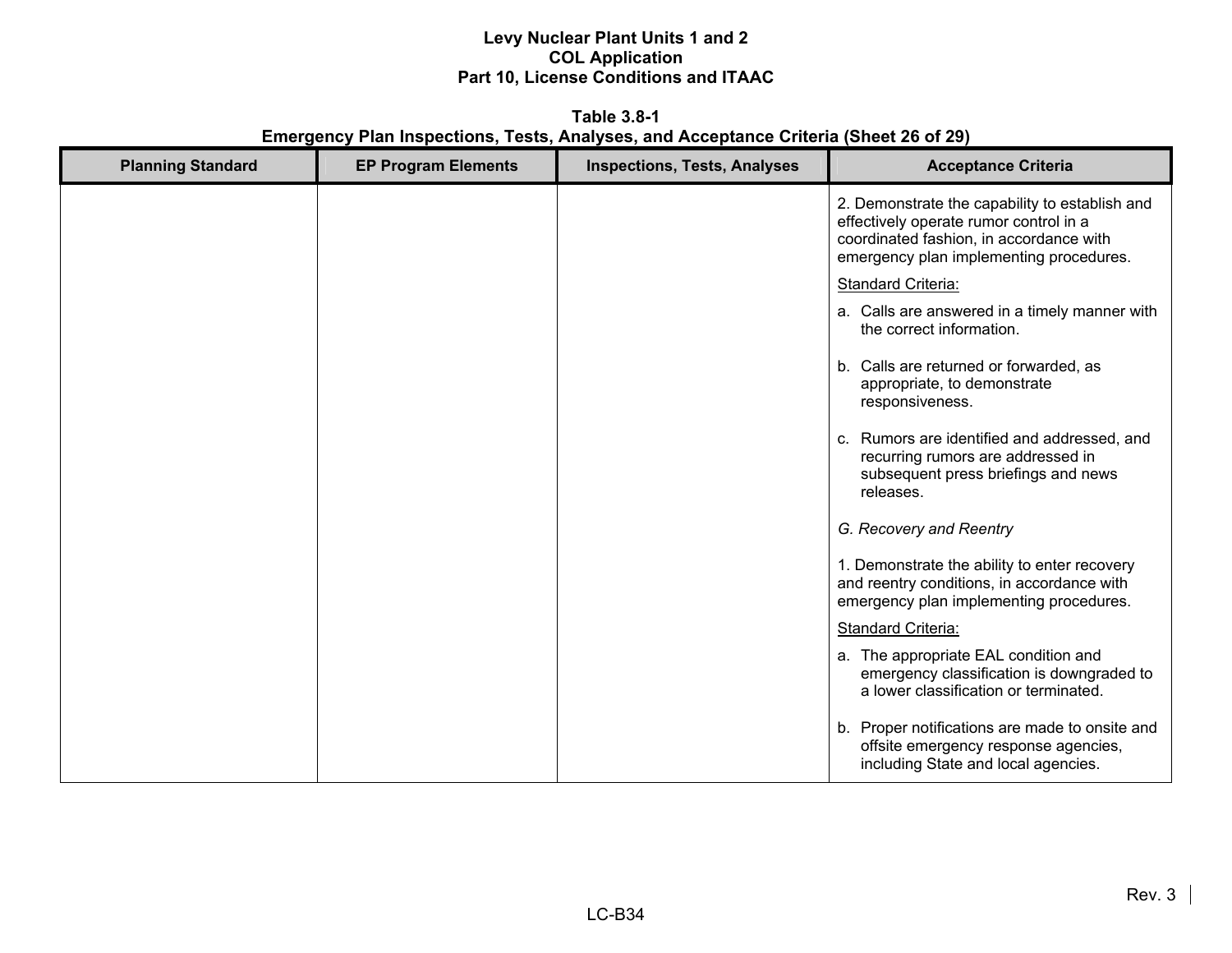**Table 3.8-1 Emergency Plan Inspections, Tests, Analyses, and Acceptance Criteria (Sheet 27 of 29)** 

| <b>Planning Standard</b> | <b>EP Program Elements</b> | <b>Inspections, Tests, Analyses</b> | <b>Acceptance Criteria</b>                                                                                                                    |
|--------------------------|----------------------------|-------------------------------------|-----------------------------------------------------------------------------------------------------------------------------------------------|
|                          |                            |                                     | H. Evaluation<br>1. Demonstrate the ability to conduct a post-<br>exercise critique, to determine areas requiring                             |
|                          |                            |                                     | improvement and corrective action, in<br>accordance with emergency plan implementing<br>procedures.                                           |
|                          |                            |                                     | <b>Standard Criteria:</b>                                                                                                                     |
|                          |                            |                                     | a. An exercise time line is developed, followed<br>by an evaluation of the objectives against<br>the expectations of the timeline.            |
|                          |                            |                                     | b. Significant problems in achieving the<br>objectives are discussed to ensure<br>understanding of why objectives were not<br>fully achieved. |
|                          |                            |                                     | c. Areas requiring improvement are entered in<br>the Levy Corrective Action Program.                                                          |
|                          |                            |                                     |                                                                                                                                               |
|                          |                            |                                     |                                                                                                                                               |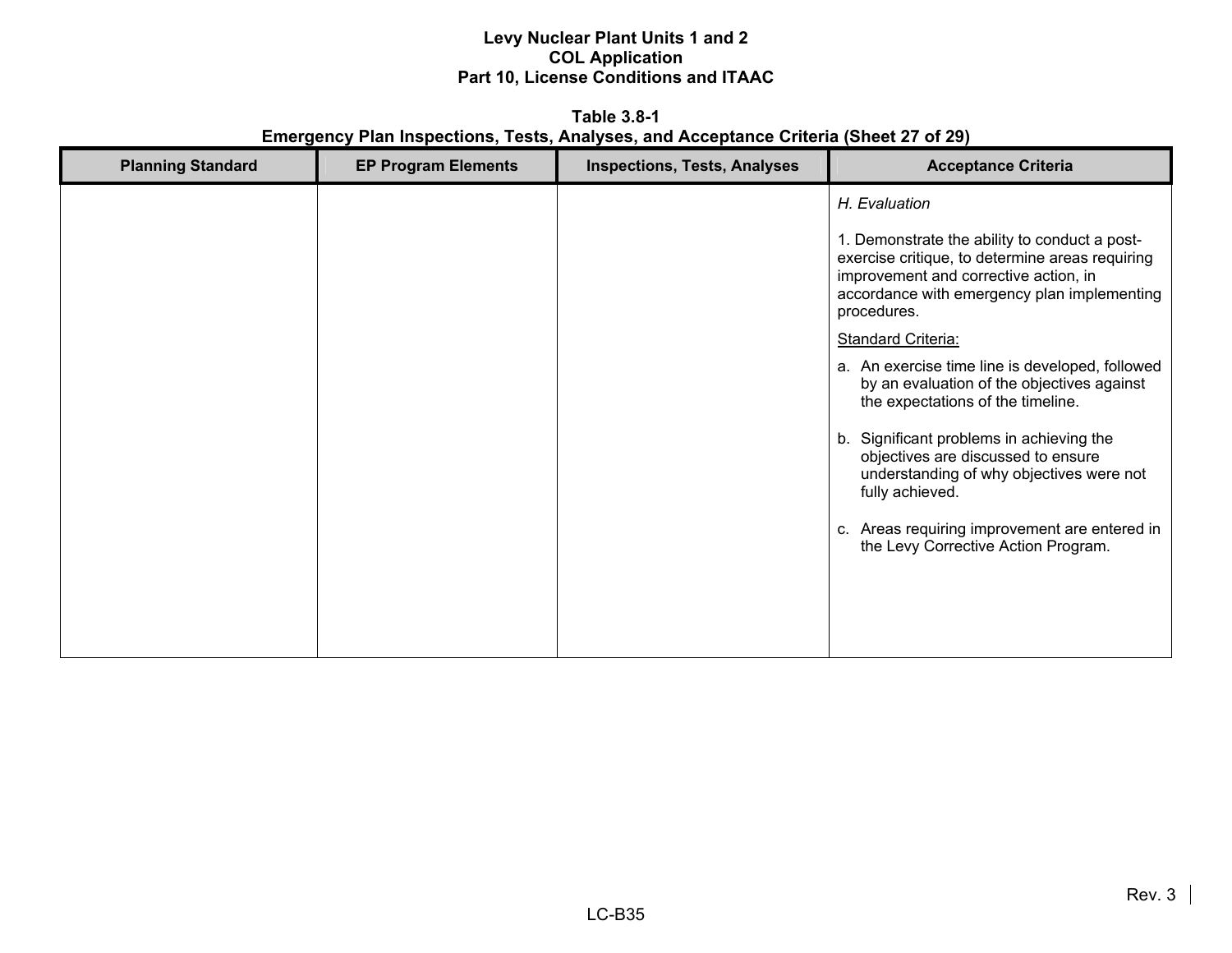**Table 3.8-1 Emergency Plan Inspections, Tests, Analyses, and Acceptance Criteria (Sheet 28 of 29)** 

| <b>Planning Standard</b>                                                                                                                          | <b>EP Program Elements</b>                                                                                                                             | <b>Inspections, Tests, Analyses</b>                                                                 | <b>Acceptance Criteria</b>                                                                                                                                                                                                                                                                                                     |
|---------------------------------------------------------------------------------------------------------------------------------------------------|--------------------------------------------------------------------------------------------------------------------------------------------------------|-----------------------------------------------------------------------------------------------------|--------------------------------------------------------------------------------------------------------------------------------------------------------------------------------------------------------------------------------------------------------------------------------------------------------------------------------|
|                                                                                                                                                   |                                                                                                                                                        |                                                                                                     | 12.1.2 Onsite emergency response personnel<br>are mobilized in sufficient numbers to fill<br>emergency response positions and<br>successfully perform assigned responsibilities<br>(see Note 1).<br>12.1.3 The exercise was completed within the                                                                               |
|                                                                                                                                                   |                                                                                                                                                        |                                                                                                     | specified time periods of Appendix E to 10<br>CFR Part 50, offsite exercise objectives were<br>met, and there were no uncorrected offsite<br>exercise deficiencies, or a license condition<br>requires offsite deficiencies to be corrected<br>prior to operation above 5% of rated power as<br>described in 10 CFR 50.54(gg). |
|                                                                                                                                                   |                                                                                                                                                        |                                                                                                     | (Note 1: The assigned responsibilities for<br>onsite Emergency Response Organization<br>members are identified in Sections B.1 through<br>B.7 of the Levy COL Application Emergency<br>Plan and Emergency Plan Implementing<br>Procedures.)                                                                                    |
| 13.0 Radiological Emergency Response Training                                                                                                     |                                                                                                                                                        |                                                                                                     |                                                                                                                                                                                                                                                                                                                                |
| 10 CFR 50.47(b)(15) $-$<br>Radiological emergency response<br>training is provided to those who<br>may be called on to assist in an<br>emergency. | 13.1 Site-specific emergency<br>response training has been<br>provided for those who may be<br>called upon to provide<br>assistance in the event of an | 13.1 An inspection of the emergency<br>response organization training<br>program will be performed. | 13.1 Site-specific emergency response training<br>has been provided for the:<br>• LNP emergency response organization,<br>and                                                                                                                                                                                                  |
|                                                                                                                                                   | emergency. [O.1]                                                                                                                                       |                                                                                                     | • Offsite medical, local law enforcement<br>and firefighter personnel                                                                                                                                                                                                                                                          |
|                                                                                                                                                   |                                                                                                                                                        |                                                                                                     | that may be called upon to provide assistance<br>in the event of an emergency as documented<br>on training records.                                                                                                                                                                                                            |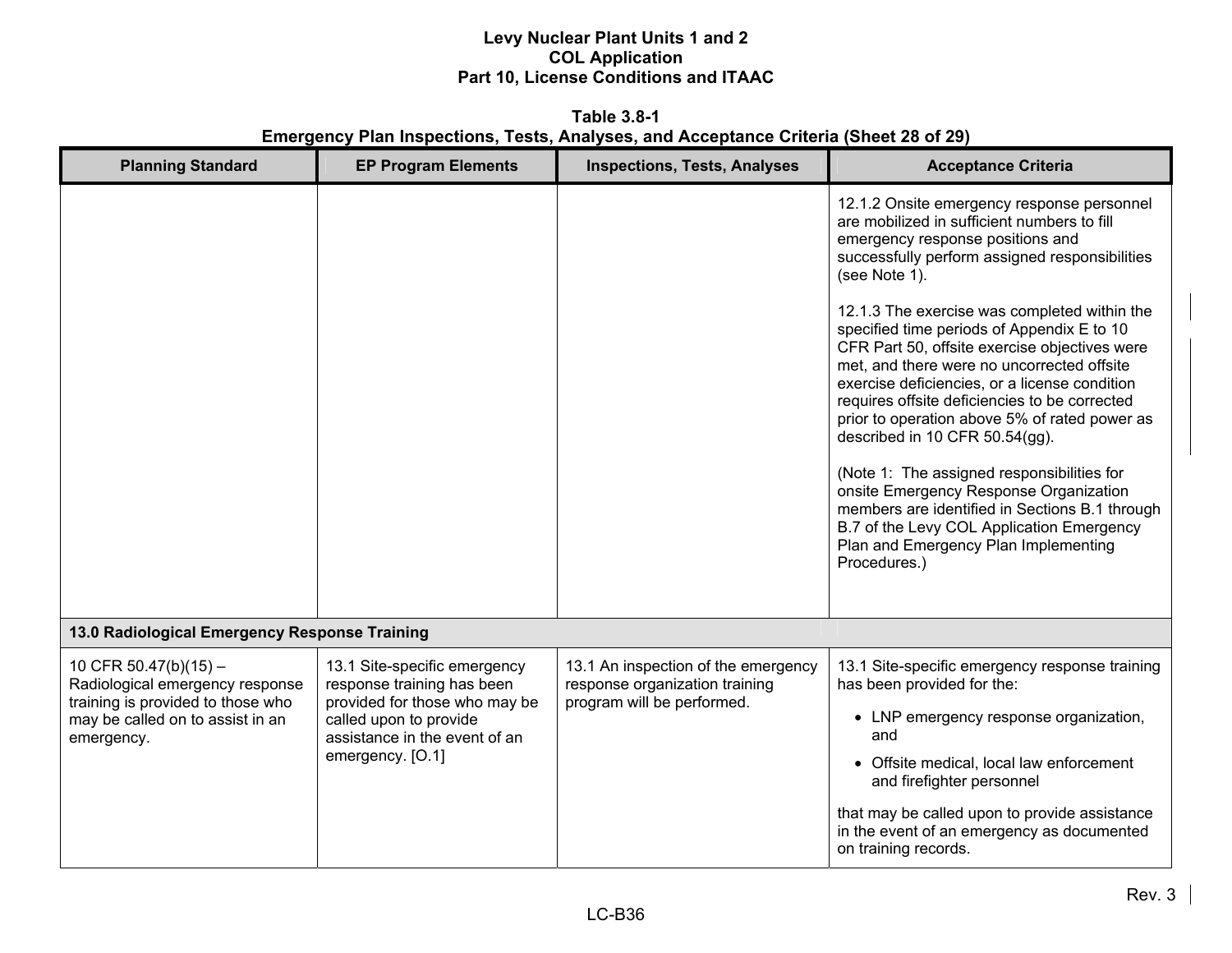|                                                                                       | Table 3.8-1 |  |  |  |
|---------------------------------------------------------------------------------------|-------------|--|--|--|
| Emergency Plan Inspections, Tests, Analyses, and Acceptance Criteria (Sheet 29 of 29) |             |  |  |  |

| <b>Planning Standard</b>                                                                                                                                                                                                                                                                                                | <b>EP Program Elements</b>                                                                                                                                                       | <b>Inspections, Tests, Analyses</b>                                                                            | <b>Acceptance Criteria</b>                                                                                                                                                                                    |
|-------------------------------------------------------------------------------------------------------------------------------------------------------------------------------------------------------------------------------------------------------------------------------------------------------------------------|----------------------------------------------------------------------------------------------------------------------------------------------------------------------------------|----------------------------------------------------------------------------------------------------------------|---------------------------------------------------------------------------------------------------------------------------------------------------------------------------------------------------------------|
|                                                                                                                                                                                                                                                                                                                         |                                                                                                                                                                                  | 14.0 Responsibility for the Planning Effort: Development, Periodic Review, and Distribution of Emergency Plans |                                                                                                                                                                                                               |
| 10 CFR 50.47(b)(16) -<br>Responsibilities for plan<br>development and review and for<br>distribution of emergency plans<br>are established, and planners are<br>properly trained.                                                                                                                                       | 14.1 The emergency response<br>plans have been forwarded to<br>all organizations and<br>appropriate individuals with<br>responsibility for implementation<br>of the plans. [P.5] | 14.1 An inspection of the distribution<br>list will be performed.                                              | 141.1 The LNP emergency response plan was<br>forwarded to Florida Emergency Management,<br>Citrus County Emergency Management, Levy<br>County Emergency Management and Marion<br>County Emergency Management. |
| <b>15.0 Implementing Procedures</b>                                                                                                                                                                                                                                                                                     |                                                                                                                                                                                  |                                                                                                                |                                                                                                                                                                                                               |
| 10 CFR Part 50, App. E.V - No<br>less than 180 days prior to the<br>scheduled issuance of an<br>operating license for a nuclear<br>power reactor or a license to<br>possess nuclear material, the<br>applicant's detailed implementing<br>procedures for its emergency plan<br>shall be submitted to the<br>Commission. | 15.1 The licensee has<br>submitted detailed<br>implementing procedures for its<br>emergency plan no less than<br>180 days prior to fuel load.                                    | 15.1 An inspection of the submittal<br>letter will be performed.                                               | 15.1 Date of submittal letter from the licensee<br>demonstrates that the detailed implementing<br>procedures for the onsite emergency plan were<br>submitted no less than 180 days prior to fuel<br>load.     |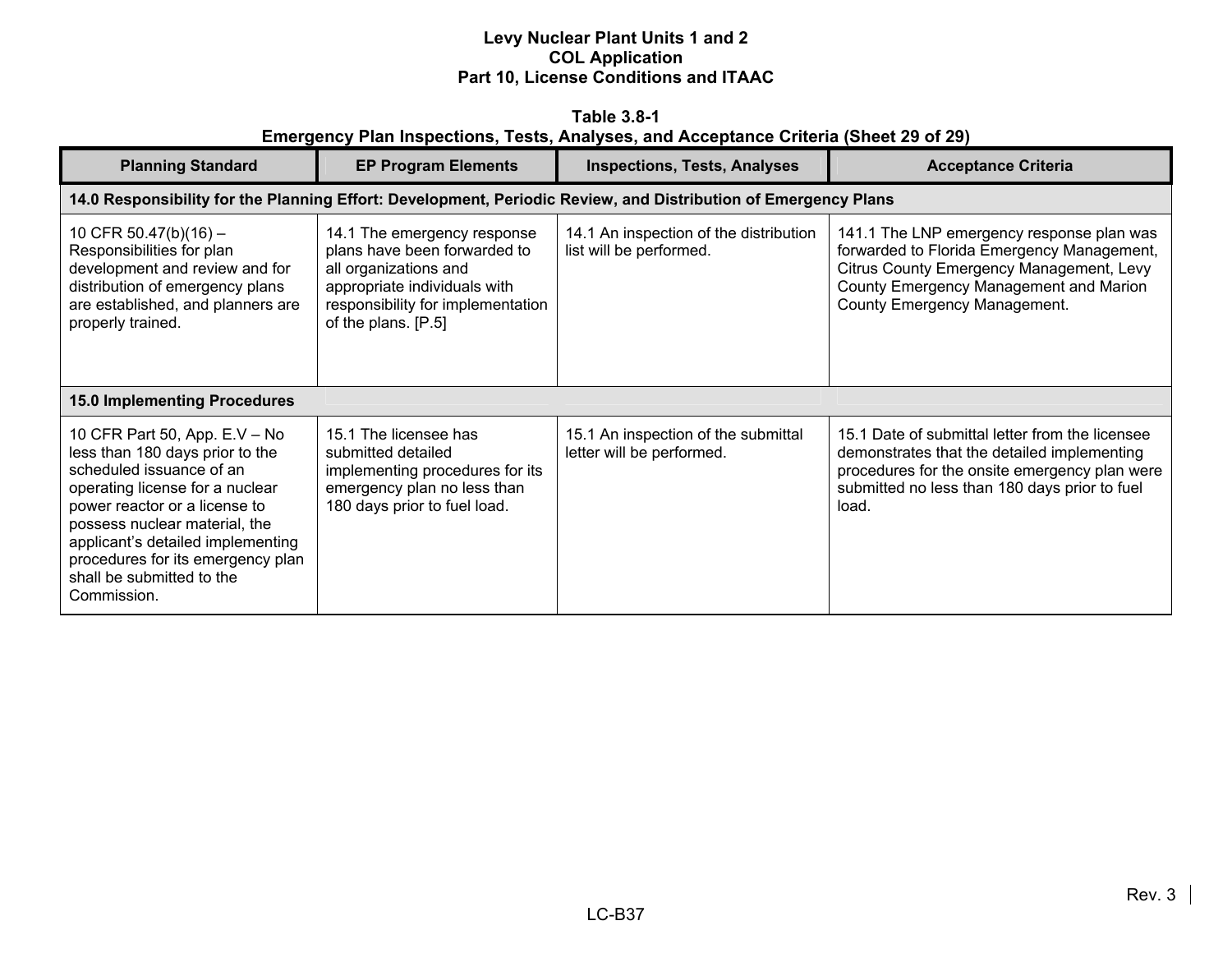#### **Table 3.8-2 Waterproof Membrane Inspections, Tests, Analyses, and Acceptance Criteria (Sheet 1 of 1)**

| <b>Design Commitment</b>                                      | <b>Inspections, Tests, Analyses</b>                                                                                                                                                              | <b>Acceptance Criteria</b>                                                                                                                                                                                                  |
|---------------------------------------------------------------|--------------------------------------------------------------------------------------------------------------------------------------------------------------------------------------------------|-----------------------------------------------------------------------------------------------------------------------------------------------------------------------------------------------------------------------------|
| The friction coefficient to resist sliding is $\geq$<br>0.55. | Testing will be performed to confirm<br>that the mudmat-waterproofing-RCC<br>interface beneath the Nuclear Island<br>basemat has a coefficient of friction to<br>resist sliding of $\geq 0.55$ . | A report exists and documents that the<br>as-built waterproof system (mudmat-<br>waterproofing-RCC interface) has a<br>coefficient of friction of $\geq 0.55$ as<br>demonstrated through material<br>qualification testing. |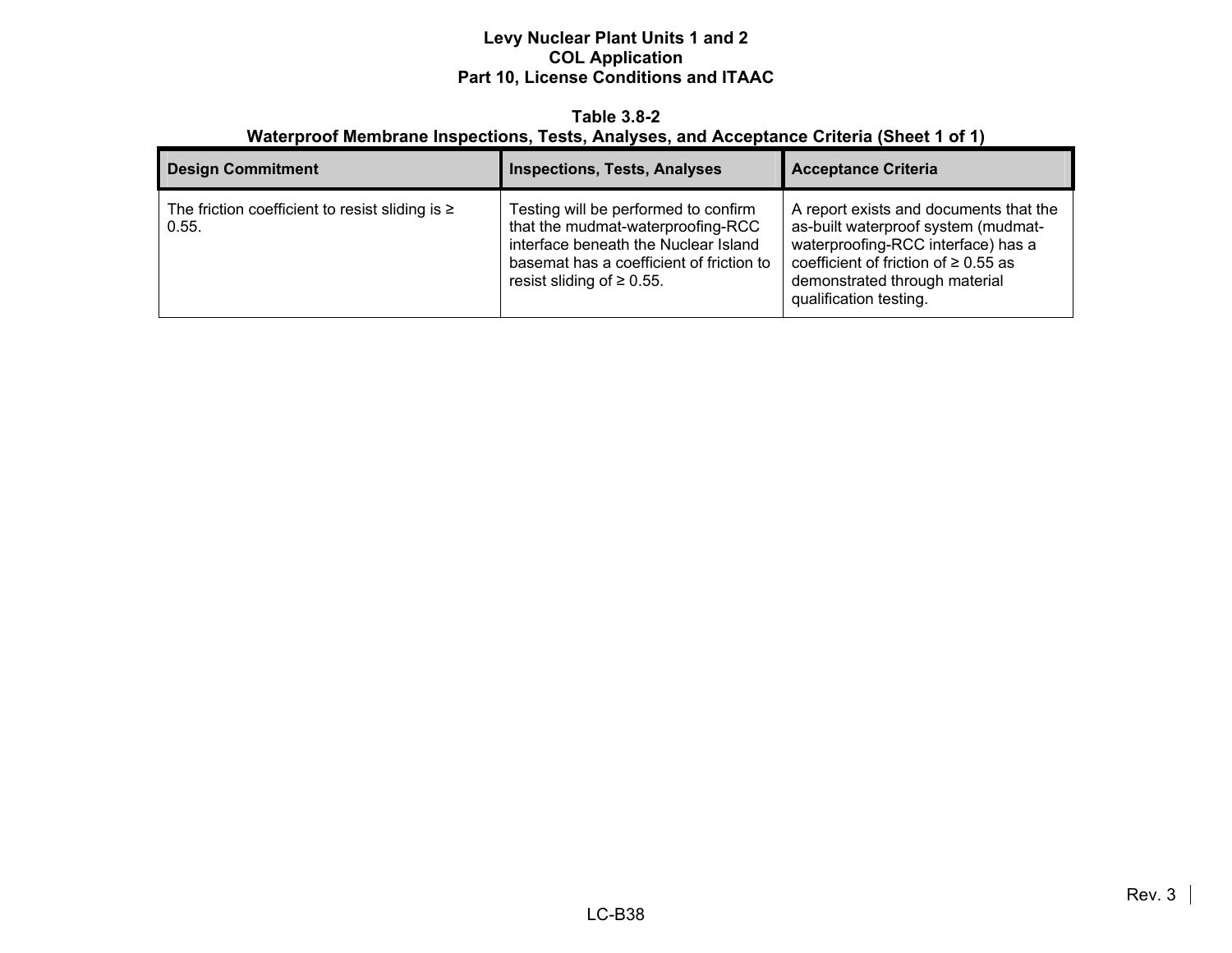**Table 3.8-3 Roller Compacted Concrete Inspections, Tests, Analyses, and Acceptance Criteria (Sheet 1 of 1)** 

| <b>Design Commitment</b>                                                                                                                                                                                                                                                                                                   | <b>Inspections, Tests, Analyses</b>                                                                                                                                                                                                                                                                                                                                                                                                                                                                                                                                                                                                                                                                                                             | <b>Acceptance Criteria</b>                                                                                                                                                                                                                                                                                                                                                                                                                                                                                                                                                                                                                                                                                                                                                                  |
|----------------------------------------------------------------------------------------------------------------------------------------------------------------------------------------------------------------------------------------------------------------------------------------------------------------------------|-------------------------------------------------------------------------------------------------------------------------------------------------------------------------------------------------------------------------------------------------------------------------------------------------------------------------------------------------------------------------------------------------------------------------------------------------------------------------------------------------------------------------------------------------------------------------------------------------------------------------------------------------------------------------------------------------------------------------------------------------|---------------------------------------------------------------------------------------------------------------------------------------------------------------------------------------------------------------------------------------------------------------------------------------------------------------------------------------------------------------------------------------------------------------------------------------------------------------------------------------------------------------------------------------------------------------------------------------------------------------------------------------------------------------------------------------------------------------------------------------------------------------------------------------------|
| The RCC Bridging mat is seismic Category I<br>and is designed and constructed to bridge over<br>the design basis karst feature when subjected<br>to design basis loads as specified in the<br>Design Description in FSAR Subsection<br>2.5.4.5.4 without loss of structural integrity and<br>the safety related functions. | i) An inspection of the bridging mat<br>placement will be performed.<br>Deviations in the RCC Bridging Mat<br>properties due to as-built conditions<br>that fall outside the range considered<br>in the design as described in FSAR<br>Subsection 2.5.4.5.4 will be analyzed<br>for the design basis karst feature<br>when subjected to design basis loads.<br>ii) An inspection of the RCC mix and<br>bedding mix constituents will be<br>performed in accordance with FSAR<br>Subsection 3.8.5.11.4. Deviations<br>from the design constituents will be<br>evaluated against the range of<br>properties established for these<br>materials during the design phase.<br>iii) An inspection of the as-built RCC<br>thickness will be performed. | i) A report exists which reconciles<br>deviations from design and placement<br>process of the RCC during construction<br>and concludes that the as-built RCC<br>bridging mat conforms to the approved<br>design and will bridge over a design<br>basis karst feature when subjected to<br>design basis loads specified in the<br>Design Description without loss of<br>structural integrity and the safety<br>related functions.<br>ii) A report exists which reconciles<br>deviations in mix constituents used in<br>construction and concludes that the as-<br>built RCC conforms to the design<br>requirements for these properties.<br>ii) A document exists that verifies that<br>the as-built thickness of the RCC<br>bridging mat is at least as thick as the<br>design requirement. |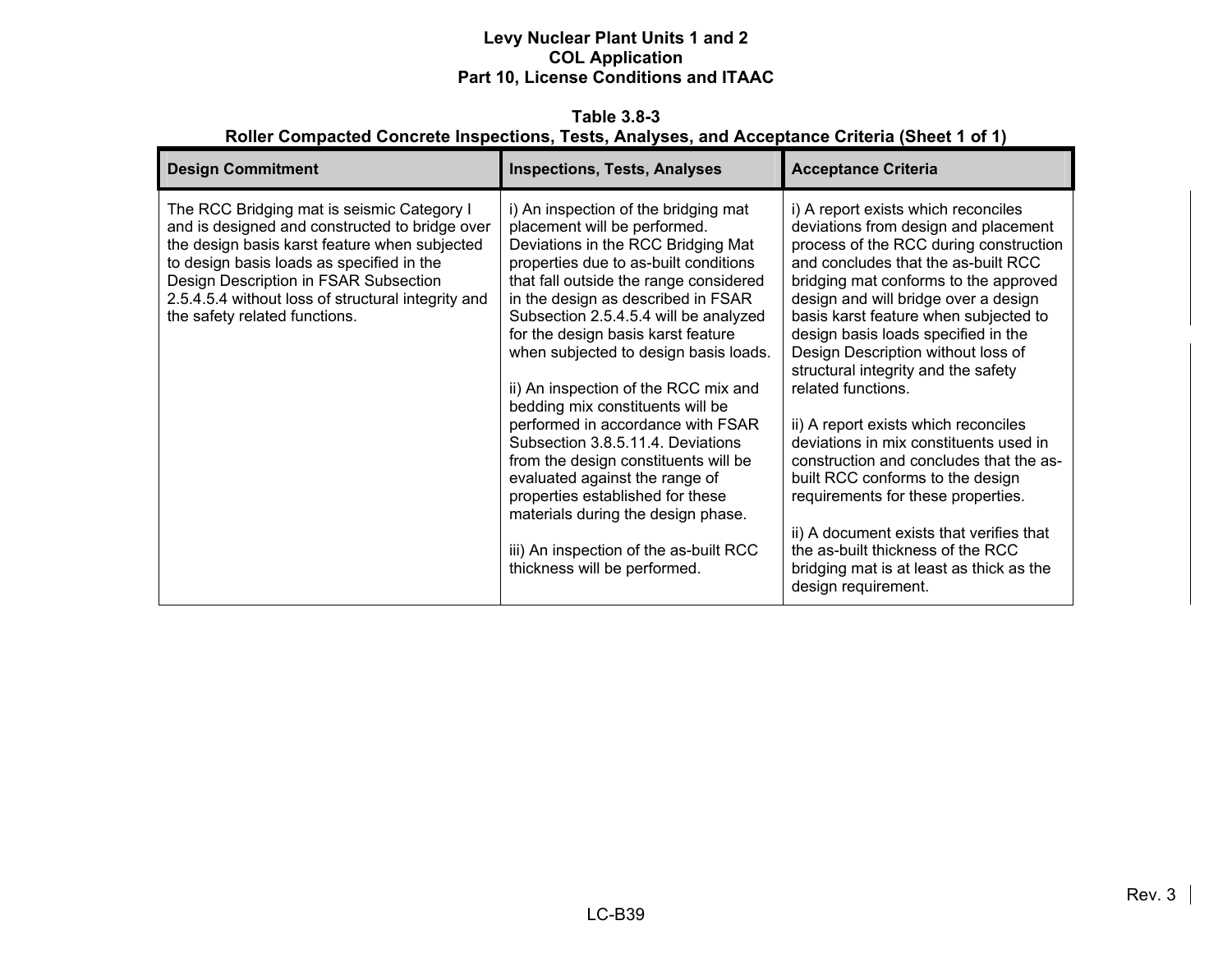#### **Table 3.8-4 Drilled Shaft Foundation Inspections, Tests, Analyses, and Acceptance Criteria (Sheet 1 of 1)**

| <b>Design Commitment</b>                                                                                                                                                                                                                                                                            | <b>Inspections, Tests, Analyses</b>                                                                                                                                                                                                                                                                    | <b>Acceptance Criteria</b>                                                                                                                                                                                                                                                                                                                                                                                  |
|-----------------------------------------------------------------------------------------------------------------------------------------------------------------------------------------------------------------------------------------------------------------------------------------------------|--------------------------------------------------------------------------------------------------------------------------------------------------------------------------------------------------------------------------------------------------------------------------------------------------------|-------------------------------------------------------------------------------------------------------------------------------------------------------------------------------------------------------------------------------------------------------------------------------------------------------------------------------------------------------------------------------------------------------------|
| Drilled Shaft Foundations for the Turbine,<br>Radwaste, and Annex Buildings will preclude<br>movement of the building foundations in<br>excess of the separation provided between the<br>structural elements of the Turbine, Radwaste,<br>and Annex buildings and the nuclear island<br>structures. | During construction, inspection of the<br>physical properties of the rock socket<br>for each drilled shaft will be performed<br>in accordance with LNP FSAR<br>Chapter 3 Subsection 3.8.5.9.<br>Inspection of the as-built drilled shaft<br>foundation physical arrangement will<br>also be performed. | A report exists that reconciles the<br>during construction physical properties<br>of the rock socket for each drilled shaft<br>and the as-built physical arrangement<br>of the Turbine, Radwaste, and Annex<br>Buildings' drilled shaft foundations with<br>design specifications and drawings.<br>The report concludes that the as-built<br>drilled shaft foundation conforms to the<br>design commitment. |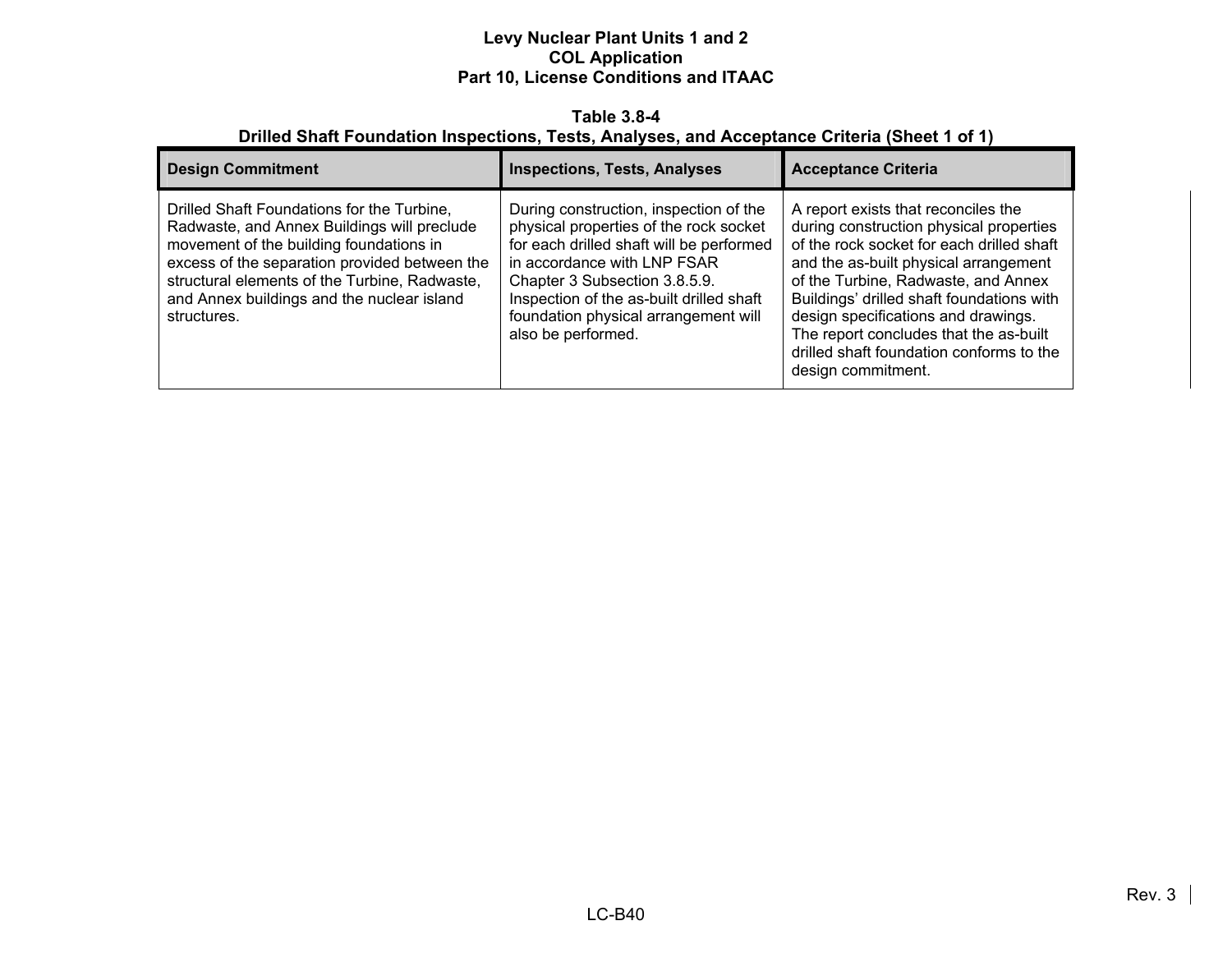**Table 3.8-5 Pipe Rupture Hazards Analysis (Sheet 1 of 1)** 

| <b>Design Commitment</b>                                                                                                                                                                                                                                                                                                  | <b>Inspections, Tests, Analyses</b>                                                                                                                                                                                                                                                                                                                                                                                                                                                                                                                                                                       | <b>Acceptance Criteria</b>                                                                                                                                                                                                                                                                       |
|---------------------------------------------------------------------------------------------------------------------------------------------------------------------------------------------------------------------------------------------------------------------------------------------------------------------------|-----------------------------------------------------------------------------------------------------------------------------------------------------------------------------------------------------------------------------------------------------------------------------------------------------------------------------------------------------------------------------------------------------------------------------------------------------------------------------------------------------------------------------------------------------------------------------------------------------------|--------------------------------------------------------------------------------------------------------------------------------------------------------------------------------------------------------------------------------------------------------------------------------------------------|
| Systems, structures, and components (SSCs),<br>that are required to be functional during and<br>following a design basis event shall be<br>protected against or qualified to withstand the<br>dynamic and environmental effects associated<br>with analyses of postulated failures in high and<br>moderate energy piping. | Inspection of the as-designed pipe<br>rupture hazard analysis report will be<br>conducted. The report documents the<br>analyses to determine where<br>protection features are necessary to<br>mitigate the consequence of a pipe<br>break. Pipe break events involving<br>high-energy fluid systems are<br>analyzed for the effects of pipe whip,<br>jet impingement, flooding, room<br>pressurization, and temperature<br>effects. Pipe break events involving<br>moderate-energy fluid systems are<br>analyzed for wetting from spray,<br>flooding, and other environmental<br>effects, as appropriate. | An as-designed pipe rupture hazard<br>analysis report exists and concludes<br>that the analysis performed for high<br>and moderate energy piping confirms<br>the protection of systems, structures,<br>and components required to be<br>functional during and following a design<br>basis event. |